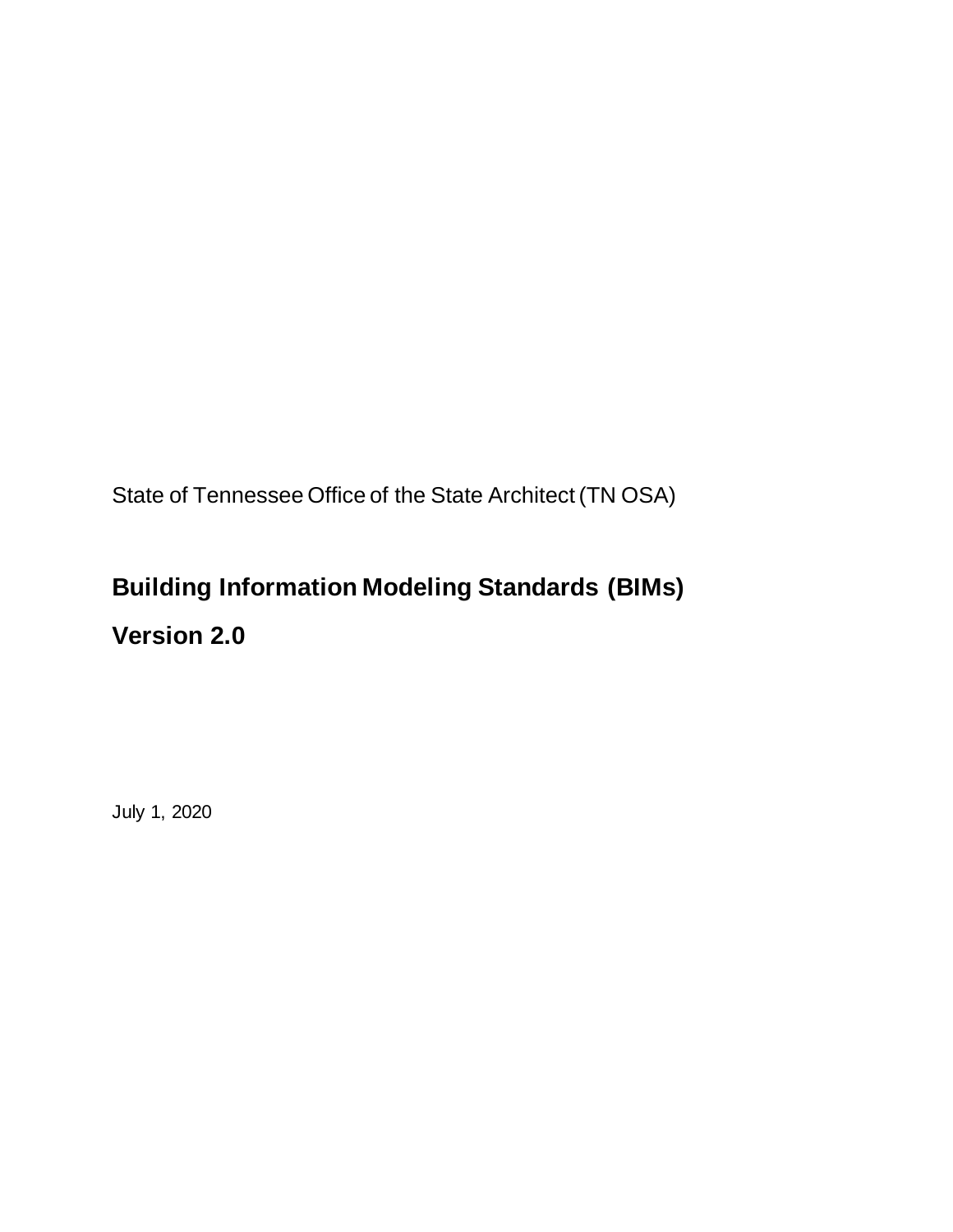# **Table of Contents**

| 1.   |  |
|------|--|
| 1.2. |  |
| 2.   |  |
| 2.1. |  |
| 2.2. |  |
| 2.3. |  |
| 3.   |  |
| 3.1. |  |
| 3.2. |  |
| 3.3. |  |
| 3.4. |  |
| 3.5. |  |
| 3.6. |  |
| 3.7. |  |
| 3.8. |  |
| 3.9. |  |
|      |  |
|      |  |
|      |  |
| 4.   |  |
| 5.   |  |
| 5.1. |  |
| 5.2. |  |
| 5.3. |  |
| 5.4. |  |
| 5.5. |  |
| 5.6. |  |
| 5.7. |  |
| 5.8. |  |
| 5.9. |  |
|      |  |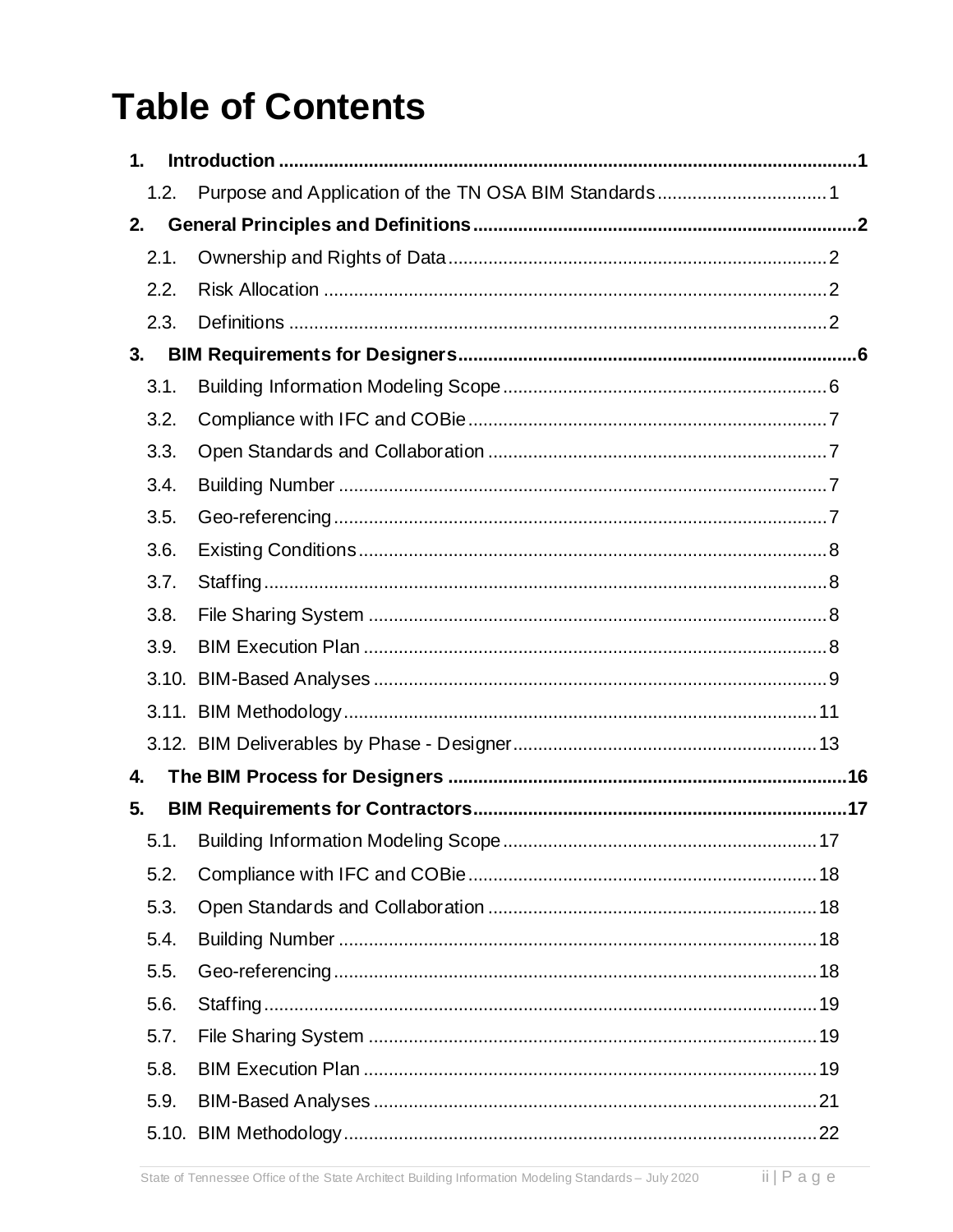# **Table of Contents**

| 6. |                                                                              |  |
|----|------------------------------------------------------------------------------|--|
|    |                                                                              |  |
|    |                                                                              |  |
|    |                                                                              |  |
|    | Appendix B – Tips for Preparing a BIM for Export for Energy Analysis 30      |  |
|    | Appendix C – State of Tennessee Office of the State Architect (TN OSA) Space |  |
|    | Appendix D – State of Tennessee Office of the State Architect (TN OSA) Asset |  |
|    |                                                                              |  |
|    |                                                                              |  |
|    |                                                                              |  |
|    |                                                                              |  |
|    |                                                                              |  |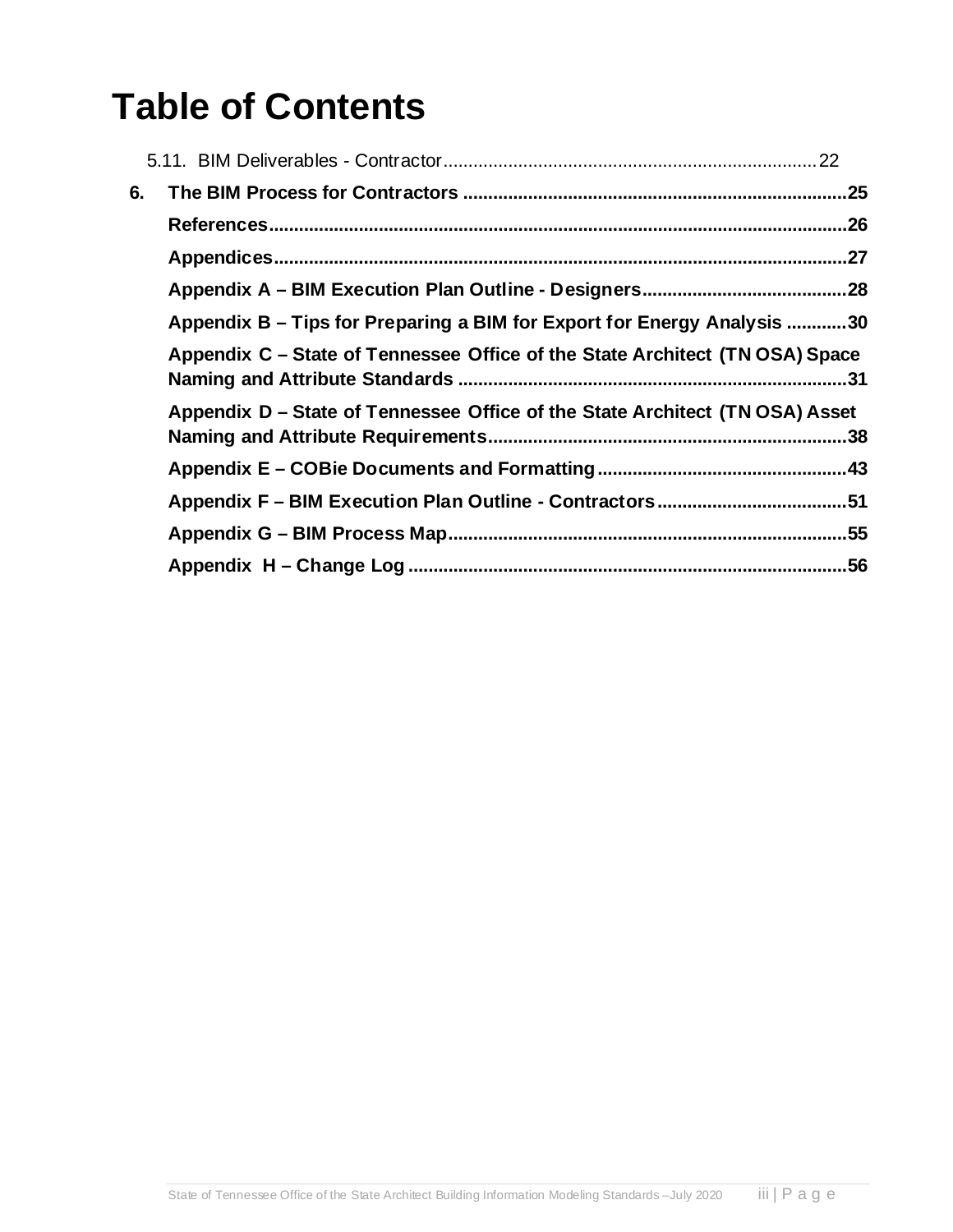### <span id="page-3-0"></span>**1. Introduction**

#### **1.1. Mission of the TN OSA BIM Standards**

The mission of the State of Tennessee Office of the State Architect (TN OSA) BIM Standards is to utilize consistent *Building Information Modeling* (BIM) technology standards to create building projects with greater long term owner value through a collaborative design, construction and operations process.

#### <span id="page-3-1"></span>**1.2. Purpose and Application of the TN OSA BIM Standards**

The TN OSA has established these BIM Standards for the consistent development and management of BIM on State designated BIM projects. For projects designated by the State, or State Procurement Agency (SPA) to use BIM, these BIM Standards apply to designers and their consultants, and/or to contractors and their subcontractors, qualified by the State Procurement Agencies (SPAs).

On State projects not designated to use BIM, the designers and/or contractors may voluntarily choose, on their own, to use BIM. The State encourages designers and contractors using BIM on projects, where BIM is not a State requirement, to adopt these BIM Standards. Designers and contractors using BIM on projects, where BIM is not a State requirement, may deliver BIMs, in addition to paper documents, for the aspects of the project for which they have followed these BIM Standards.

The goal of these BIM Standards is to be outcome-based. It is not the intent of the State to prescribe the means, methods or software products by which designers and/or contractors meet these BIM Standards.

This Tennessee (TN) Building Information Modeling Standard (BIMs) encompasses the development of the following BIM project deliverables: See Sections 3.12 and 5.11 for more information on designer and contractor deliverables by project phase.

| <b>TN OSA BIMs DELIVERABLES</b>                                     |                                    |  |  |  |  |  |  |
|---------------------------------------------------------------------|------------------------------------|--|--|--|--|--|--|
| <b>BIM / COBIe DELIVERABLE*</b><br><b>PROJECT PHASE OF DELIVERY</b> |                                    |  |  |  |  |  |  |
| BIM Execution Plans (See Appendices A and F)                        | See Sections 3.9 and 5.8           |  |  |  |  |  |  |
| Design BIMs                                                         | See Sections 3.12.1.5 and 3.12.1.6 |  |  |  |  |  |  |
| <b>Construction BIMs</b>                                            | Project Close Out                  |  |  |  |  |  |  |
| <b>COBie Worksheets</b>                                             | <b>Project Close Out</b>           |  |  |  |  |  |  |
|                                                                     |                                    |  |  |  |  |  |  |

*\*Additional BIM requirements, deliverables, and exchanges not required by these BIM Standards may be identified for project delivery by the owner in the BIM Execution Plan (BEP).*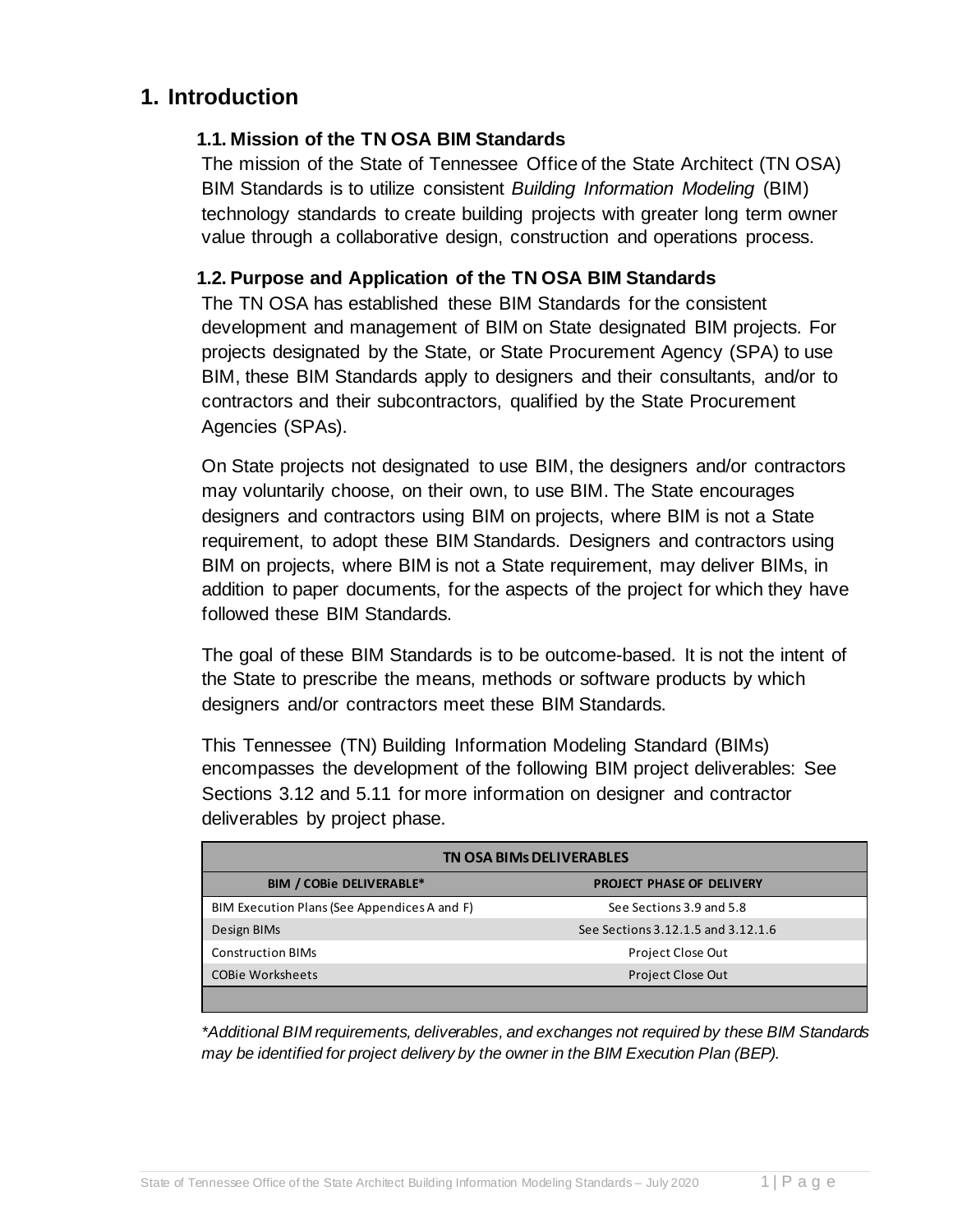### <span id="page-4-1"></span><span id="page-4-0"></span>**2. General Principles and Definitions**

#### **2.1. Ownership and Rights of Data**

Refer to SBC-6a Terms and Conditions for Agreement between Owner and Designer Section 6.1 and AIA Document A201 Sections 1.5, 1.7 and 1.8 regarding ownership, digital data use, data transmission and BIM reliance.

BIM and CAD files are not *Contract Documents*. Differences may exist between these files and the corresponding *Contract Documents*. Where discrepancies arise between BIM or CAD files and the *Contract Documents*, the *Contract Documents* shall govern.

#### <span id="page-4-2"></span>**2.2. Risk Allocation**

Each Project Team member is responsible for any contribution to a BIM or CAD file made by them or by any other Project Team member for whom they are responsible. Each Project Team member shall exercise the same standard of care in their use of BIM and CAD files including the development, exchange, transmission and interoperability of these files. Protocols for such use shall be defined in the BIM Execution Plan (BEP). See Appendices A and F.

No party is entitled to rely on any BIM or CAD file to provide the level of detail required to accurately take off any quantities for any specific project materials or components, unless expressly stated in the BIM Execution Plan (BEP). See Appendices A and F.

#### <span id="page-4-3"></span>**2.3. Definitions**

- **Asset**: A *BIM Object* such as *Space* or *Equipment* that has *Attributes* associated with it. See Appendices C and D.
- **Asset Category**: A classification of *Assets* organized by their functional and/or systemic relationships. See Appendix D.
- **Attribute**: Properties associated with *BIM Objects* such as *Spaces* and *Equipment*. See Appendices C and D.
- **Building Information Model (BIM)**: Digital representation of the physical and functional characteristics of a building.[1](#page-4-4)
- **BIM - Drawing Equivalency**: For these BIM Standards, this BIM methodology maintains that a drawing at  $\frac{1}{4}$ " = 1'-0" or smaller, that is published from a BIM by the designer for inclusion in *Contract Documents*, is a direct representation of that BIM.

<span id="page-4-4"></span> $1$  The National BIM Standard – United States Version 3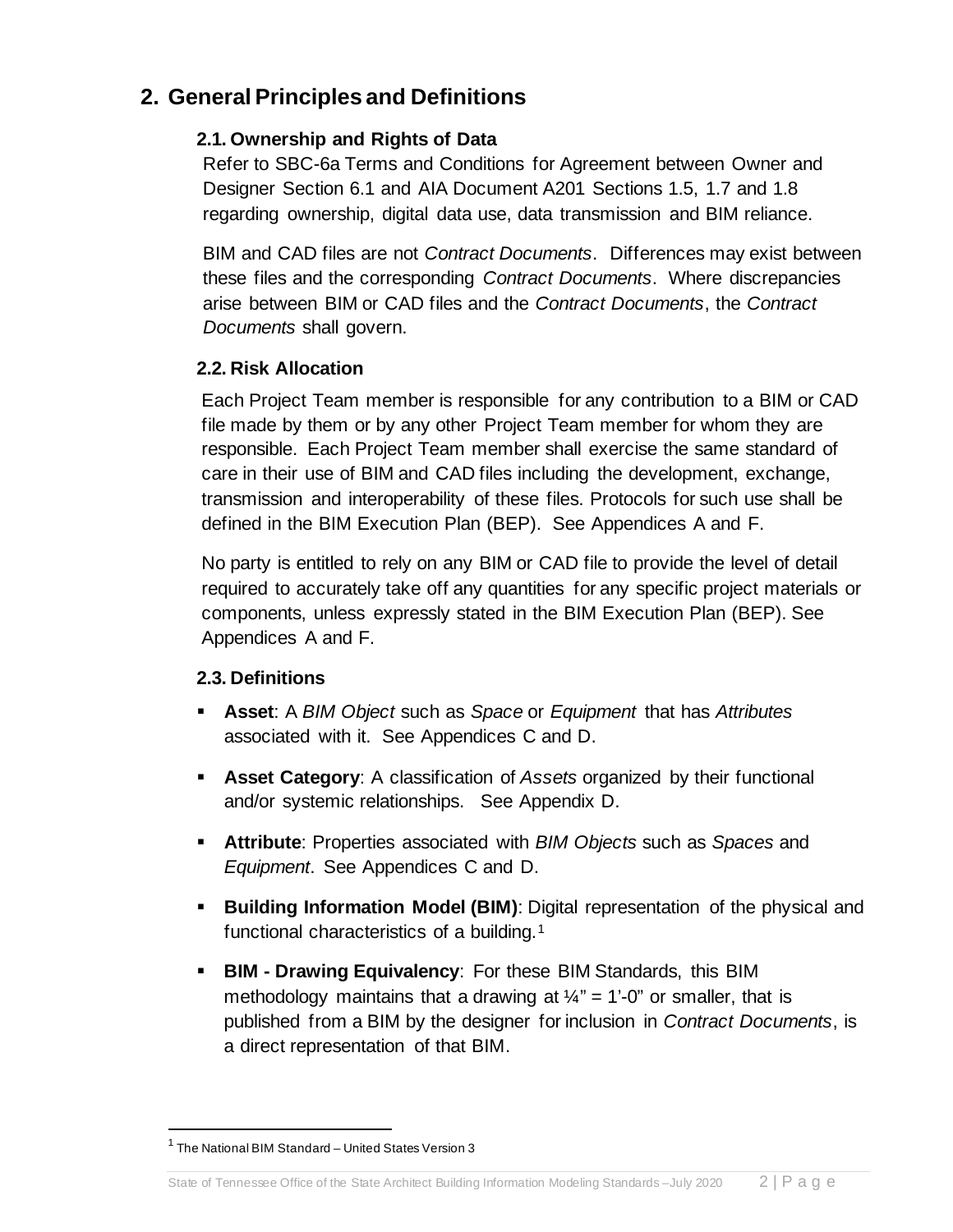#### **2.3. Definitions (Continued)**

- **BIM Execution Plan (BEP)**: This plan lays out how BIM will be implemented and which goals or BIM uses will be pursued on the project as a result of the decisions of the *Project Team*.[2](#page-5-0) This is a living document that is updated at key milestones during the project. In most cases, there will be one BEP developed by the design team and a second BEP developed by the contractor. See Appendices A and F for an outline and minimum BEP content.
- **BIM Process Map:** A diagram showing how BIM will be applied on a project including associated activities and information exchanges.<sup>[3](#page-5-1)</sup> See Appendix G.
- **BIM Object**: An element, such as a *Space* or a piece of *Equipment* within a BIM, which has properties associated with the object.
- **Construction BIMs:** BIMs generated by the contractor, the contractor's subcontractors, and major suppliers, typically representing a single building system. BIM objects are accurate in terms of size, shape, location, quantity and orientation and may include fabrication, assembly, detailing and nongeometric information. These BIMs are updated throughout the construction phase to include but not limited to addenda, architect's supplemental instructions, change orders and construction change directives. Construction BIMs include facility management data required by the owner per Table E1 and Section 5.1.
- **Construction Operations Building information exchange (COBie)**: Format for the exchange of information about building *Asset*s such as *Equipment*, products, materials, and *Spaces*.
- **Construction Operations Building information exchange (COBie) Worksheets**: Spreadsheet format of *COBie*.
- **Contract Documents:** See AIA Document A201, Section 1.1.1.
- **Coordination BIM**: Coordinated by the contractor, this composite BIM includes multiple *Design BIMs* and/or *Construction BIMs*, registered spatially, used for the purposes of coordination during construction.

<span id="page-5-0"></span><sup>2</sup> BIM Handbook, 2008

<span id="page-5-1"></span><sup>3</sup> National BIM Standard – United States® Version 3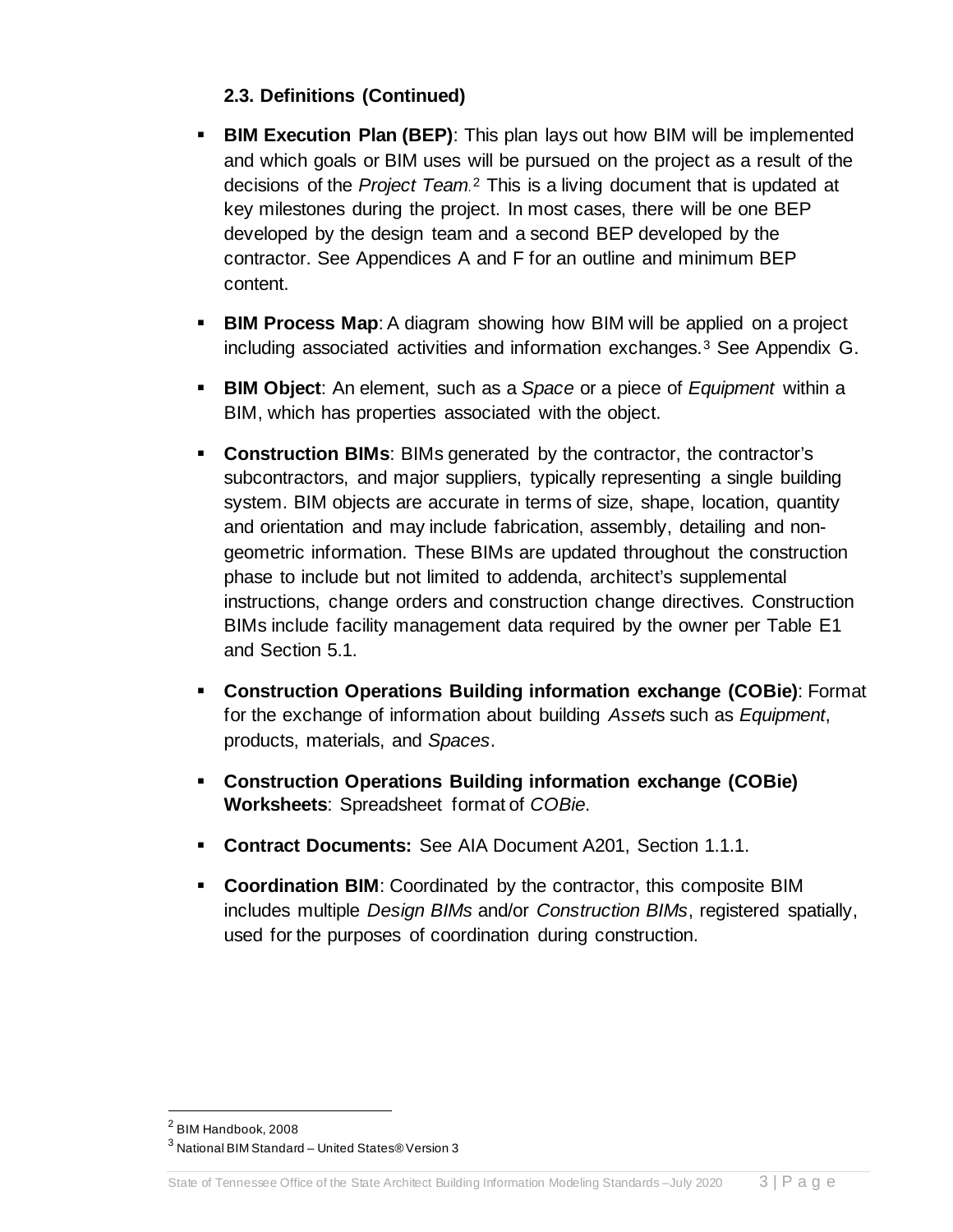#### **2.3. Definitions (Continued)**

- **Design BIMs**: BIMs produced by the designer and the designer's consultants, from which construction documents phase drawings are to be published. This BIM is updated during the bidding and negotiation phases to include all changes from addenda, including accepted alternates. Design BIMs are updated throughout the construction phase to include but not limited to addenda, architect's supplemental instructions, change orders and construction change directives. Design BIMs include facility management data required by the owner per Table E1 and Section 3.1.
- **Equipment –** Building *Assets* such as conveying systems, plumbing, electrical, fire suppression, HVAC and other installed equipment. See Appendix D, Table D2.
- **Equipment Component**: Each physical instance of a piece of equipment within a BIM having specific *Attributes* associated with it. See Appendix D.
- **Equipment Inventory**: A complete list of the building *Equipment* and their *Attributes*, delivered in *COBie* format. See Appendices D and E.
- **Equipment Type**: A unique *Equipment* object representing a single manufacturer and model number. See Appendix D.
- **Equipment Type ID**: An abbreviation used to identify an *Equipment Type*. This is a BIM parameter that is identical to the *TNID*. See Appendix D.
- **IFC**  The Industry Foundation Class specification is a neutral data format developed and maintained by buildingSMART International used to describe, exchange and share information typically used within the building information modeling and facility management industry sector.
- **Project Team:** The project owner, parties in privity with the owner, and additional parties not in privity with the owner, who are contributing services and/or materials to the project.
- **Shared Parameters File**: A file for Revit that meets the *Asset Attribute* requirements of these BIM Standards. *Project Teams* can use this file to assign TN-required *Asset Attributes* to their Revit objects. This file is configured specifically for use in adding COBie-related parameters and is not meant to replace existing parameters used in preparation of the construction documents.
- **Space**: A space object within a BIM having specific *Attributes* associated with it. See Appendix C.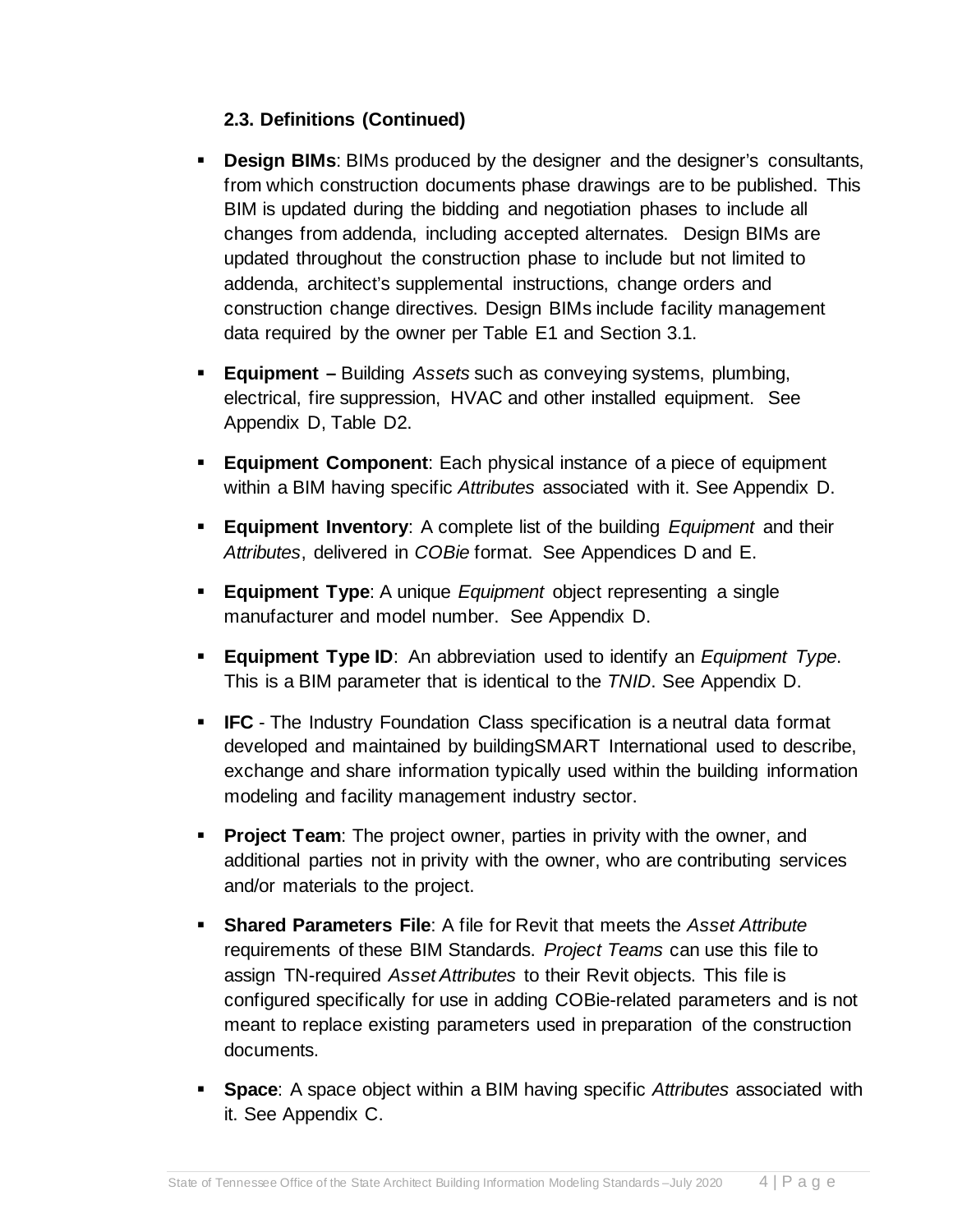#### **2.3. Definitions (Continued)**

- **Space Inventory**: A complete list of building *Spaces* and their *Attributes*, as specified in Appendices C and E, delivered in *COBie* format.
- **TNID**: An abbreviation used to identify a unique *Asset*. For the TN BIMs, the TNID is a parameter that is identical to the *Asset Type ID*. The TNID is necessary to implement the *TN-Specific Rule Set Model Checker*. See Appendix D.
- **TNNamingSystem:** This is a spreadsheet provided to designers via the OSA website that enables designer's to use custom Type ID's that can be validated using the TN OSA COBie Validator. See Appendix D, *Equipment Naming Standards and Attributes*.
- **TN OSA COBie Validator:** A validation tool provided by the State of Tennessee to assist in verifying that a project's *COBie* file meets the State of Tennessee BIM Standards.
- **TN-Specific Rule Set Model Checker**: A Model Checker for Revit provided by the State of Tennessee to assist designer's, designer's consultants, contractors and subcontractors in verifying that all required *Equipment* names *and Attributes* have been applied as Revit parameters per Appendix D.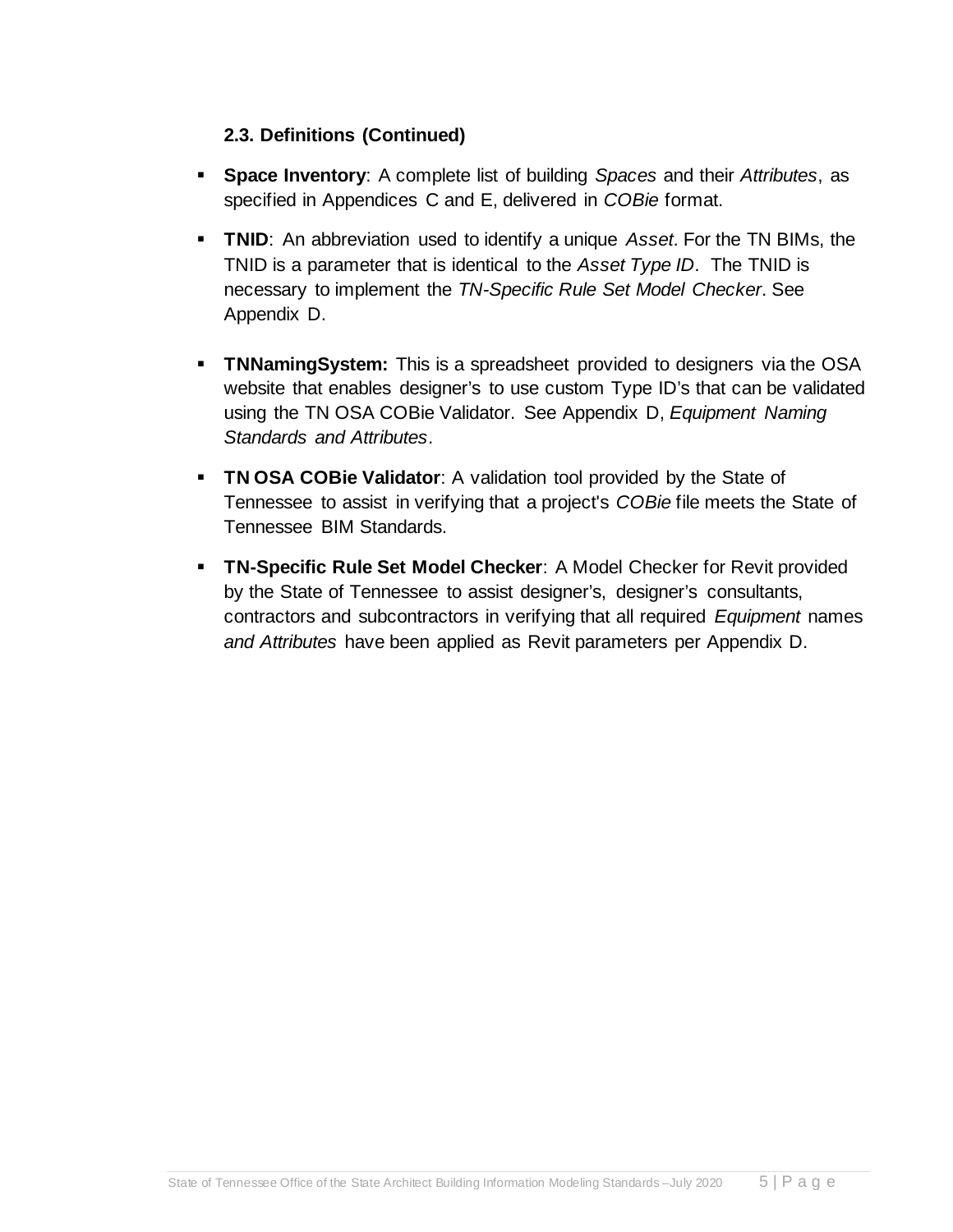### <span id="page-8-1"></span><span id="page-8-0"></span>**3. BIM Requirements for Designers**

#### **3.1. Building Information Modeling Scope**

The following disciplines must produce *Design BIM*s.

- **Architectural ARCH**
- **Structural STR**
- Mechanical MECH
- Plumbing PLBG
- **Electrical ELEC**
- Civil\* CVL
- Landscape\* LND
- **Low Voltage\* LV**
- **Fire Protection\*,\*\* FP**
- Other specialties required by the SPA or owner

NOTE: The discipline abbreviations above are provided for file naming purposes. See *Section 3.12 BIM Deliverables by Phase - Designer*.

\*While BIM models are encouraged for this discipline, 3D CAD or dwg formats are acceptable when approved by the SPA or owner and documented in the BEP. While preferred, it is not required that the COBie data be maintained in the *Design BIMs* for this discipline.

\*\*Fire protection elements included in the *Design BIM* shall be sufficient to comply with the *State of Tennessee Standard of Care for Fire Sprinkler System Design*. This shall include mains, branch piping, and heads required to provide preliminary hydraulic calculations associated with most remote zone; size, type, and locations of standpipes and risers; and fire pump and associated piping and required accessories.

The designer and the designer's consultants shall use BIM authoring software to generate BIMs that include the geometry, physical characteristics, and data needed to extract the *Contract Documents* and to produce the required BIM and *COBie* deliverables.

Unless otherwise indicated in these BIM Standards, the level of development required by the disciplines identified above is at the discretion of the design team. The designers should use their professional judgment in determining the level of development required to provide the normal and contractual information required at each phase in conjunction with these BIM Standards.

The designer and the designer's consultants shall update the *Design BIMs*  throughout design and construction in accordance with these BIM Standards. The designer shall make the *Design BIMs* available to the contractor and owner in accordance with these BIM Standards and as described in the *BEP.* See Section 3.8.

For the *Design BIMs*, the space and equipment naming shall be in accordance with Appendices C, D and E of these BIM Standards prior to being provided to the contractor and prior to delivery to the owner.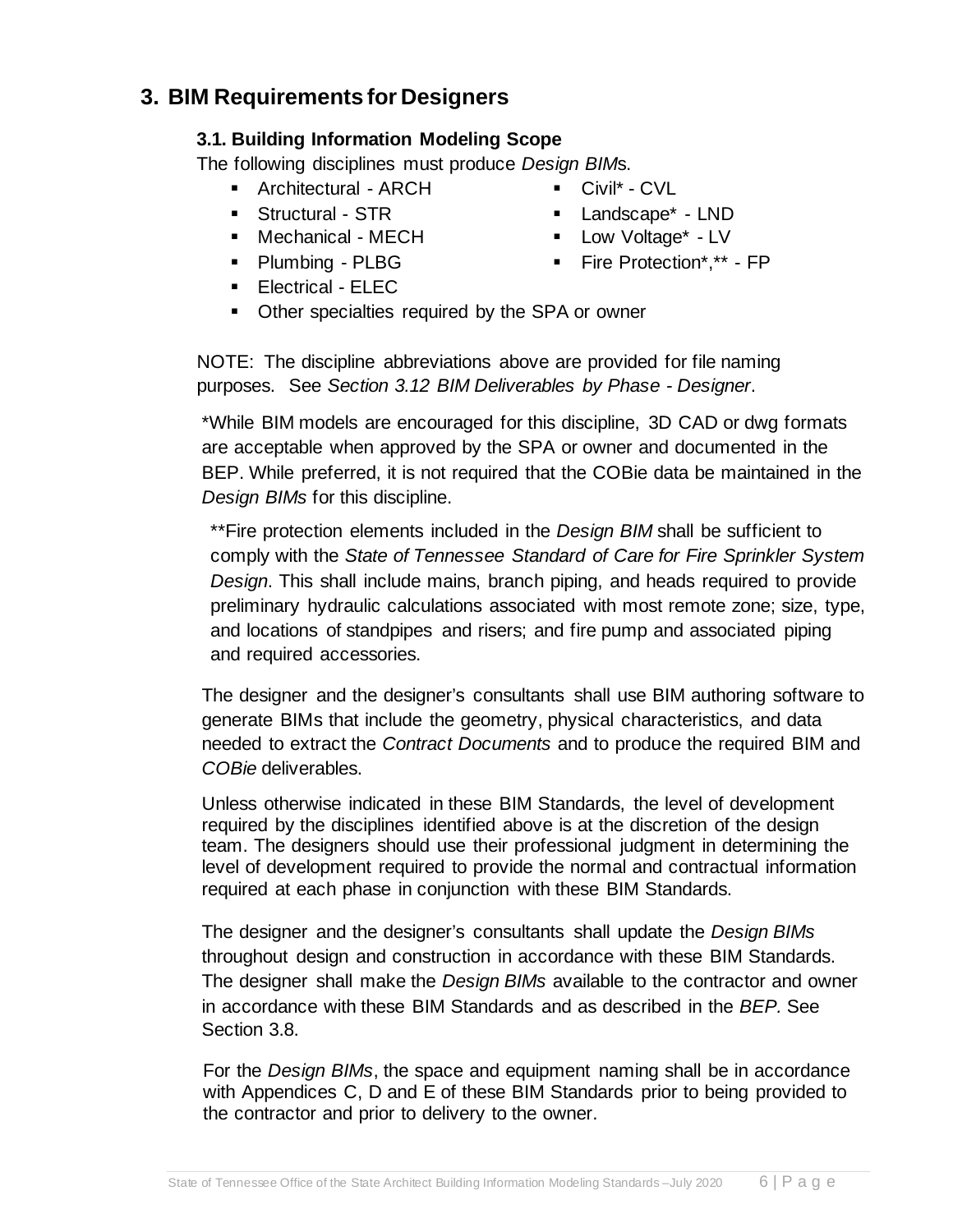#### <span id="page-9-0"></span>**3.2. Compliance with IFC and COBie**

<span id="page-9-8"></span><span id="page-9-7"></span>The BIM authoring software shall be compliant with the Industry Foundation Classes (IFC) Coordination View [4](#page-9-4) and should be able to export to the Construction-Operations Building information exchange (*COBie*) format, which is based on the IFC Facility Management (FM) Handover View<sup>[5](#page-9-5)</sup>. The major BIM authoring software applications are IFC and *COBie* compliant. If unsure whether the BIM authoring software meets this requirement or how to export to IFC and *COBie* formats, contact the BIM authoring software vendor.

#### <span id="page-9-1"></span>**3.3. Open Standards and Collaboration**

The owner encourages the use of open software standards (e.g., IFC, COBie) and collaboration tools to facilitate interoperability among the *Project Team.*

#### <span id="page-9-2"></span>**3.4. Building Number**

A campus, department or agency may assign building numbers as required. For STREAM projects that are new construction, an 8-digit Building ID # may be assigned. This number may be provided by the State of Tennessee Project Manager.

#### <span id="page-9-3"></span>**3.5. Geo-referencing**

The designer and the designer's consultants shall geo-reference BIMs, site plans and associated construction drawings to allow interoperability with existing State of Tennessee Geographic Information Systems (GIS). BIMs, site plans and associated construction drawings shall be registered to the Tennessee State Plane Coordinate System. Coordinates for any site may be requested from Office of Information Resources, GIS Services (OIR GIS). The Tennessee State Plane Coordinates are comprised of:

• The North American Datum of 1983 (NAD83) and the North American Vertical Datum of 1988 (NAVD 88).

The BIMs shall include:

- A marker for the registration point and identify the rotation and origin of rotation from Project North to True North. Geo-referencing shall be maintained throughout the design of the project; and
- A polyline or other BIM-equivalent outline representing the building footprint of the lowest floor of the lowest enclosed area including basement. An unfinished or flood resistant enclosure, usable solely for parking of vehicles, building access or storage in an area other than a basement area, is not considered a building's lowest floor. For further clarification see the Federal Emergency Management Agency's (FEMA) definition of lowest floor[6](#page-9-6).

<sup>4</sup> buildingSMART 2013

<span id="page-9-6"></span><span id="page-9-5"></span><span id="page-9-4"></span><sup>5</sup> East and Chipman 2011

 $6$  FEMA 2012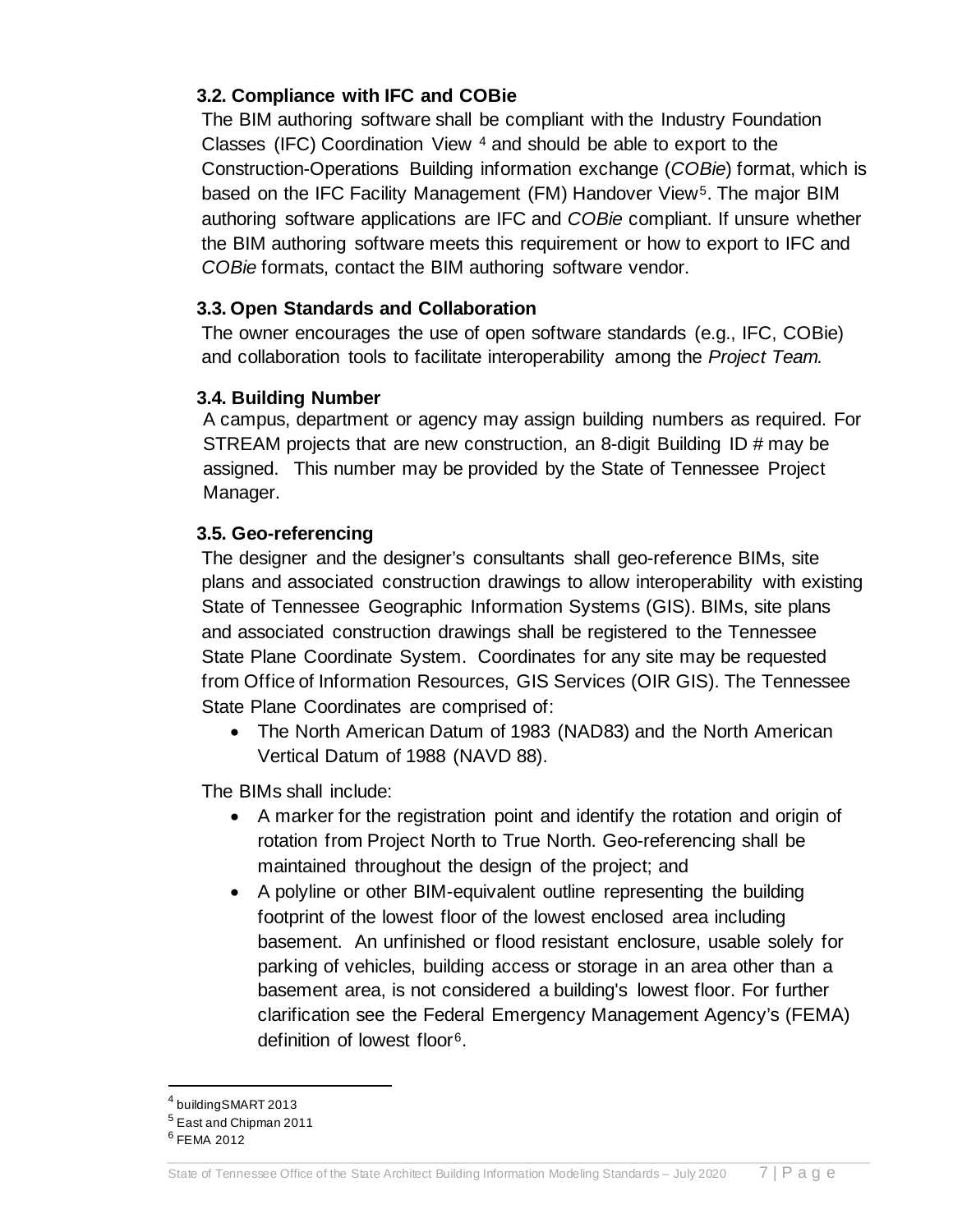#### <span id="page-10-0"></span>**3.6. Existing Conditions**

The designer and the designer's consultants shall model any existing conditions that are needed to describe the design of the project. The designer shall work with the owner to determine the extent of the existing conditions necessary for the design.

Where the owner provides a BIM of the existing conditions, no guarantee is implied as to the accuracy of dimensions or building features shown and users of the models assume full responsibility for verifying the accuracy of such models to the extent that elements represented within the model are visually observable. Where existing conditions provided in a BIM are not visually observable, the designer shall define a strategy to field verify the existing conditions determined necessary for the design.

#### **3.7. Staffing**

<span id="page-10-1"></span>For each project, the designer shall identify a qualified BIM manager that is capable of managing the BIM deliverables, through the close-out phase, from all disciplines required by Section 3.1 of these BIM Standards. The designer's consultants using BIM shall each identify a BIM coordinator that is capable of managing the BIM deliverables of that specific discipline or firm.

The names, contact information and responsibilities of the BIM manager and the BIM coordinators shall be documented in the *BEP.*

#### <span id="page-10-2"></span>**3.8. File Sharing System**

The owner shall be provided access to the designer's secure, web-based file sharing system. The files for which the owner is provided access including their associated read/write privileges shall be defined in the BEP.

The BIM models for which the owner is provided access including their associated project milestones shall be defined in the BEP.

For projects with special information technology (IT) security requirements, the owner may provide a secure, web-based file sharing system for the project.

<span id="page-10-3"></span>Any special protocols necessary to access and/or utilize the secure, web-based file sharing system should be documented in the *BEP*.

#### **3.9. BIM Execution Plan (BEP)**

The designer and the designer's consultants along with the designer's BIM manager shall develop a *BEP* that identifies the protocols for the development and management of BIMs during the design phases. The *BEP* is a living document, which will be augmented and updated as design progresses. Thus, there are multiple *BEP* milestones as follows.

Appendix A includes the minimum topics that shall be addressed in the designer's BEP. Special project types may require additional topics.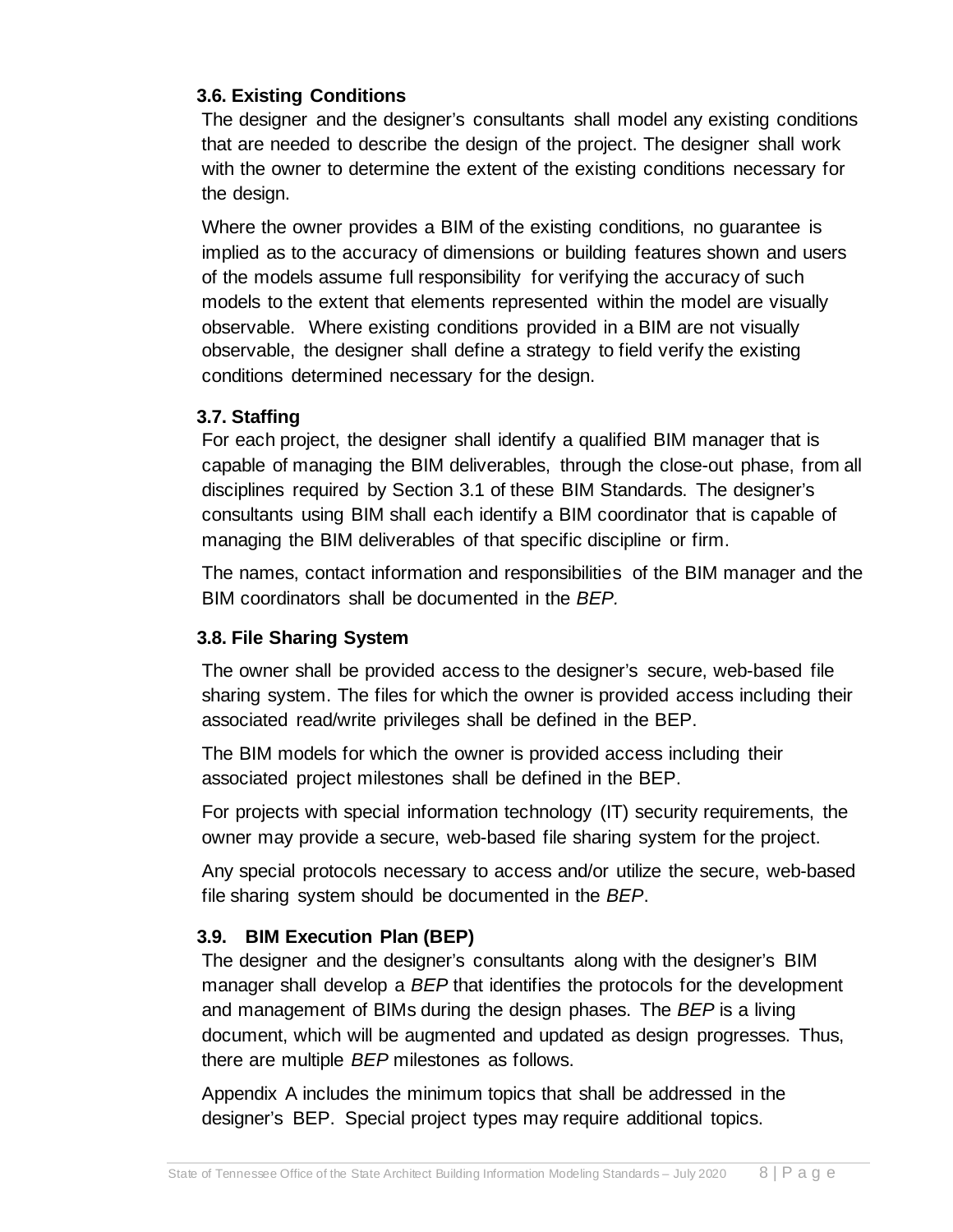#### **3.9.1. Phased BEP Development and Contents**

#### **3.9.1.1. Schematic Design Phase (SDP)**

Add to the agenda for SDP review meeting the topic: "Discuss BIM Execution Plan".

During SDP, the designer shall submit for owner review and approval, a *BEP* that, at a minimum, covers the following topics (See Appendix A for detailed information required under each topic):

- **Project Information;**
- **Project designer and designer's consultants Information; and**
- BIM Goals and Objectives
- Roles and Responsibilities
- Collaboration and File Sharing Plan
- Software for Model Authoring
- **Planned Models**
- **Modeling Standards**
- Sign-Off

#### **3.9.1.2. Design Development Phase (DDP)**

Add to the agenda for DDP Review Meeting the topic: "Discuss BIM Execution Plan".

During the DDP, the designer shall update and extend the *BEP* and submit it for owner review and approval. The DDP *BEP* shall include all topics included in the SDP *BEP*, with any updates highlighted. It shall also include the following additional topics (See Appendix A for detailed information required under each topic):

- **Model Analysis Plan; and**
- **Project Construction Documents Phase**

#### **3.9.1.3. Construction Documents Phase (CDP)**

Add to the agenda for CDP review meeting the topic: "Submit BIM Execution Plan, as performed".

During the CDP, the designer shall update and extend the *BEP* to reflect the BIM execution process as performed then submit it to the owner.

#### <span id="page-11-0"></span>**3.10. BIM-Based Analyses**

The State of Tennessee BIM Standards recommends BIM for the following analyses described in Sections 3.10.1 through 3.10.3. These BIM Standards require that BIMs be used for the application of Contact, Facility, Floor, *Space* and Type/Component (*Equipment*) names and their *Attributes*. See Appendices C, D and E.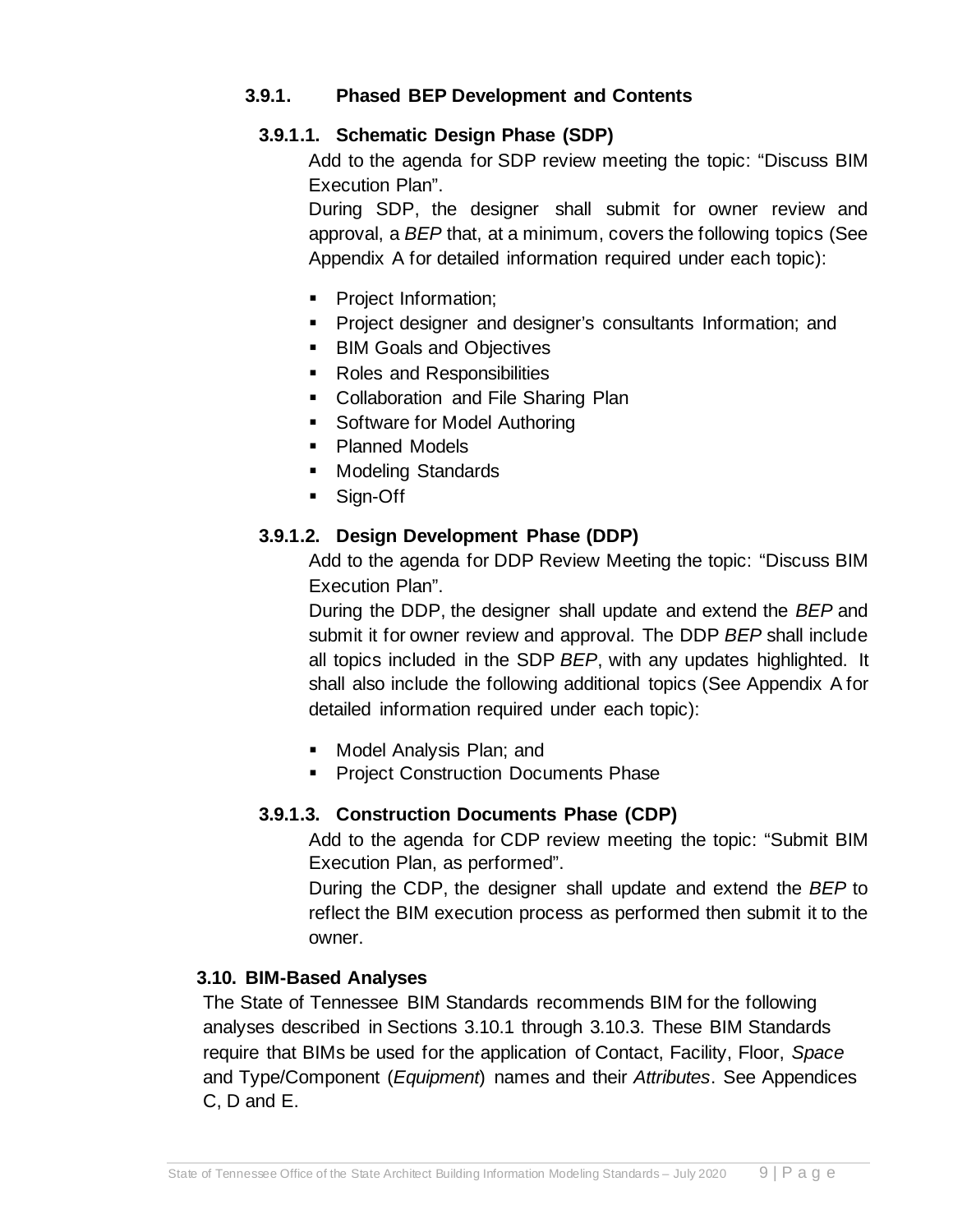#### **3.10.1. Program Validation**

Designers should use BIMs to validate that the design complies with the general requirements of the owner's program.

#### **3.10.2. Energy Analysis**

BIMs should be used as the basis for energy modeling and analysis when requiredAppendix B of this document provides guidance on preparing a BIM for export for energy analysis.

#### **3.10.3. Clash Detection**

The designer and the designer's consultants are required to coordinate their designs. The design team should use the BIMs and automated interference/clash detections to confirm that building system interferences have been identified and resolved within the applicable standard of care so that the occupiable space by these building systems is adequate and that the systems can be integrated while maintaining serviceability and accessibility.

The State of Tennessee provides resources through the OSA website to assist designers and designer's consultants in conducting automated interference/clash detections.

#### **3.10.4. Contact, Facility, Floor and Space - Naming and Attributes** BIMs shall be used as the basis for applying the required Contact, Facility, Floor and *Space Attributes* in accordance with these BIM Standards*. Spaces* shall be named, classified, tagged and assigned *Space Attributes* per Appendix C.

#### **3.10.5. Type/Component (Equipment) Naming and Attributes** BIMs shall be used as the basis for applying the designer-required

Type/Component *(Equipment)* naming system and *Attributes* per Appendices D and E of these BIM Standards. See Section 3.10.6 for more information on applying and verifying *Equipment* names and *Attributes.* Any *Attribute* values not required to be provided by the designers may be left blank but the *Attribute* parameter shall be included in the *Design BIM Equipment* object properties.

#### **3.10.6. Equipment Attributes – Applying and Verifying**

The TN OSA provides resources available at the TN OSA website to assist designers, designer's consultants and contractors in applying and verifying Type/Component (*Equipment)* names and *Attributes* in accordance with Appendix D.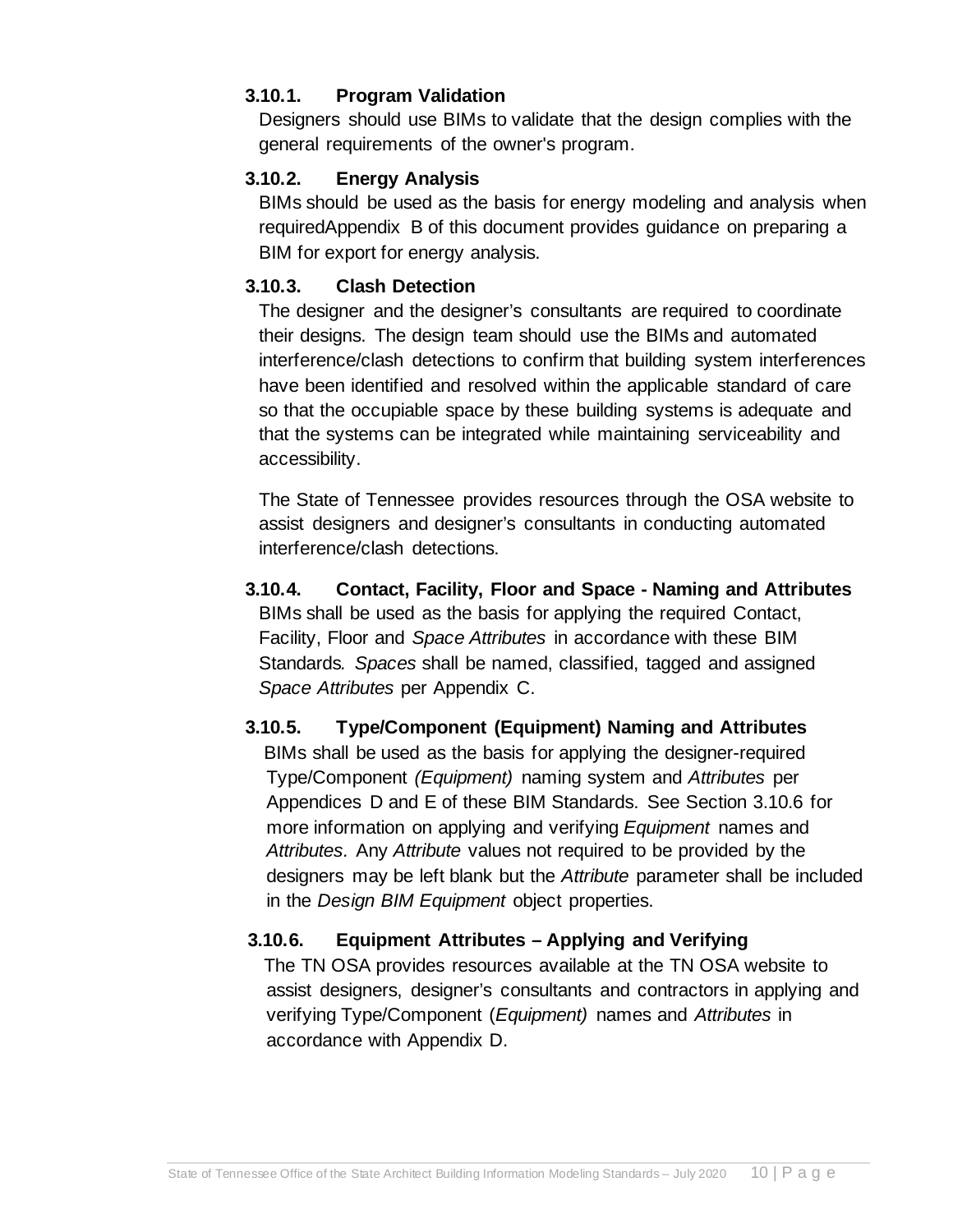#### **3.10.6. Equipment Attributes – Applying and Verifying (Continued)**

- A *Shared Parameters File* is provided to assist designers and contractors using Autodesk Revit software in applying all required COBie Type/Component (*Equipment)* names *and Attributes* as Revit parameters. Any *Attribute* values not required to be provided by the designers may be left blank but the *Attribute* shall be included in the *Design BIM Object* properties. For example, design engineers are not required to provide the refrigerant type for chillers in their *Design BIM*. However, they are required to apply and maintain an *Attribute* called "RefrigerantType" in their *Design BIM* chiller objects.
- A *TN-Specific Rule Set Model Checker* for Revit is provided to assist designers, designer's consultants and contractors in verifying that all required *Equipment Attributes* have been applied as Revit parameters per Appendix D. To run these checks, a Type Parameter called *TNID* must be applied to the *Equipment* object properties in the Revit model. The value of the *TNID* Parameter is identical to the *Equipment Type ID* in Appendix D, Table D2 – Column 4 (i.e., For a Chiller, the *Asset Type ID* = CH and the *TNID*  $=$  CH $)$ .
- The TN OSA COBie Validator is a validation tool provided by the State of Tennessee to assist in verifying that a project's *COBie* file meets the State of Tennessee BIM Standards.

#### <span id="page-13-0"></span>**3.11. BIM Methodology**

The following methodology is required for all disciplines creating BIMs.

- a) The designer, the designer's consultants and the contractor shall geo-reference BIMs, site plans and associated construction drawings to allow interoperability with existing State of Tennessee Geographic Information Systems (GIS). See Section 3.5.
- b) All BIMs shall be geometrically and dimensionally accurate in both 2D and 3D: plan, elevation, and section views. In addition, BIM elements shall be represented by the correct object types in order to provide accurate reporting of building *Assets* and their *Attributes*.
- c) Parametric links shall be maintained within the models to allow the automatic publication of plans, sections, elevations, schedules, and 3D views where used in contract drawings.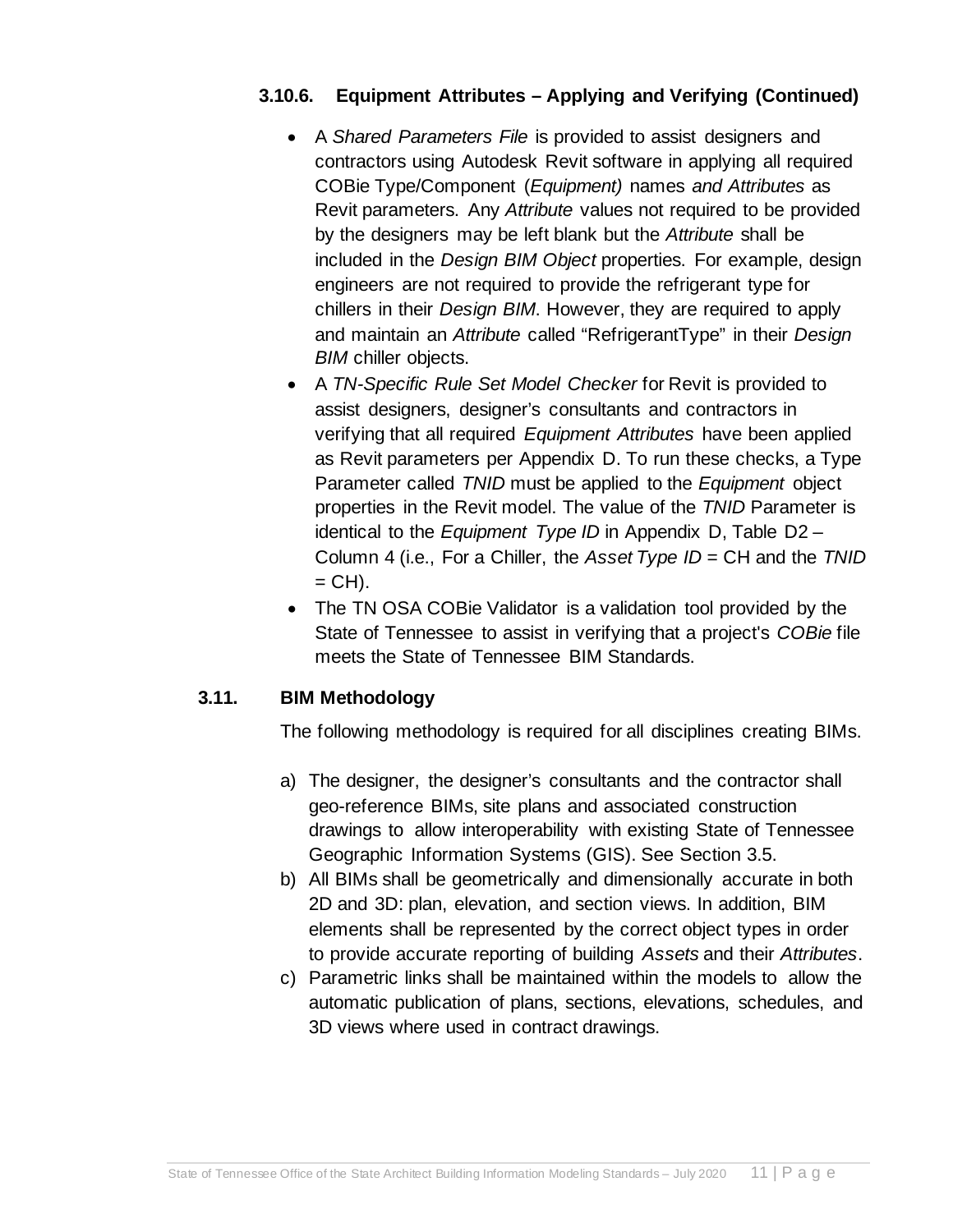#### **3.11. BIM Methodology (Continued)**

- d) All drawings shall be direct representations of the BIM in accordance with the *BIM-Drawing Equivalency.* The intent of requiring that drawings not be modified after publication is to preserve the continuity of the BIM model geometry as related to its depiction in the drawings. This continuity is defined as the *BIM - Drawing Equivalency.* The designer shall not modify these documents after publication in a manner as to disassociate the *BIM - Drawing Equivalency*. Typical drawing modifications and enhancements necessary to convey the design intent are acceptable.
- e) Information needed to generate *Contract Documents* shall be graphically and alphanumerically included in and derived from the BIMs. All drawings - plans, sections, and elevations – in addition, schedules and 3D views shall be published from the BIMs *in accordance with the BIM-Drawing Equivalency.*
- f) Unless required by the *BIM-Drawing Equivalency*, details at scales larger than the  $\frac{1}{4}$ " = 1'-0" are not required to be included in the BIMs. For such plans, sections, and elevations, the use of standard Computer Aided Drawing (CAD) details is acceptable provided that the elements shown in model act as the basis for these drawings.
- g) All BIMs shall be organized by discipline and floor. Some models may be delivered in 3D dwg format with no custom objects. See Sections 3.1 and 5.1.
- h) BIMs shall be used to apply and maintain the required *COBie Attribute* parameters and values as required by Appendices C, D and E of these BIM Standards.
- i) Where communications between the designer and contractor result in changes or additions to drawings, schedules or 3D views (e.g., addenda), the *BIMs* shall be updated and the drawings published therefrom in accordance with the *BIM-Drawing Equivalency.*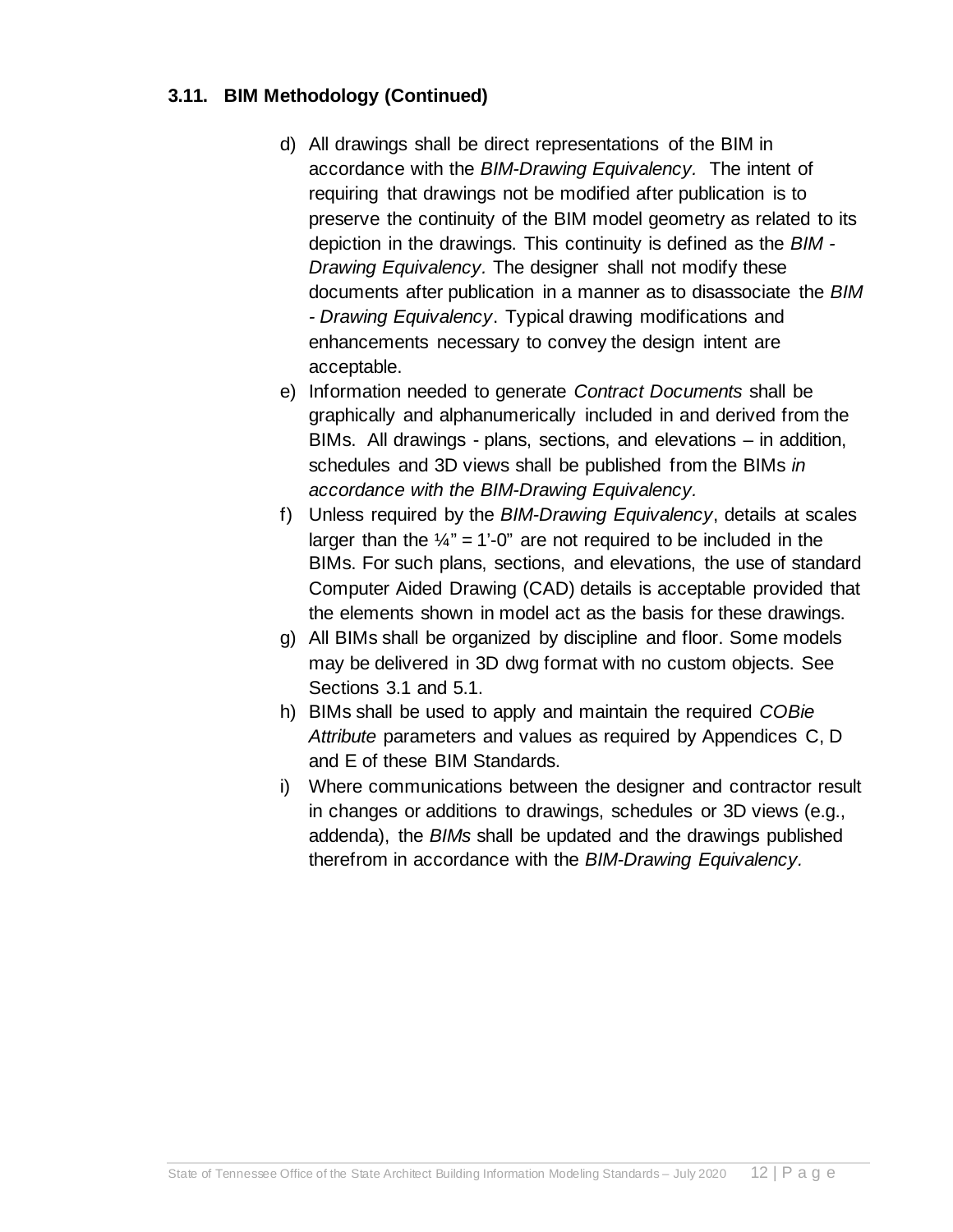#### <span id="page-15-0"></span>**3.12. BIM Deliverables by Phase - Designer**

The following BIM deliverables to the owner are required by the designer and designer's consultants.

| Designer - BIM Deliverables and File Standards |                                            |  |  |  |  |  |
|------------------------------------------------|--------------------------------------------|--|--|--|--|--|
| <b>BIM Deliverable</b><br><b>File Type</b>     |                                            |  |  |  |  |  |
| <b>BIM Execution Plan</b>                      | . pdf format                               |  |  |  |  |  |
| Design BIMs                                    | BIMs in .ifc file format / See Section 3.1 |  |  |  |  |  |

| <b>Designer - BIM Execution Plan File Naming Convention</b>                     |  |    |  |          |  |     |  |  |
|---------------------------------------------------------------------------------|--|----|--|----------|--|-----|--|--|
| Building#<br>Agent Deliverable<br><b>Project Phase</b><br><b>File Extension</b> |  |    |  |          |  |     |  |  |
| DES BEP                                                                         |  | xх |  | ######## |  | pdf |  |  |

Example: *DES\_BEP \_DD \_19000061.pdf*

| <b>Designer - BIM Deliverable File Naming Convention</b> |   |                 |   |                                  |   |                  |  |                                 |
|----------------------------------------------------------|---|-----------------|---|----------------------------------|---|------------------|--|---------------------------------|
| <b>Discipline Abbreviation</b>                           |   | <b>BIM Type</b> |   | <b>Project Phase</b>             |   | <b>Building#</b> |  | <b>File</b><br><b>Extension</b> |
| <b>XXXX</b>                                              | - | <b>DBIM</b>     | - | CD's (CDP) or<br>Close Out (CLS) | _ | ########         |  | ifc and dwg                     |

Example: *ARCH \_DBIM\_CD\_19000061.ifc LND\_DBIM\_CLS \_19000061.dwg \*MEFP\_DBIM\_CLS\_19000061.ifc*

NOTE: See Section 3.1 for a list of discipline abbreviations to use in the *Design BIM* file name. NOTE: The required drawings referred to in Section 3.12 are described in the Terms and Conditions for

Agreement between Owner and Designer.

\*NOTE: Multi-disciplinary Models: Combinations of mechanical, electrical, plumbing and/or fire protection models may be delivered as a single, multi-disciplinary model. When multi-disciplinary models are delivered, the abbreviations below shall be included in the file name.

- Mechanical (M)
- Electrical (E)
- Fire Protection (F)
- Plumbing (P)

#### **3.12.1.1. Program Verification Phase**

• Submit *BEP*.

#### **3.12.1.2. Schematic Design Phase (SDP)**

• Submit *BEP*.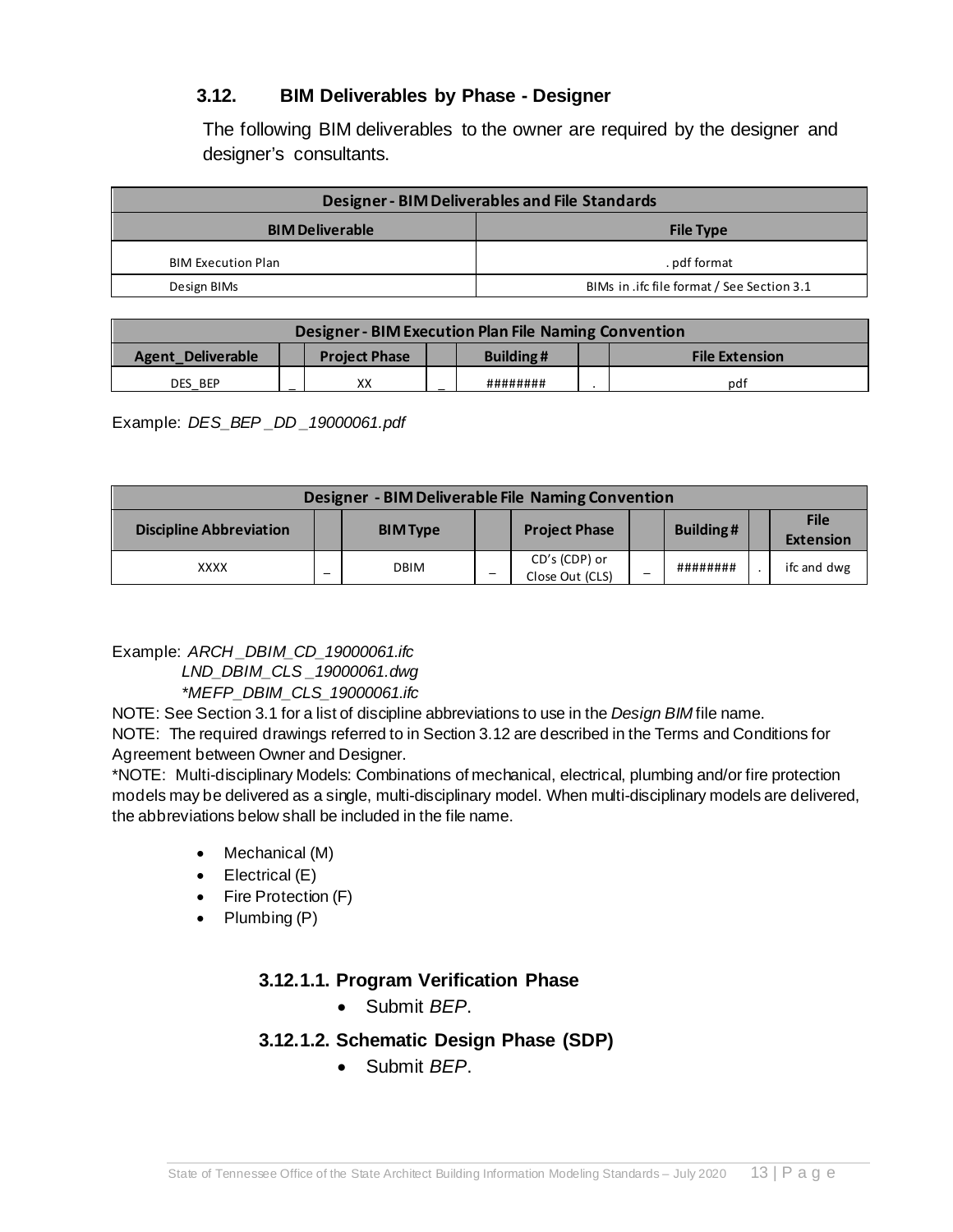#### **3.12.1.3. Design Development Phase (DDP)**

- Submit *BEP*.
- Submit all required drawings.
	- o All drawings required to be provided during the DDP shall be published from the *Design BIMs* in accordance with Section 3 of these BIM Standards.
	- o Contact, Facility, Floor, *Space* and Type/Component (*Equipment*) Attributes including *Attribute* values shall be applied to the *BIM Objects* in the *Design BIMs*, and be tagged in the drawings, per Appendices C, D and E of these BIM Standards. See Appendix E, Table E1 for the designer-required *Attributes* to be applied to the *Design BIMs*.

#### **3.12.1.4. Early Design Phase Presentation (EDP)**

• If an EDP is required, it should adhere to Section 3.11 where applicable. The presentation may be enhanced using other software.

#### **3.12.1.5. Construction Documents Phase (CDP)**

- Submit *BEP*.
- Submit all required drawings.
	- o All drawings required to be provided during the CDP shall be published from the *Design BIMs* in accordance with Section 3 and Appendices C, D and E of these BIM Standards.
	- o Validated Contact, Facility, Floor, *Space* and Type/Component (*Equipment*) *Attributes* including validated *Attribute* values shall be applied to the *BIM Objects* in the *Design BIMs*, and be tagged in the drawings, per Appendices C, D and E of these BIM Standards. See Appendix E, Table E1 for the designer-required *Attributes* to be applied to the *Design BIM*.
	- o Submit *Design BIMs* to the owner in accordance with these BIM Standards.

In the *Design BIMs,* any *Equipment Attribute* values not required to be provided by the designers may be left blank but the *Attribute* shall be applied and maintained in the *Design BIM Object* properties per Appendices D and E. See Section 3.10.6 for information on tools provided by TN OSA to assist in the application and verification of *Equipment Attributes*.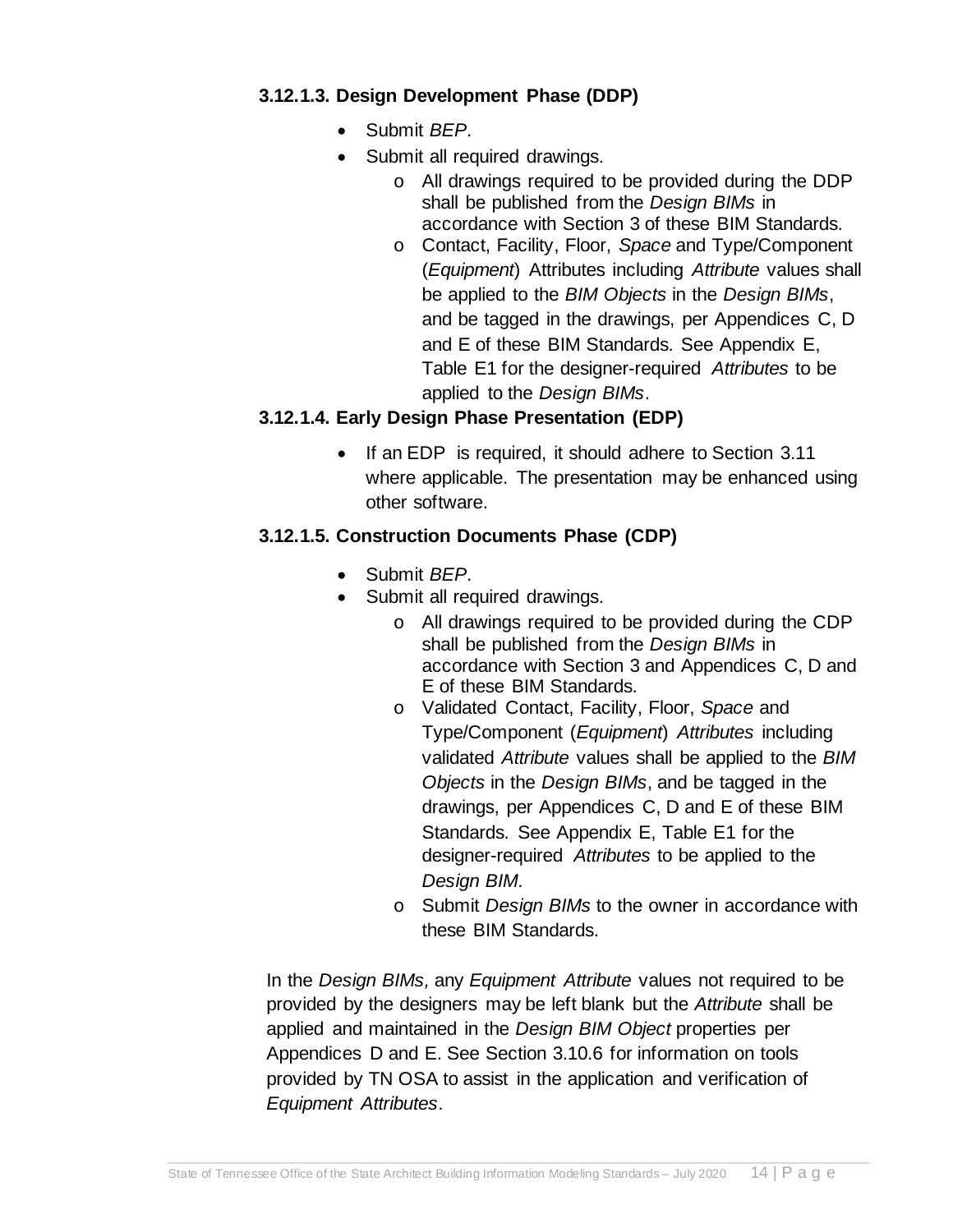#### **3.12.1.6. Bid Phase (BP)**

- Submit all required drawings.
	- o All revised drawings required during the Bid Phase shall be published from the revised *Design BIMs* in accordance with Section 3 and Appendices C, D and E of these BIM Standards.
	- o All revised Contact, Facility, Floor, *Space* and Type/Component (*Equipment*) *Attributes* including *Attribute* values shall be applied to the *BIM Objects* in the *Design BIMs*, and be tagged in the drawings, per Appendices C, D and E of these BIM Standards. See Appendix E, Table E1 for the designer-required *Attributes* to be applied to the revised *Design BIMs*.
- Submit revised *Design BIMs* to the owner in accordance with these BIM Standards.

#### **3.12.1.7. Construction Administration Phase (CA)**

- Where any communications with the contractor involve changes or additions to drawings, schedules or 3D views (e.g., addenda), the *Design BIMs* shall be updated and any drawings published therefrom in accordance with the *BIM-Drawing Equivalency.*
- Review shop drawings from the contractor. While these drawings may be published from BIMs, the BIMs may **not** be submitted for review in lieu of 2D drawings.

#### **3.12.1.8. Project Closeout Phase (CLS)**

- Review the final *Design BIMs* to verify that they incorporate all changes made by the designer including but not limited to addenda, architect's supplemental instructions, change orders, construction and change directives as formally modified throughout the construction process.
- Confirm that all designer-required Contact, Facility, Floor, *Space* and Type/Component (Equipment) *Attributes* including names, values and tags are validated and have been applied to *Design BIMs* per these BIM Standards. See Appendix E, Table E1.
- Submit *the Design BIMs* to the owner in accordance with these BIM Standards.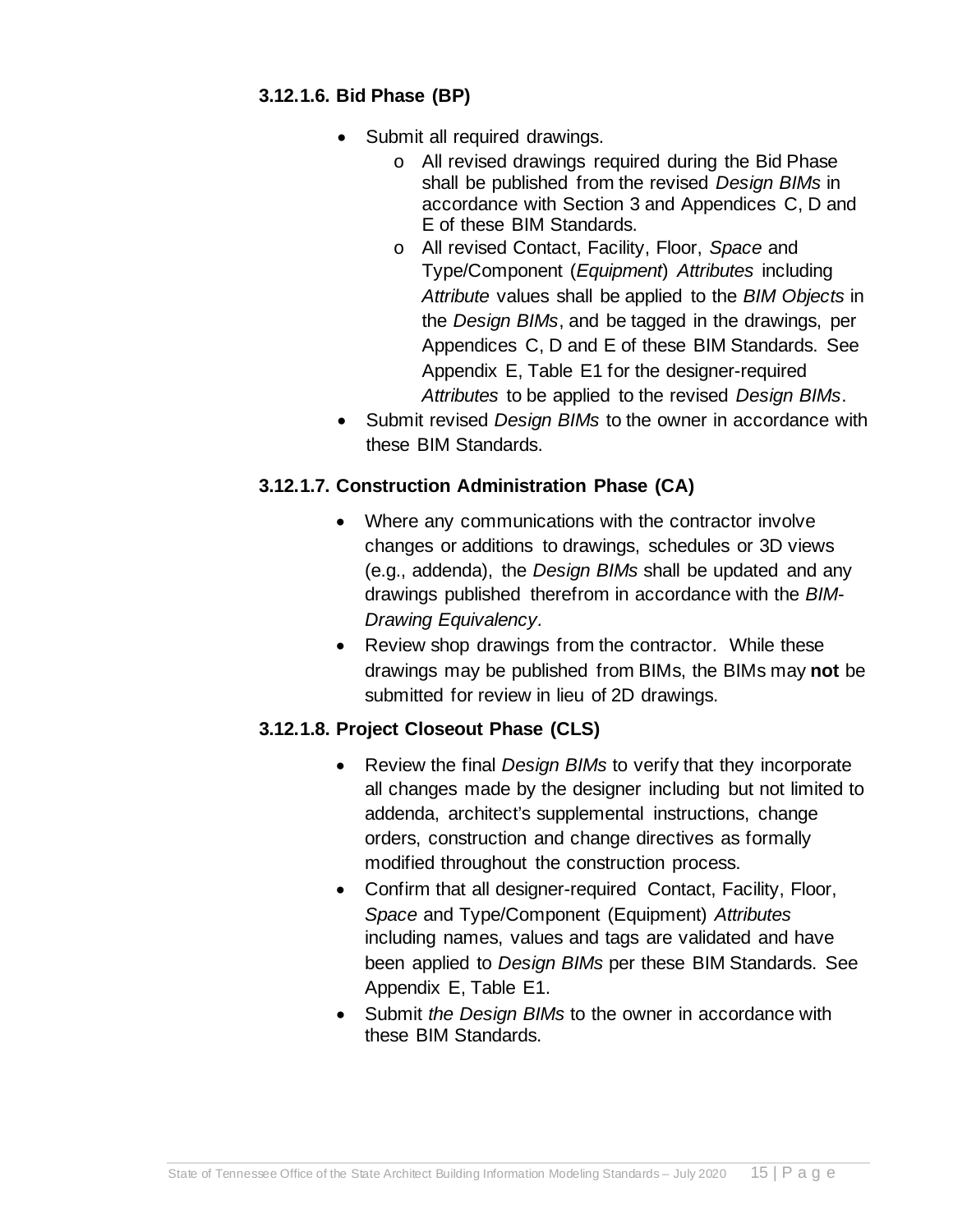### <span id="page-18-0"></span>**4. The BIM Process for Designers**

- 1. Project awarded
- 2. Prime: Assign BIM manager.
- 3. Consultant(s): Assign BIM coordinator.
- 4. Ascertain the building number(s) and Tennessee State Plane coordinates for the project.
- 5. Develop, expand and update the *BEP* from SDP through CDP. Refer to *BEP* outline in Appendix A for required content.
- 6. Set up secure, web-based file sharing system.
- 7. Finalize program verification.
- 8. Prepare BIM authoring tool.
	- a. If using Revit
		- i. From the OSA website, download and install all add-ons and/or plugins necessary to export required IFC deliverables.
		- ii. From the OSA website, download the custom TN *Shared Parameters File*. See Section 3.10.6.
	- b. From the OSA website, download the *TN-Specific Rule Set Model Checker*  for Revit. If using other authoring software, contact software vendor for support.
- 9. Develop *Design BIMs*:
	- a. Populate model with *BIM Object* library content updated to contain TN required *Asset* names and *Attributes*. See Appendix E, Table E1 for designer-required Contact, Facility, Floor, *Space* and Type/Component (*Equipment*) *Attributes*.
	- b. The *Model Checker for Revit* may be used to perform validation check on the *Design BIM* to confirm the proper application of *Equipment Attributes*.
- 10. BIM-based analyses should be performed per Section 3.10 of these BIM Standards.
- 11. During Construction Documents Phase: (See Section 3.12.1.5)
	- a. Update *Design BIMs* including Contact, Facility, Floor, *Space* and/or Type/Component *(Equipment*) names and *Attributes* to reflect addenda and accepted alternatives.
	- b. Submit *Design BIMs* in accordance with these BIM Standards.. See Section 3.1.
- 12. During Bidding Phase: (See Section 3.12.1.6)
	- a. Update *Design BIMs* including Contact, Facility, Floor, *Space* and Type/Component *(Equipment)* names and Attributes to reflect any required changes to the construction documents including any addenda and/or accepted alternates.
	- b. Submit any revised *Design BIMs* in accordance with these BIM Standards. See Section 3.1.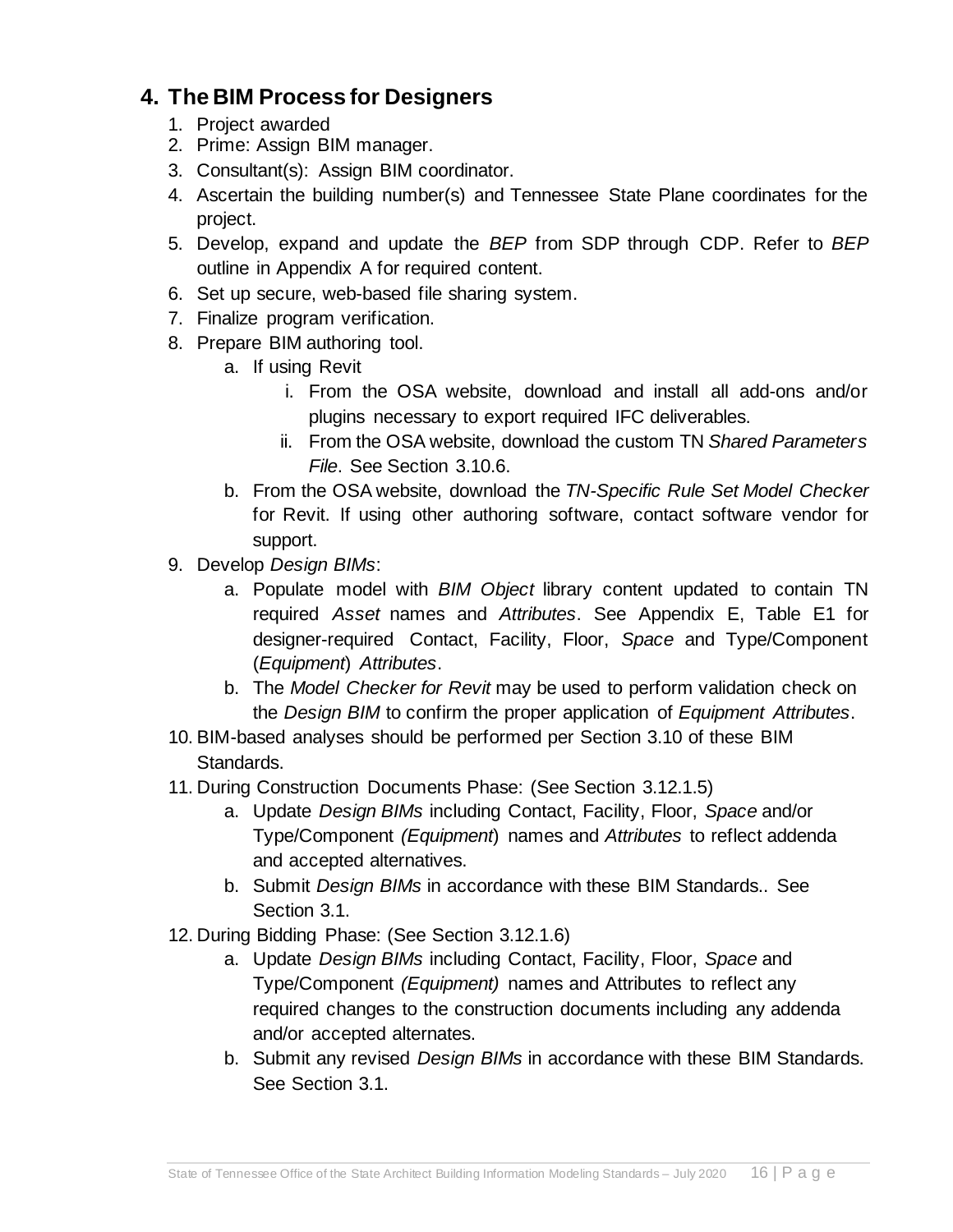### **4. The BIM Process for Designers (Continued)**

- 13. During Construction Administration: (See Section 3.12.1.7)
	- a. Use the *Design BIMs* to produce addenda and other appropriate change documents and provide updated *Design BIMs* to the contractor at intervals and in format(s) agreed upon by the designer and contractor in the *BEP*.
	- b. Review shop drawings from the contractor.
	- c. Review product data provided by the contractor.
	- d. Review the information provided in the contractor's *COBie* document worksheets for conformance to the *Contract Documents*.
- 14. At Project Closeout: (See Section 3.12.1.8)
	- a. Review *COBie* worksheets for conformance to the *Contract Documents*.
	- b. Review and submit *the Design BIMs* in accordance with these BIM Standards.. See Section 3.1.

### <span id="page-19-1"></span><span id="page-19-0"></span>**5. BIM Requirements for Contractors**

#### **5.1. Building Information Modeling Scope**

The following trades that shall produce *Construction BIMs*:

- Structural Steel STRS
- Other Fabrication\* FAB (Optional)
- Mechanical (HVAC) MECH
- Mechanical (HVAC Pipe) MECHP
- Plumbing PLBG
- Electrical ELEC
- Fire Protection\*\* FP
- Pneumatic Tube PT
- Building Automation Systems\*\* BAS
- Low Voltage\*\* LV
	- Civil\*\* CVL
	- Other trades required by the SPA or owner
- NOTE: The discipline abbreviations above are provided for file naming purposes. See *Section 5.11 BIM Deliverables - Contractor*.

#### \*Other Fabrication is optional.

\*\*While *BIM* models are encouraged for this discipline, 3D CAD or dwg formats are acceptable when approved by the SPA or owner and documented in the *BEP*. The *COBie* data for these disciplines is required to be included in the final COBie deliverables at project close-out. While preferred, it is not required that the COBie data be maintained in the *Construction BIMs* for this discipline.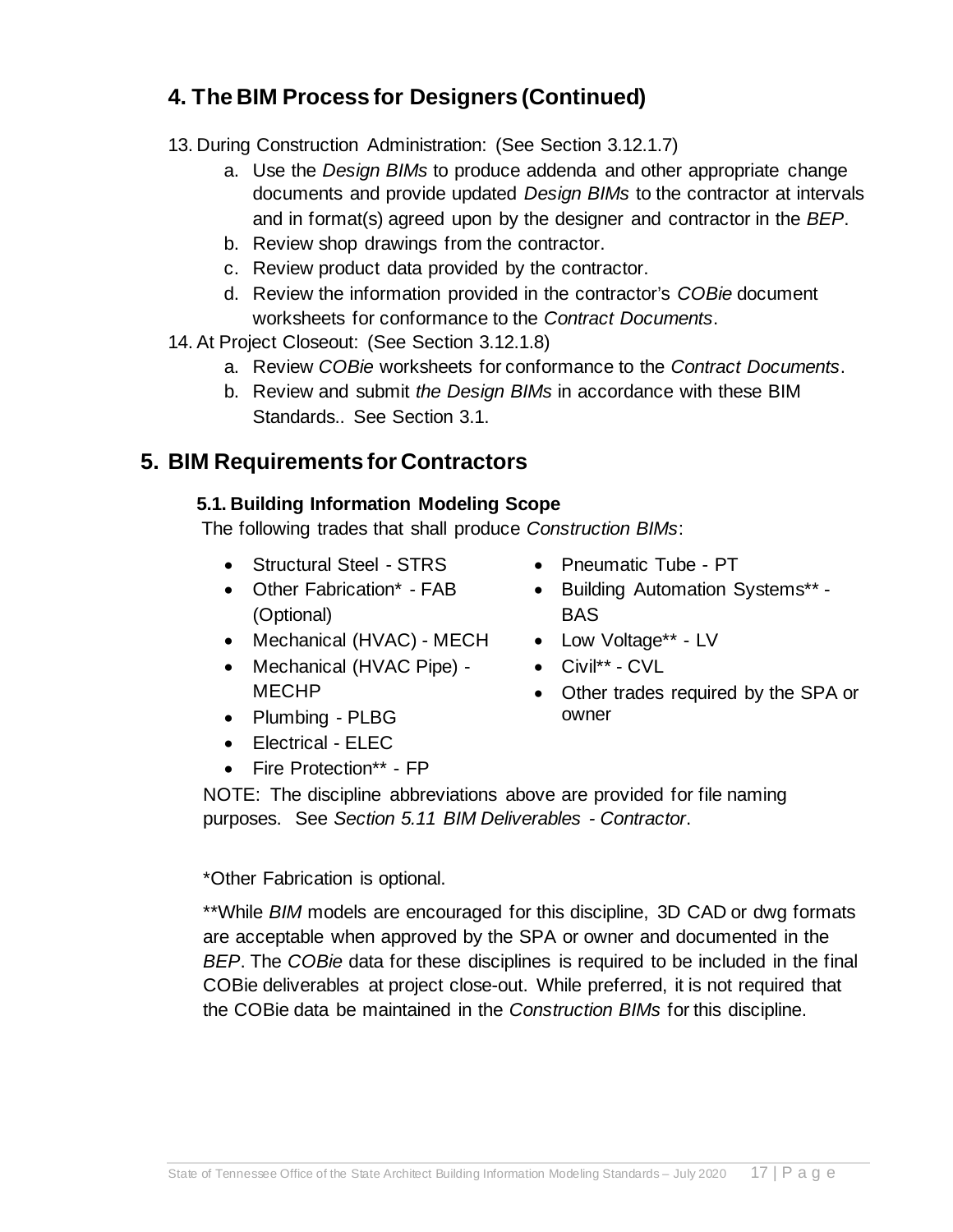#### **5.1 Building Information Modeling Scope (Continued)**

*Design BIMs* will be provided by the designer to the contractor in a file format as outlined in the *BEP*.

The BIMs created or modified by the construction team are the *Construction BIMs*. The *Construction BIMs* shall include *Asset* names and *Attributes* per Appendices C, D and E. The nomenclature should be identical to those in the *Design BIMs* provided by the designer in accordance with Appendices C and D, unless there are approved changes.

The level of development required by the disciplines identified above is at the discretion of the contractor. The contractor, the contractor's subcontractors and suppliers should use their professional judgment in determining the level of design required to provide the normal and contractual information required at each phase in conjunction with these BIM Standards.

The contractor, the contractor's subcontractors and suppliers shall use BIM authoring software to develop the required *Construction BIMs* which shall be used in conjunction with the designer-provided *Design BIMs* to allow an accurate BIM context to perform BIM-based coordination. See Section 5.9.1.1.

The contractor, contractor's subcontractors and suppliers shall continuously update and maintain the *Construction BIMs* throughout construction to include but not limited to addenda, architect's supplemental instructions, change orders and construction change directives. During construction, the contractor shall make available to the owner, upon request, up-to-date *Coordination BIMs and/or Construction BIMs* in IFC format.

#### <span id="page-20-0"></span>**5.2. Compliance with IFC and COBie**

All required trades shall use 3D modeling software. The BIM authoring software shall be compliant with the Industry Foundation Classes (IFC) Coordination Vie[w4](#page-9-7) and should be able to export to the Construction-Operations Building information exchange (*COBie*) format, which is based on the IFC Facility Management (FM) Handover View <sup>5</sup> [above.](#page-9-8) The major BIM authoring software applications are IFC and *COBie* compliant. If unsure whether the BIM authoring software meets this requirement or how to export to IFC and *COBie* formats, contact the BIM authoring software vendor.

#### <span id="page-20-1"></span>**5.3. Open Standards and Collaboration**

The owner encourages the use of open software standards (e.g., IFC, *COBie*) and collaboration tools to facilitate interoperability among the *Project Team*.

#### <span id="page-20-3"></span><span id="page-20-2"></span>**5.4. Building Number**

A campus, department or agency may assign building numbers as required. For STREAM projects that are new construction, an 8-digit Building ID # may be assigned. This number may be provided by the State of Tennessee Project Manager.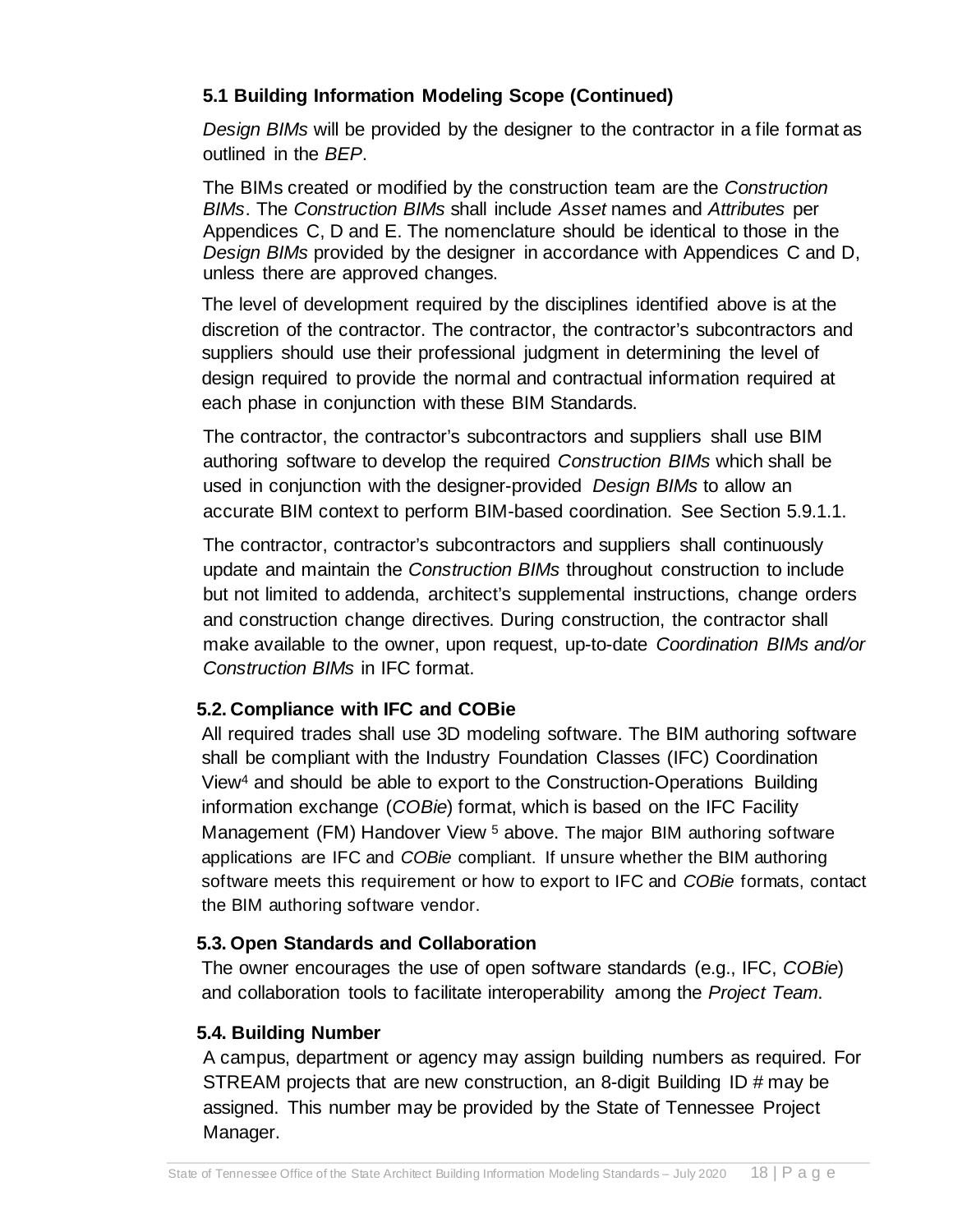#### **5.5. Geo-referencing**

The contractor is required to geo-reference all site plans, and *Construction BIMs*  to allow interoperability with existing TN GIS. BIMs provided to the contractor from the designer, should already be geo-referenced. See Section 3.5.

#### <span id="page-21-0"></span>**5.6. Staffing**

The contractor shall identify a qualified BIM manager for each project that is capable of managing the BIM deliverables from all subcontractors and major suppliers during the construction, through the close-out phase of the building project. Each party that is creating a *Construction BIM* shall identify a BIM coordinator. The BIM coordinator is responsible for managing the BIM deliverables of that specific subcontractor or supplier.

The names, contact information, and responsibilities of the BIM manager and the BIM coordinators shall be documented in the *BEP*.

#### <span id="page-21-1"></span>**5.7. File Sharing System**

The owner may designate a secure, web-based file sharing system for use by the contractor. If the owner does not designate a secure, web-based file sharing system for use by the contractor, then the contractor shall provide a secure, web-based file sharing system. The contractor shall ensure that the secure, web-based file sharing system conforms to any IT or security requirements required by the owner. Any special protocols necessary to access and/or utilize the secure, web-based file sharing system shall be documented in the *BEP*. The contractor shall provide on-site hardware and software to view individual and merged BIMs as well as clash detection results.

The owner shall be provided access to the contractor's secure, web-based file sharing system. The files for which the owner is provided access including their associated read/write privileges shall be defined in the BEP. See Section 5.8.

The BIM models and versions for which the owner is provided access shall be defined in the BEP. See Section 5.8.

#### <span id="page-21-2"></span>**5.8. BIM Execution Plan (BEP)**

The contractor and contractor's BIM manager shall develop, with input from all parties providing *Construction BIMs*, *BEP* that identifies the protocols for the development and management of BIMs during the construction phase, as well as the turnover of the BIMs and *COBie* data at project closeout. Appendix F includes the minimum topics that shall be addressed in the *BEP* for construction.

The *BEP* is a living document, which will be augmented and updated as design progresses. Thus, there are multiple *BEP* milestones as follows. Each *BEP* milestone submission requires a sign-off from all team members with BIM and/or *COBie* responsibility.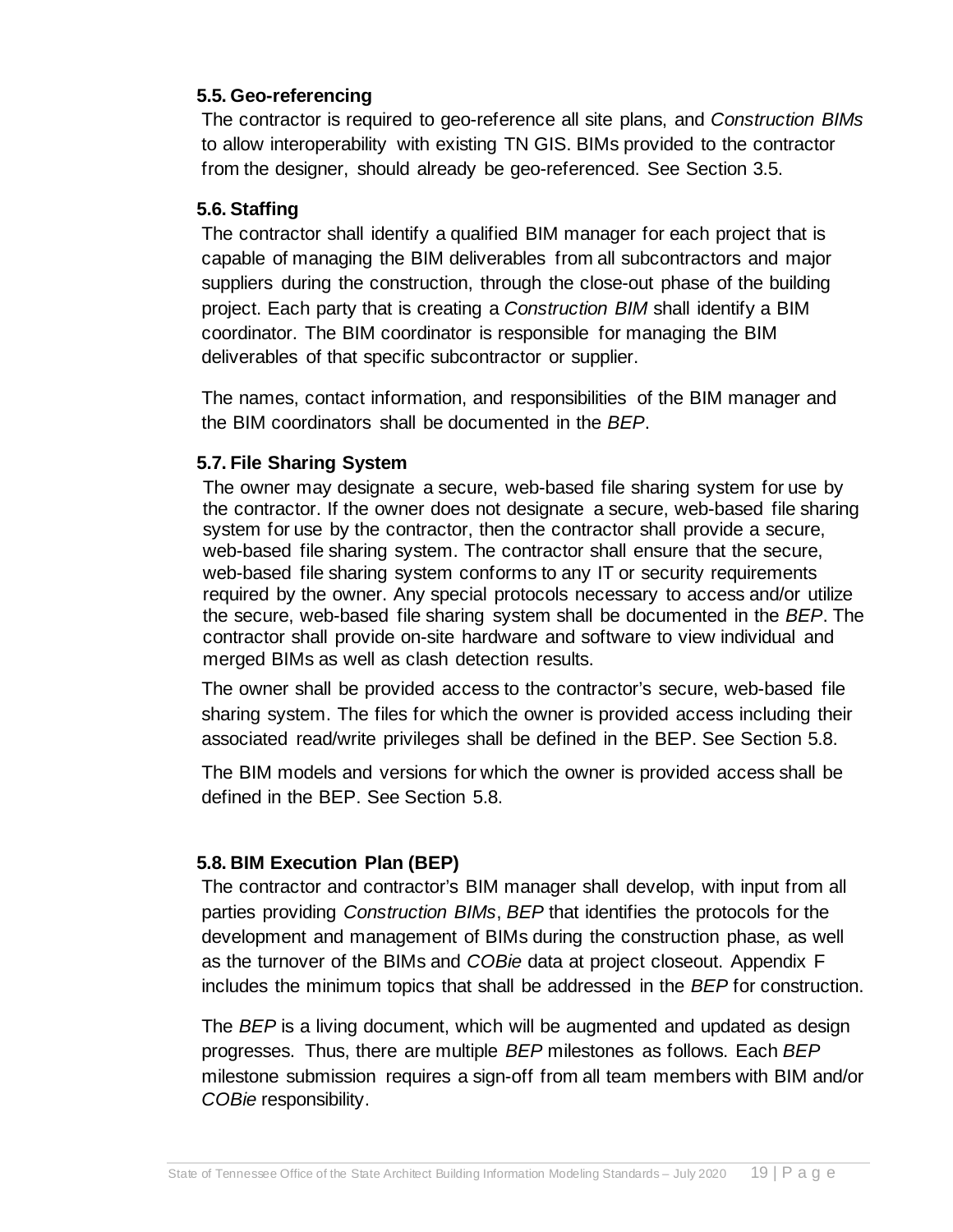#### **1.2.1. Phased BEP Development and Contents**

#### **1.2.1.1. Mobilization**

During mobilization, the contractor shall submit for owner review and approval, a *BEP* that, at a minimum, covers the following topics (See Appendix F for detailed information required under each topic):

- **Project Information;**
- **Project Construction Team Information;**
- **BIM Goals and Objectives;**
- Roles and Responsibilities;
- **Software for Model Authoring;**
- Modeling Standards and Content;
- **Construction Phase Analyses;**
- **BIM Kickoff Meeting date, location and agenda; and**
- Sign-Off.

#### **1.2.1.2. Following BIM Kickoff Meeting, before Coordination**

Following BIM kickoff meeting, the contractor shall update and extend the *BEP* and submit for owner review and approval. This *BEP* shall include all topics included above, with any updates highlighted. It shall also include the following additional topics (See Appendix F for detailed information required under each topic):

- Collaboration and File Sharing Plan;
- **BIM Coordination;**
- **BIM Coordination Meetings;**
- *COBie* Coordination; and
- **COBie Coordination Meetings.**

#### **1.2.1.3. Substantial Completion**

At substantial completion the contractor shall update and extend the *BEP* and submit for owner review and approval. This *BEP* shall include all topics included above, with any updates highlighted. It shall also include the following additional topics (See Appendix F for detailed information required under each topic):

**BIM Deliverables**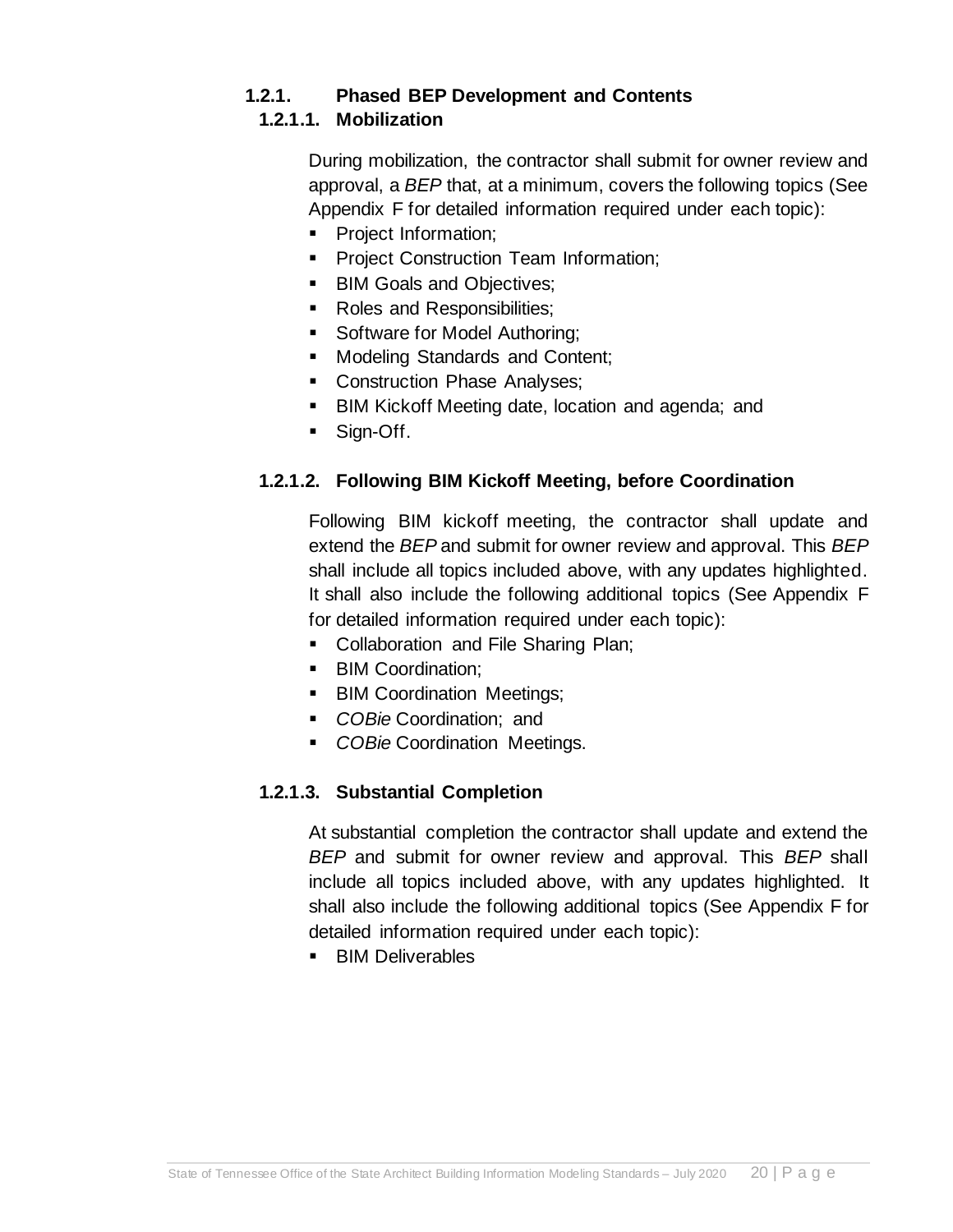#### <span id="page-23-0"></span>**5.9. BIM-Based Analyses**

#### **5.9.1.1. Coordination**

- The schedule and the detailed protocols of the BIM-based coordination process shall be included in the *BIM Execution Plan*.
- BIMs should be used to identify and resolve spatial interferences between building systems and products prior to fabrication and field installation. The contractor should determine any additional building elements, temporary structures, etc. required for coordination.
- The contractor shall include clearances for maintenance and other access, code clearances, and other required clearances in the interference checking.
- On a periodic basis, the contractor shall schedule and manage on-site coordination meetings to resolve interferences. The contractor shall publish and make available reports identifying the statuses of the interferences and the coordination progress.

#### **5.9.1.2. Fabrication and Installation**

• Coordinated *Construction BIMs* shall be used to fabricate building components and systems for at least those trades required by Section 5.1 of these BIM Standards to produce BIMs.

#### **5.9.1.3. 4D BIM**

The contractor and subcontractors should use *Construction BIMs* for additional analyses including:

- Logistical planning and layout and
- 4D scheduling, where 4D scheduling is a 3D geometric model linked to a schedule.

#### **5.9.1.4. Contact, Facility, Floor and Space - Naming and Applying Attributes**

• The contractor shall maintain the Contact, Facility, Floor names and *Attributes* including *Space* types, classifications, tags, names and *Attributes* that were developed in the *Design BIM* in accordance with these BIM Standards.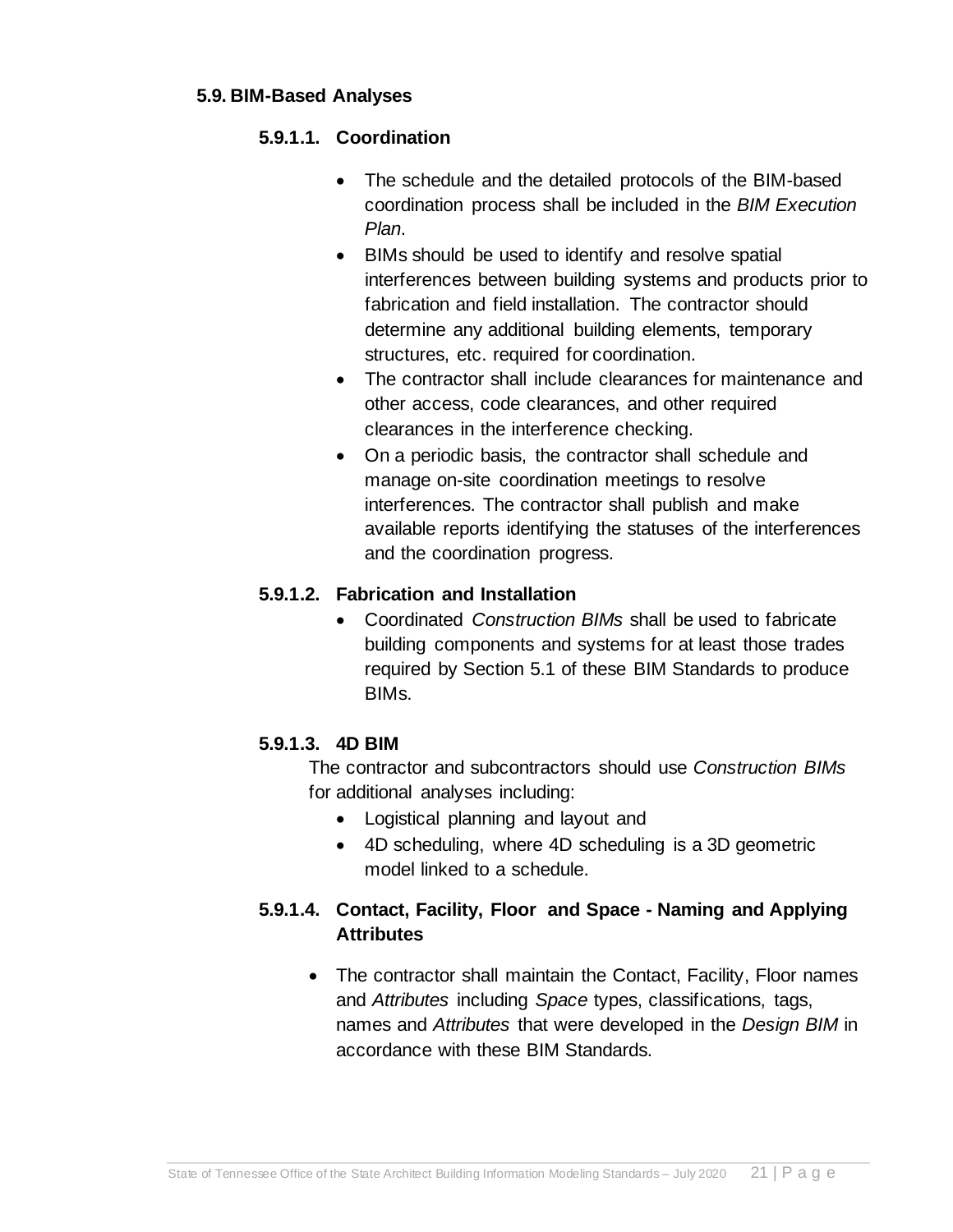#### **5.9.1.5. Equipment Naming and Applying Attributes**

- The contractor shall maintain the Type/Component (*Equipment*) classifications, types, tags, names and *Attributes* that were developed in the *Design BIM* in accordance with Appendix D.
- The contractor shall add any Type/Component (*Equipment)* objects that were not modeled by the designer, but are required per Appendices D and E. Where *Equipment* objects are created by the contractor, the contractor shall maintain the classifications, tags, names and *Attributes* in accordance with Appendix D. See Sections 3.10.5 and 3.10.6 on applying and verifying *Equipment* names and *Attributes*.
- The contractor shall add any additional Contact *Attributes* to the *Construction BIMs* as required per Appendix E.

#### <span id="page-24-0"></span>**5.10. BIM Methodology**

Section 3.11 describes the required BIM methodology for all disciplines and trades creating BIM deliverables.

#### <span id="page-24-1"></span>**5.11. BIM Deliverables - Contractor**

All BIM deliverables required by the contractor shall be submitted at project closeout.

| <b>Contractor-BIM/COBie Deliverables and File Standards</b> |                                            |  |  |  |  |  |
|-------------------------------------------------------------|--------------------------------------------|--|--|--|--|--|
| <b>BIM Deliverable</b>                                      | <b>File Type</b>                           |  |  |  |  |  |
| <b>BIM Execution Plan</b>                                   | .pdf format                                |  |  |  |  |  |
| <b>Construction BIMs</b>                                    | BIMs in .ifc file format / See Section 5.1 |  |  |  |  |  |
| <b>COBie Worksheets</b>                                     | COBie format / .xls or .xlsx file type     |  |  |  |  |  |

| Designer - BIM Execution Plan File Naming Convention                            |   |    |  |          |  |     |  |  |
|---------------------------------------------------------------------------------|---|----|--|----------|--|-----|--|--|
| Building#<br>Agent Deliverable<br><b>Project Phase</b><br><b>File Extension</b> |   |    |  |          |  |     |  |  |
| CNTR BEP                                                                        | _ | XХ |  | ######## |  | pdf |  |  |

#### Example: C*NTR\_BEP\_CD\_19000061.pdf*

| <b>Contractor - BIM Deliverable File Naming Convention</b> |   |                 |   |           |  |                       |
|------------------------------------------------------------|---|-----------------|---|-----------|--|-----------------------|
| <b>Discipline Abbreviation</b>                             |   | <b>BIM Type</b> |   | Building# |  | <b>File Extension</b> |
| xxxx                                                       | - | <b>CBIM</b>     | - | ########  |  | .ifc and .dwg         |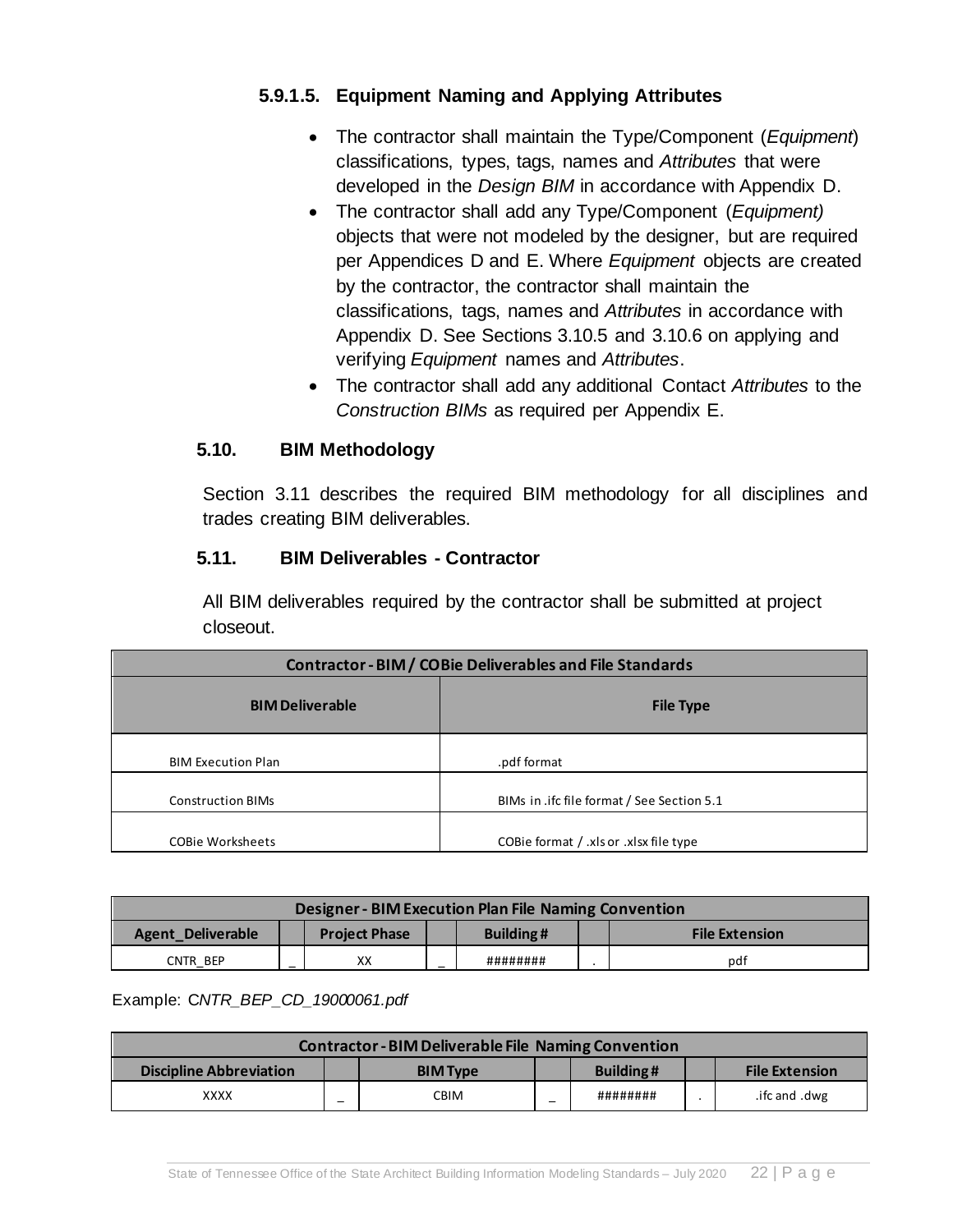#### **5.11. BIM Deliverables – Contractor (Continued)**

Example Name: *ELEC\_CBIM \_19000061.ifc*

NOTE: See Section 5.1 for a list of discipline and trade abbreviations to use in the *Construction BIM* file name.

| <b>Contractor - COBie Worksheet File Naming Convention</b> |  |                      |   |                  |  |                       |
|------------------------------------------------------------|--|----------------------|---|------------------|--|-----------------------|
| <b>Document Type</b>                                       |  | <b>Project Title</b> |   | <b>Building#</b> |  | <b>File Extension</b> |
| COBie                                                      |  | XXXXXXXX             | _ | ########         |  | xls or .xlsx.         |

Example Name: *COBie\_TN State Museum\_19000061.xls*

#### **5.11.1. Deliverables: BEP**

The *BEP* shall be updated and submitted to the owner for review at project phases in accordance with these BIM Standards. The final *BEP* shall be delivered at project closeout.

#### **5.11.2. Deliverables: Construction BIMs**

- Submit to the owner, the updated, coordinated *Construction BIMs* for at least the disciplines required by Section 5.1 of these BIM Standards.
	- o Updated, coordinated Construction BIMs reflect changes to the building that include but are not limited to addenda, architect's supplemental instructions, change orders, construction and change directives as formally modified throughout the construction process.
- Submit a complete, validated *Asset Inventory* in *COBie* format.
	- o *Construction BIMs* shall include the Type/Component (*Equipment*) names, *Attributes* and values applied to the *BIM Object* properties by the contractor, subcontractors and/or other trades per Appendices D and E.
	- o *Construction BIMs* shall include the Contact *Attributes* and values applied to the BIM object properties by the contractor, subcontractors and/or other trades per Appendix E.
	- o Site and landscape models shall be provided with any custom (ARX) objects converted to native AutoCAD objects.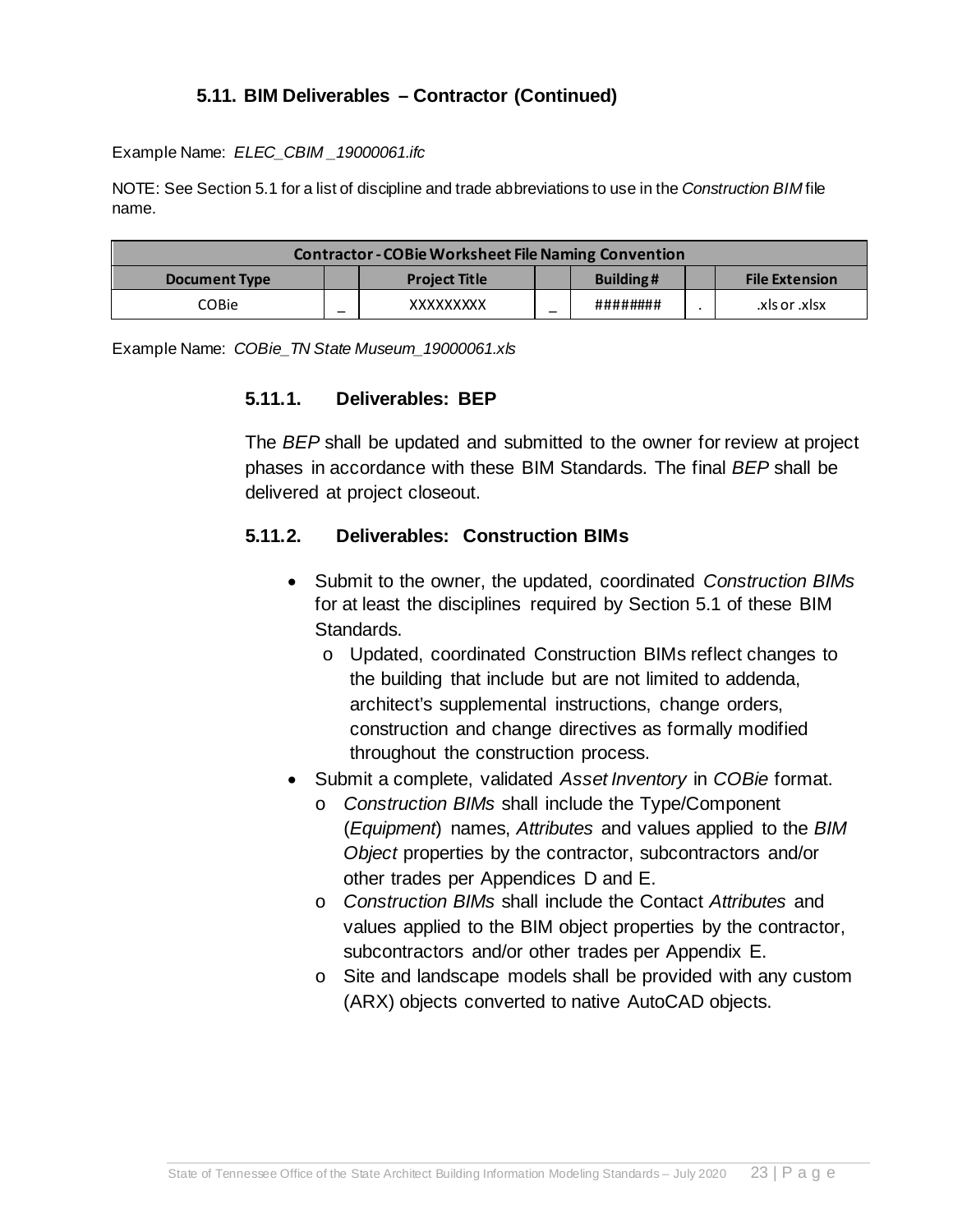#### **5.11.3. Deliverables: COBie Worksheets**

- Submit a complete, validated *Asset Inventory* in *COBie* format.
	- o The *Space Inventory* and *Equipment Inventory* shall be published from the *Construction BIMs* into the *COBie* format for delivery to the owner. See Appendix E for information regarding *COBie* worksheet formatting and naming conventions.
	- o The contractor shall use the *TN OSA COBie Validator* to check that the *Space Inventory* and *Equipment Inventory* in the *COBie* Worksheets are complete, error-free and in accordance these BIM Standards before submitting to the owner.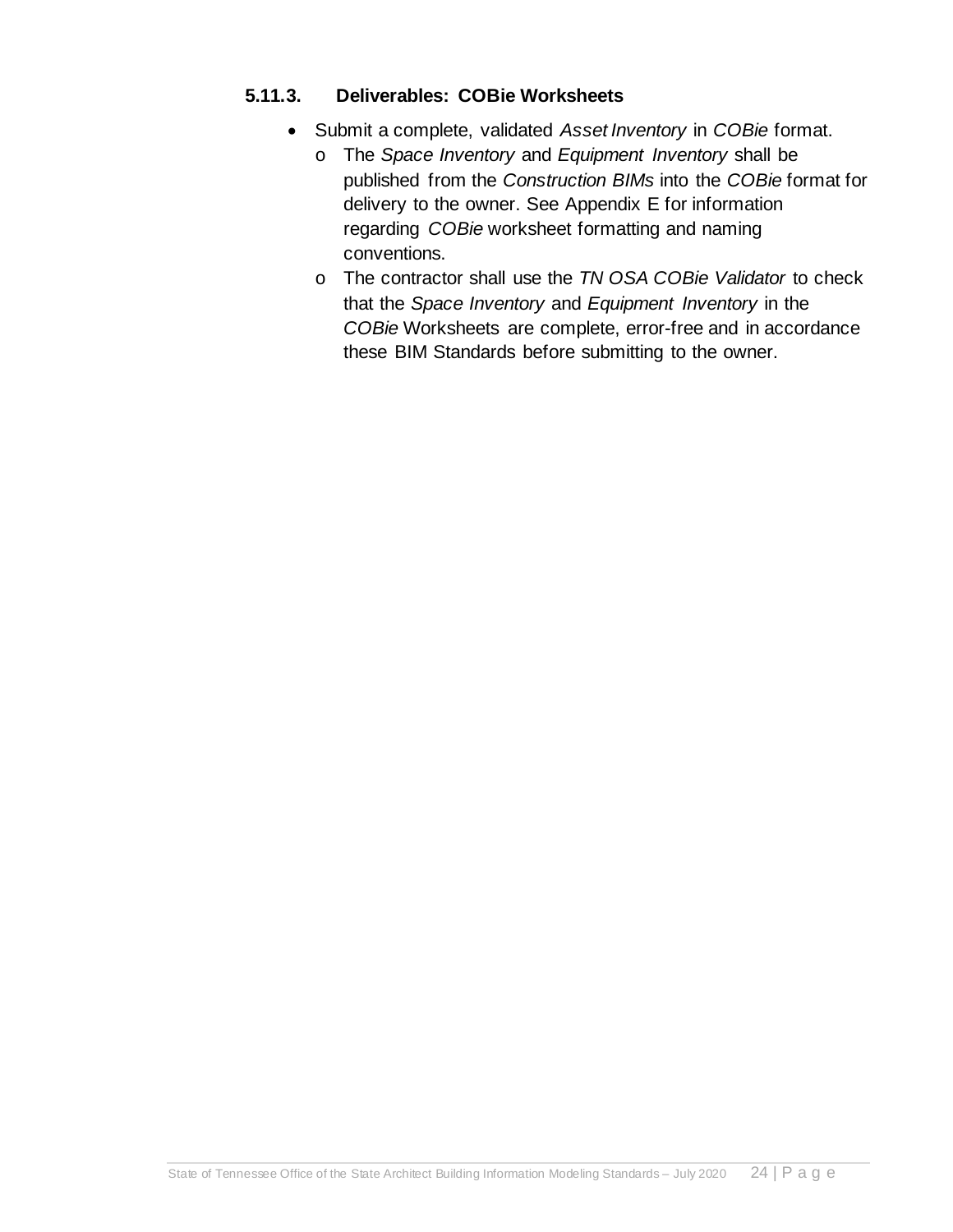### <span id="page-27-0"></span>**6. The BIM Process for Contractors**

The following description includes the recommended process for the development of and the management of BIMs by contractors.

- 1. As early as feasible after project award, the contractor assigns a BIM Manager and documents this in the *BEP*.
- 2. Each subcontractor or vendor with BIM and/or *COBie* responsibility assigns a BIM Coordinator and documents this in the *BEP*.
- 3. The BIM Manager works with the BIM Coordinators to review the software to be used and verify that the software meets the requirements of these BIM Standards.
- 4. The BIM Manager reviews their company's modeling standards to align them with owner requirements and deliverables.
- 5. The contractor selects file sharing system(s).
- 6. Contractor develops the *BEP*. This plan is updated throughout the project and submitted for review at the milestones indicated in these BIM Standards.
- 7. Contractor conducts a BIM kickoff meeting.
- 8. Contractor sets up the secure, web-based file sharing system(s).
- 9. The construction team develops the *Construction BIMs*.
- 10. Prior to fabrication and installation, the construction team identifies and resolves spatial conflicts between building systems and products.
- 11. During construction, the construction team:
	- a. Fabricates and builds from the coordinated *Construction BIMs*.
	- b. Updates the coordinated *Construction BIMs*. See Section 5.11.2.
	- c. Extracts all coordination drawings from the coordinated *Construction BIMs*.
	- d. Uses the coordinated *Construction BIMs* as the basis for generating any shop drawings.
	- e. Updates and maintains the *Asset* inventories in *COBie* format.
		- i. Captures *Asset Attributes* during product data submittals.
		- ii. Performs preliminary *COBie* validation tests to identify an effective software, data and methodology workflow.
- 12. At project closeout,
	- a. Submit to the owner, the final *Construction BIMs* organized by discipline and floor in IFC format. Certain BIMs, as identified in Section 5.1, may be delivered in 3D dwg format with no custom objects.
	- b. Review the information provided in the *COBie* document worksheets for conformance to the *Contract Documents*.
	- c. Provide to the owner, the final, complete and validated Asset *Inventory* in *COBie* format.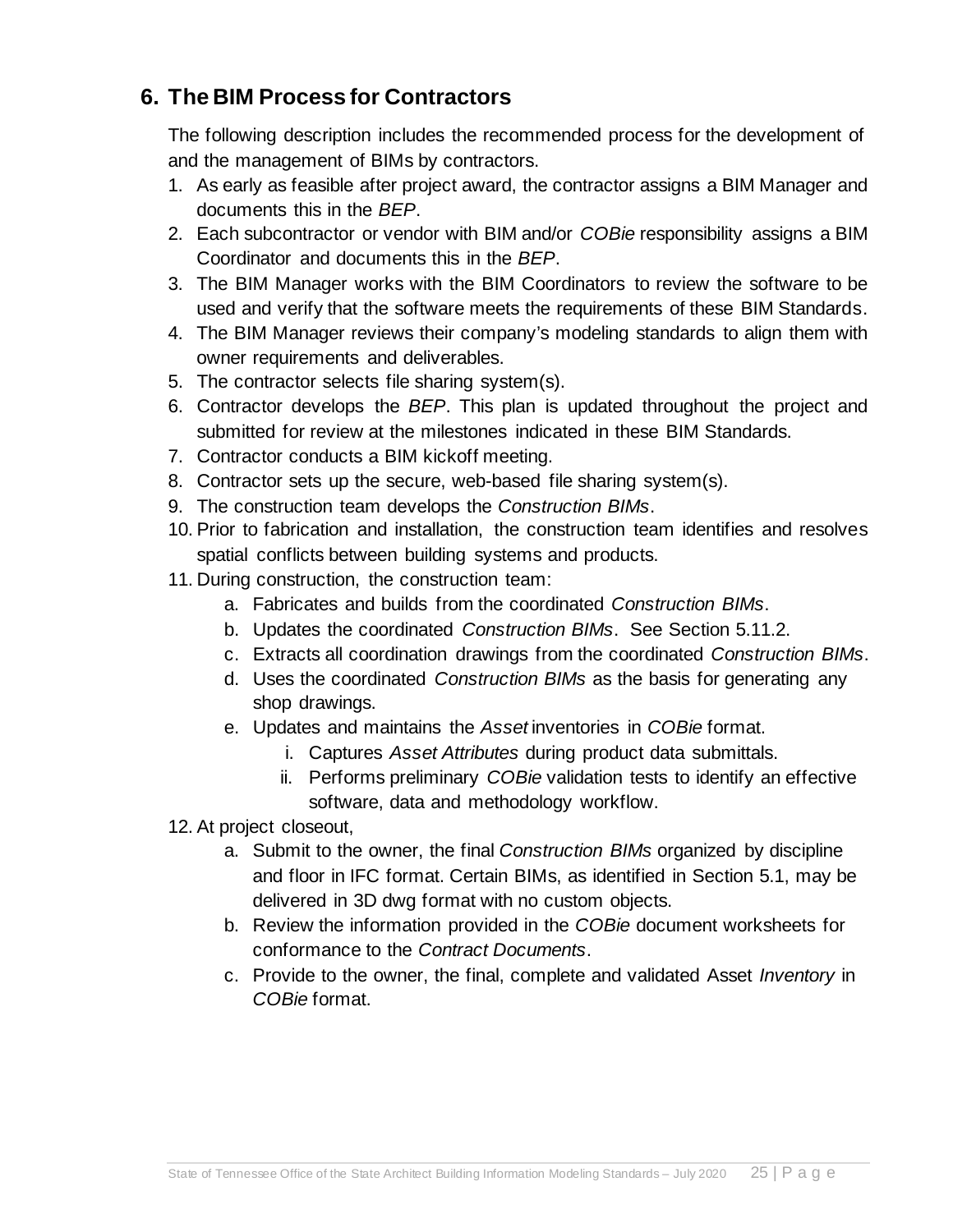### **References**

buildingSMART (2013). "Coordination View Version 2.0" < [http://www.buildingsmart](http://www.buildingsmart-tech.org/specifications/ifc-view-definition/coordination-view-v2.0)[tech.org/specifications/ifc-view-definition/coordination-view-v2.0>](http://www.buildingsmart-tech.org/specifications/ifc-view-definition/coordination-view-v2.0) (June 10, 2018).

East, B. and Carrasquillo-Mangual, M. (2012). "The COBie Guide" <https://www.nibs.org/page/bsa\_cobieguide?> (June 10, 2018).

East, B. and Chipman, T. (2011). "Facilities Management Handover." <http://buildingsmartalliance.org/docs/BSADOC\_COBIE/index.htm > (Nov. 27, 2012).

(FEMA) Federal Emergency Management Agency (2012). "Lowest Floor." <https://www.fema.gov/media-library-data/1478090503191-375956f5cfdca82b6344181cf 19541c8/07\_lowest\_floor\_guide\_508\_oct2016.pdf> (June 10, 2018).

(OCCS)OCCS Development Committee Secretariat (2012). "OmniClass Table 13 – Spaces by Function" Release Date: 2012-05-16 < [http://www.omniclass.org>](http://www.omniclass.org/) (June 10, 2018)

(NCES) U.S. Department of Education, National Center for Education Statistics. (2006). *Postsecondary Education Facilities Inventory and Classification Manual (FICM)*, 2006 Edition (NCES 2006-160). U.S. Department of Education. Washington, DC.

(NIBS) National Institute of Building Sciences "Chapter 4.4 Design to Building Energy Analysis" National BIM Standard- United States Version 2. <http://www.nationalbimstandard.org/nbims-us-v2/pdf/NBIMS-US2\_c4.4.pdf> (Feb. 21, 2013).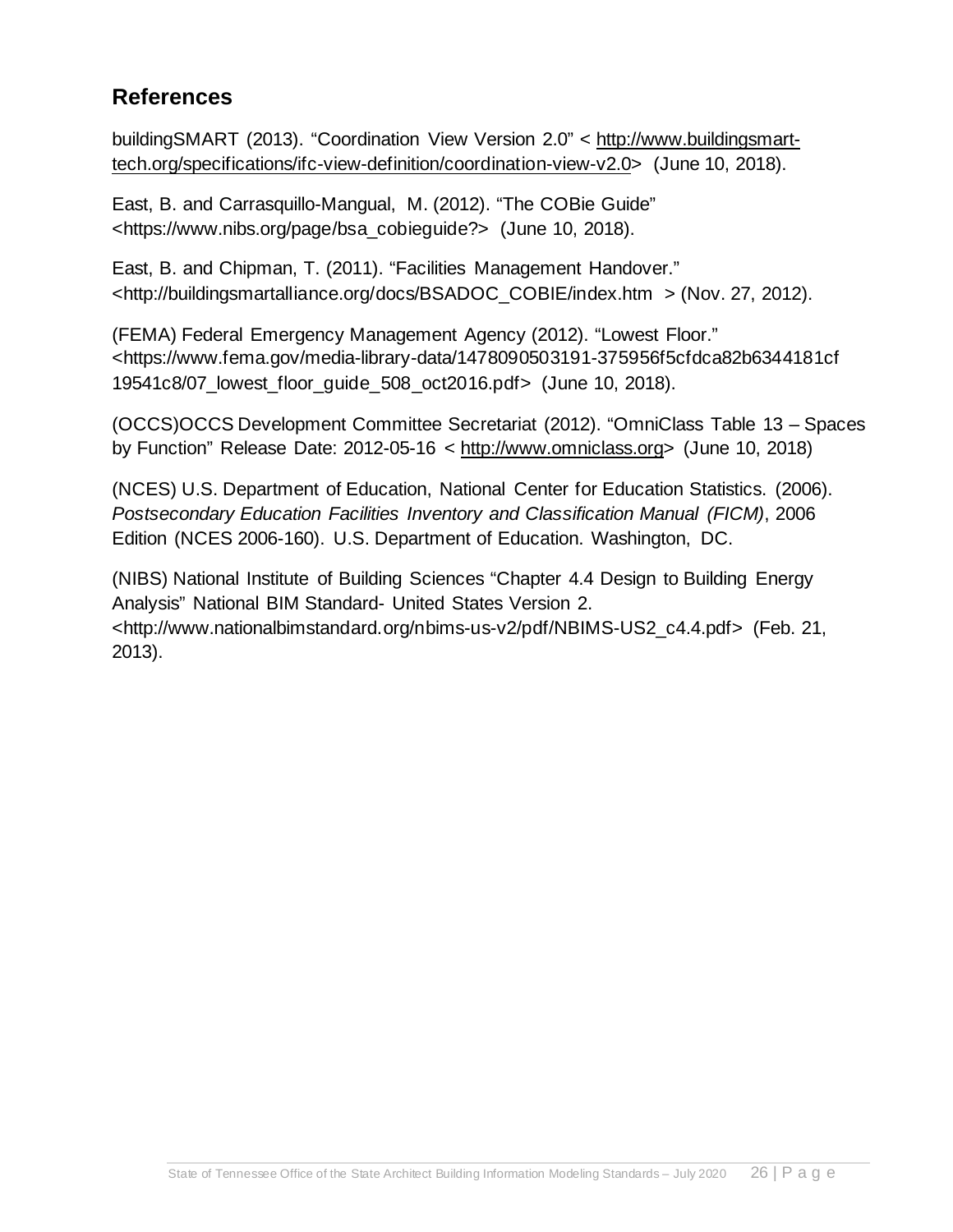## **Appendices**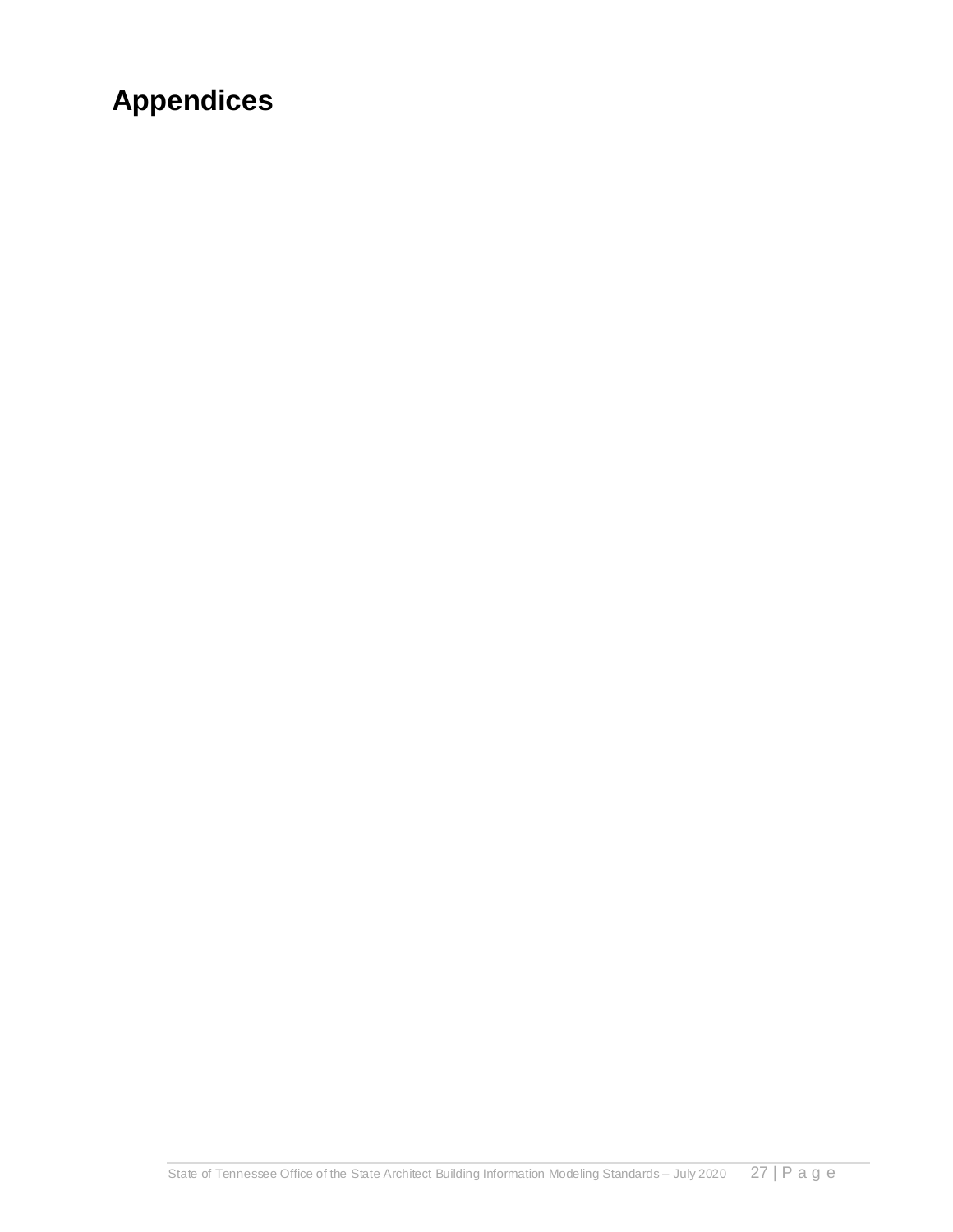## <span id="page-30-0"></span>**Appendix A – BIM Execution Plan Outline - Designers**

*The following outline indicates the minimum information to be included in a BEP on State of Tennessee projects. Additional information may be included in the BEP as deemed appropriate by the owner, designer and contractor or as otherwise required by these BIM Standards.*

#### **Project Information**

- Identify project name, SBC number, location (address & geo-reference)
- ldentif v owner
- Identify effective date or revision date of plan

#### **Project Designer and Designer's Consultants Information**

- Designer firm
	- o Discipline
	- o Firm name
	- o Firm address
	- o BIM Manager name
	- o BIM Manager contact information
- All Consultants
	- o Firm name
	- o Firm address
	- o BIM coordinator name
	- o BIM coordinator contact information

#### **BIM Goals and Objectives**

- List owner's intended goals or end uses of the model
- List the Designer's and the Designer's Consultants use of the models during the project

#### **Roles and Responsibilities**

- Briefly describe each organization's responsibility for:
	- o Model creation
	- o Model quality
	- o Model analysis
	- o Model management
- Describe the roles of the BIM manager and BIM coordinators

#### **Collaboration Plan**

- Describe the collaboration and file sharing system(s) you will use to exchange, merge and visualize models
- Describe the schedule and format of model updates, COBie data updates, and interference checks
- Describe tools and process to be used for interference checking
- Describe the process for executing BIM-based model coordination and clash detection
- Describe process to be used to generate drawings from coordinated models
- Identify owner-accessible files, milestones and read/write privileges

#### **Software for Model Authoring**

• Identify all software products to be used for model creation and the software version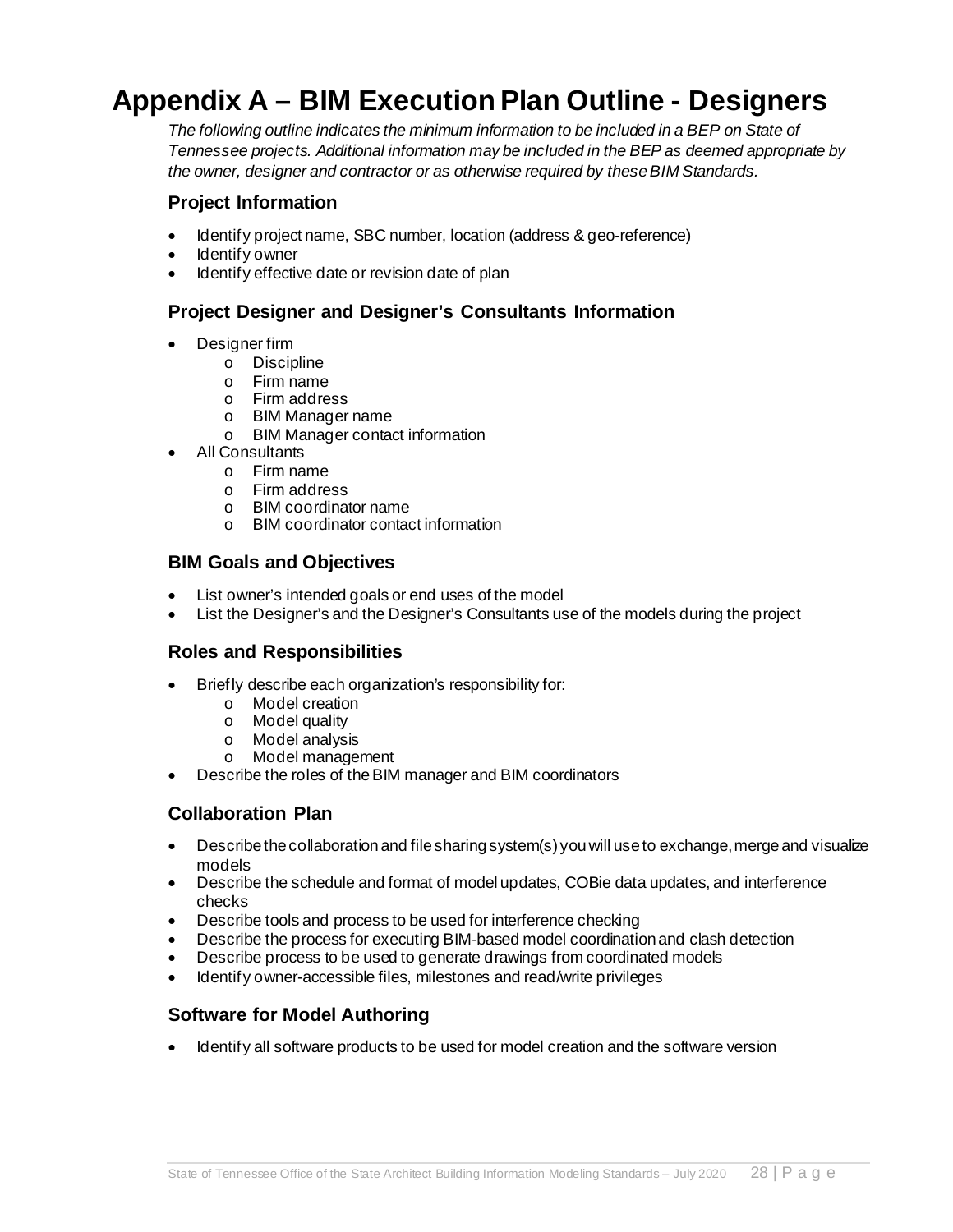#### **Planned Models**

- Identify model name and phase of delivery
- Detail contents of each model by phase components and properties
- Identify authoring company
- Identify authoring tool(s)
- Identify analysis tools to be used and their modeling
- Identify file formats required

#### **Modeling Standards**

- Common coordinate system
	- o Units
	- o File origin (X,Y,Z)
	- o Geolocation
	- Model partitions
- Naming
	- o Files
		- o Building level designators
		- o Building area designators
		- o Discipline designators
		- o Layers (if applicable)
		- o Properties required for:
			- **•** Owner-requested analyses
			- Designer and the Designer's Consultants-initiated analyses
		- $\circ$  Units and values for properties (e.g.- cubic feet per minute, space use codes from The Postsecondary Education Facilities Inventory and Classification Manual (FICM)
- Level of precision and dimensioning
- Any exclusions from models

#### **Model Analysis Plan**

- For each project phase, define:
	- o Each analysis that will be performed
		- Software to be used
		- Model(s) to be analyzed
			- File format required
		- Responsible team member(s) for
			- Performing the analysis
			- Producing the analysis model(s)
	- Clash detection
		- Software to be used
		- Model(s) to be analyzed
			- File formats acceptable
			- Any object enablers required
		- Responsible team member(s) for
			- Performing the check
			- Producing the clash detection model(s)
			- Process for resolving clashes

#### **Project Deliverables**

- Identify electronic models, drawings, renderings, analyses and reports to be delivered
- Identify all types and attributes to be included in the Design BIMs for Contractor's final COBie deliverables
- Describe process to be used to extract all deliverables from coordinated models
- Describe quality assurance and quality control measures to be implemented
- For Design-Assist projects only, address model sharing and the transition of model responsibilities to the Design-Assist contractor

#### **Sign-Off**

• Authorized signature from the Designer and the Designer's Consultants indicating agreement to comply with this *BEP*.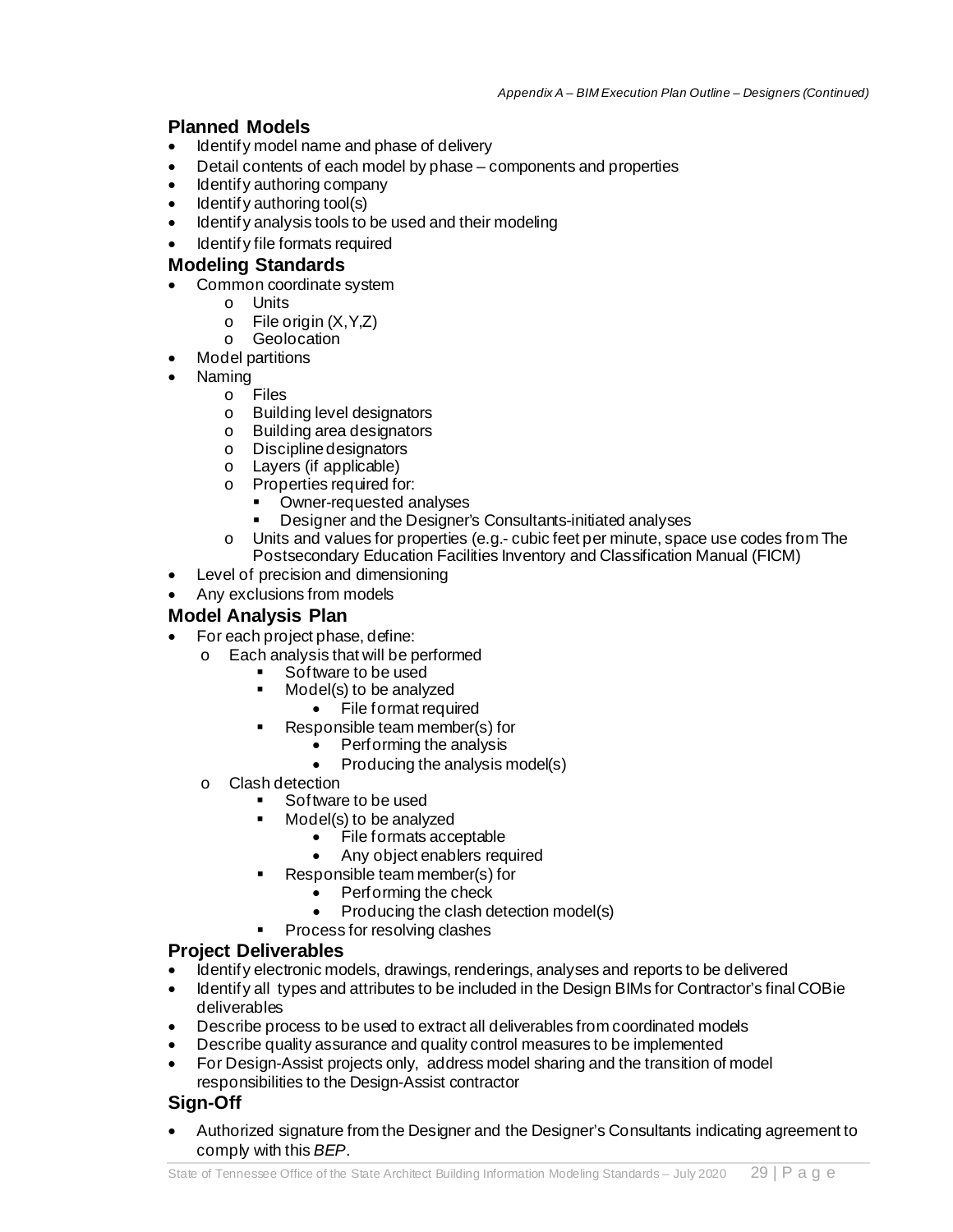## <span id="page-32-0"></span>**Appendix B – Tips for Preparing a BIM for Export for Energy Analysis**

The following are general tips on preparing a BIM for export for use in external energy analysis software programs. gbXML and IFC are two formats currently supported for energy analysis. Refer to your particular BIM software application's help or resource manual for "how-to" Information related to these tips.

- Only include in the data exported for energy analysis the building elements necessary for energy analysis. This includes exterior walls, windows, doors, floors, ceilings, roofs, and volumetric heating and cooling zones. Make sure these elements are defined accurately: for example, do not use generic exterior walls for the analysis; the anticipated exterior wall construction should be used instead.
- Area calculations for zones should be set to calculate both area *AND* volume.
- All zones should be contained by bounding elements (wall, floor, ceiling, or roof). One hundred percent of the building volume should be contained within identified zones. Define the sliver space tolerance (if this option is available).
- Overall, keep the geometry of the energy model simple. A complex model may produce errors and will not yield a more accurate analysis.

#### **Related Reference Documents**

The following list of documents and/or websites provide additional information on best practices, tips, and data requirements for preparing BIMs for energy analysis.

- GSA BIM Guide: 05 BIM Guide for Energy Performance Version 2.1 June 2015 <http://www.gsa.gov/bim>
- ERDC-CERL TR-11-41 Early Design Energy Analysis Using Building Information Modeling Technology: https://apps.dtic.mil/dtic/tr/fulltext/u2/a552789.pdf
- IFC MVD Definition Diagram: Concept Design to Building Energy Analysis (BEA) –Exchange Requirements Model diagram

[http://www.blis-project.org/IAI-MVD/Snapshots/GSA-](http://www.blis-project.org/IAI-MVD/Snapshots/GSA-003_ERM_%28BEA%29_Design_to_BuildingEnergyAnalysis.pdf)[003\\_ERM\\_%28BEA%29\\_Design\\_to\\_BuildingEnergyAnalysis.pdf](http://www.blis-project.org/IAI-MVD/Snapshots/GSA-003_ERM_%28BEA%29_Design_to_BuildingEnergyAnalysis.pdf)

Mastering Autodesk Revit Architecture 2018 – Autodesk Authorized Publisher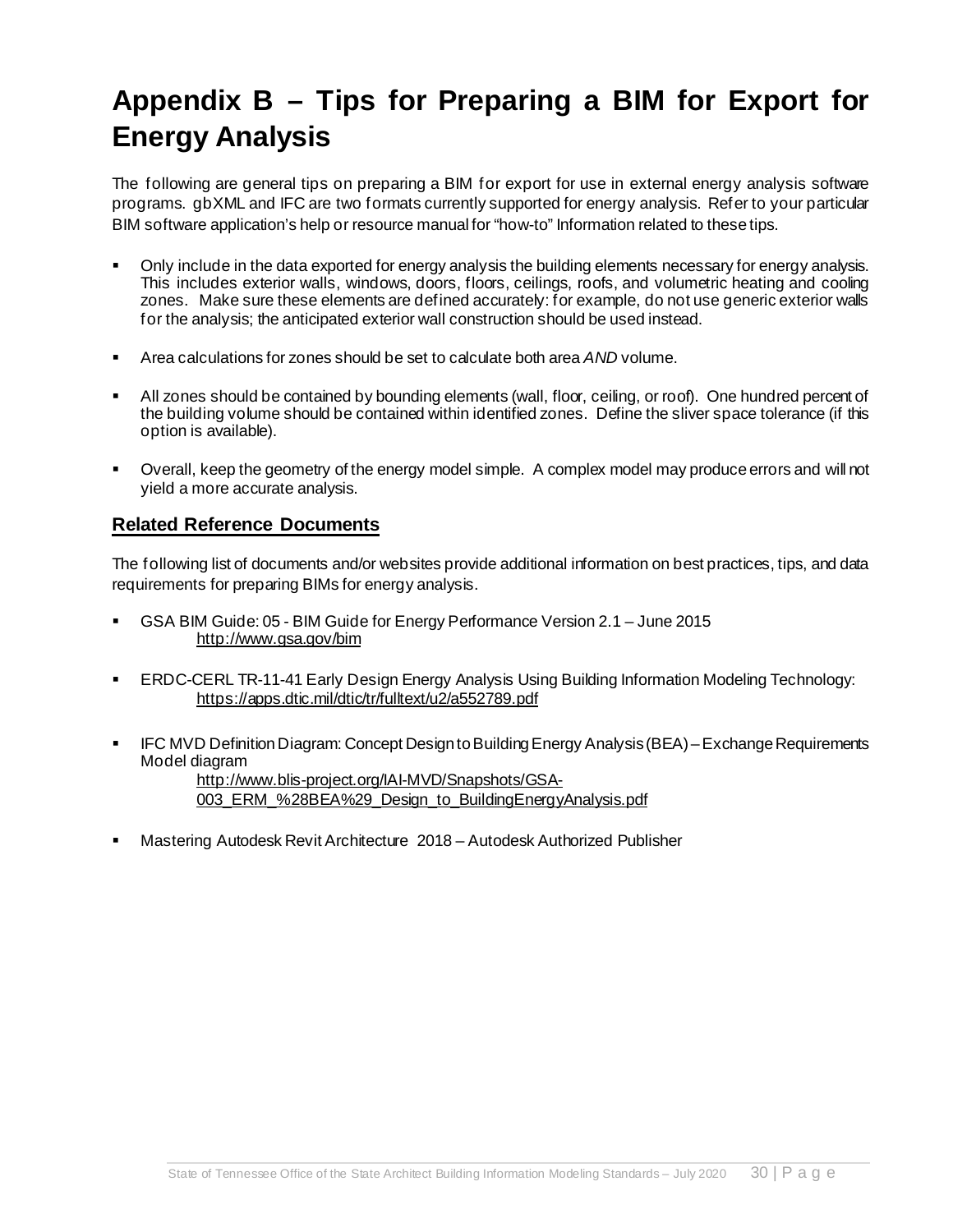## <span id="page-33-0"></span>**Appendix C – State of Tennessee Office of the State Architect (TN OSA) Space Naming and Attribute Standards**

The table below lists the required *Attributes* of a *Space Inventory* and maps these *Attributes* to their appropriate locations in a *COBie* file. BIM-authoring software may provide *Attributes* that map to these *COBie* locations. If so, the built-in *Attributes* can be used; otherwise, these *Attributes* will need to be added. Ultimately, it is necessary to ensure this information appears in the correct location in the *COBie* file.

| <b>GENERAL ATTRIBUTES</b>                       |                             |          | <b>COBIE WORKSHEET LOCATION</b> |                                                                  |  |  |  |
|-------------------------------------------------|-----------------------------|----------|---------------------------------|------------------------------------------------------------------|--|--|--|
| <b>Placement Requirement</b>                    | <b>Sheet</b>                | Column   | <b>Comments</b>                 |                                                                  |  |  |  |
| <b>Once Per Project</b>                         | <b>Building Name</b>        | Facility | Name                            | Owner's Building Number                                          |  |  |  |
| <b>Once Per Project</b>                         | Facility Identification     | Facility | ProjectName                     | <b>Project Title</b>                                             |  |  |  |
| <b>Once Per Project</b>                         | <b>Region Code</b>          | Facility | SiteName                        | Optional. May be used to indicate<br>campus or office complex    |  |  |  |
| Each Floor                                      | Floor Identification        | Floor    | Name                            | Floor Level                                                      |  |  |  |
| Each Space                                      | Room Designator 1           | Space    | Name                            | Owner's Space naming standard.<br>See below for format.          |  |  |  |
| Each Space                                      | FICM Use Code               | Space    | Category                        | For UT and TBR projects only. (See<br>Note $1.$ )                |  |  |  |
| <b>OmniClass Table 13</b><br>Each Space<br>Code |                             | Space    | Category                        | STREAM only. (See Note 2.)                                       |  |  |  |
| Each Space                                      | Unique Space ID             | Space    | Extidentifier                   | Unique ID that should be generated<br>by BIM-authoring software. |  |  |  |
| Each Space                                      | Net Assignable Area<br>(sf) | Space    | NetArea                         | In SF (For UT and TBR, see FICM)                                 |  |  |  |

#### **Floor Name Format**

The floor name shall be provided per the owner's requirements as indicated in the designer's contract drawings. See Appendix E, Table E2, Floor Name and Description.

#### **Space Name Format**

The *Space* name shall be the room number of that *Space*. For example, Room 1223 shall have a *Space* Name of 1223.

#### **Zones**

The use of the zones on the project, and therefore the Zone worksheet, is at the discretion of the State of Tennessee Project Manager, in conjunction with the *Project Team*, and based on the project's scope. Additional guidance on the *COBie Worksheets* can be found in *The COBie Guide[7](#page-33-1).*

<span id="page-33-1"></span><sup>7</sup> East and Carrasquillo-Mangual, 2012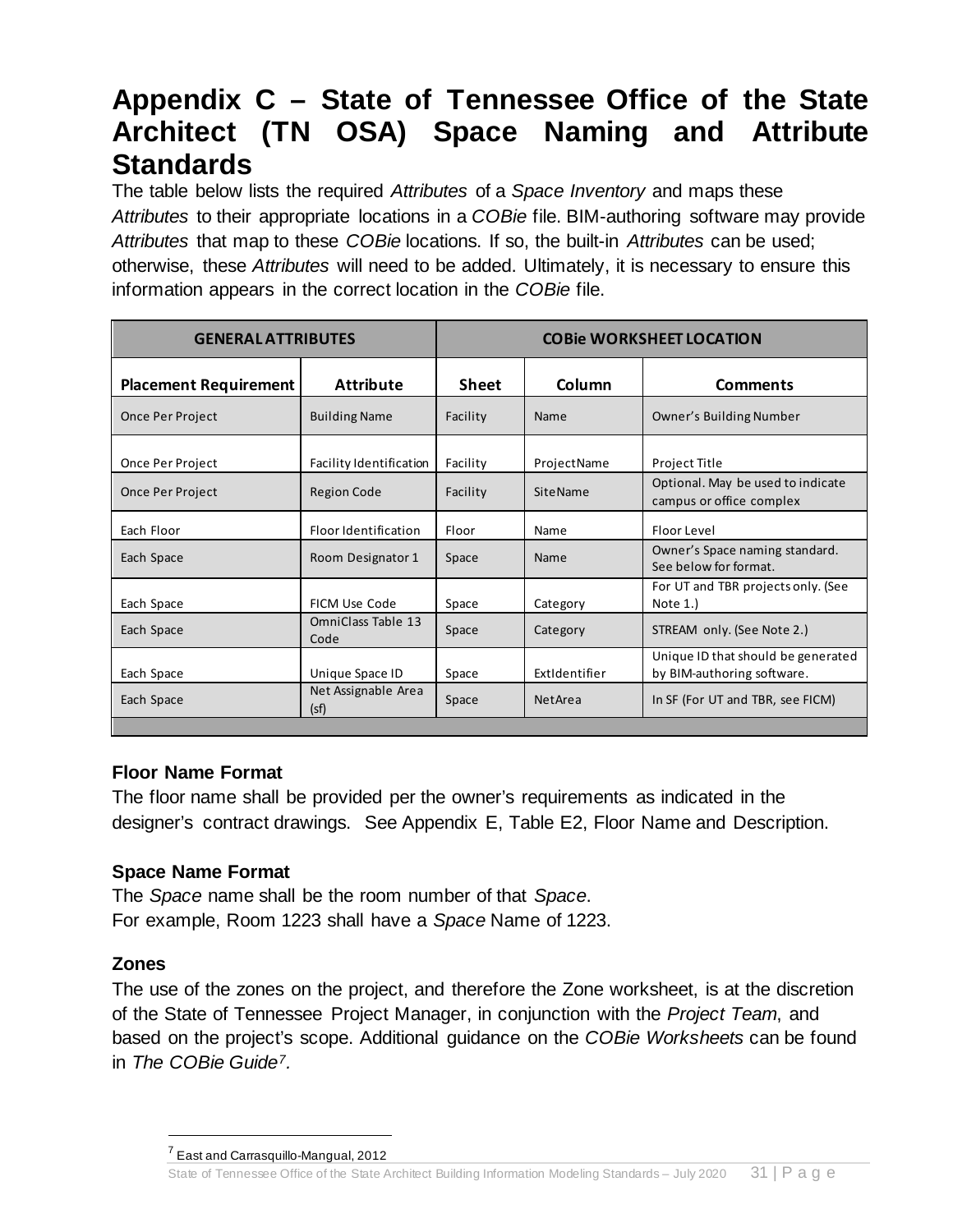#### **Space Category**

For Higher Education projects, the *Space* category shall be entered a FICM Use Code. See listing of FICM Use Codes in Appendix C.

For space classification of higher education projects, reference the U.S. Department of Education, Institute of Education Sciences, National Center for Education Statistics, Postsecondary Education Facilities Inventory and Classification Manual [8](#page-34-0).

For State of Tennessee Real Estate Asset Management Division (STREAM) projects, space classification is based on OmniClass Table 13 - Spaces by Function [9](#page-34-1). OmniClass Table 13 provides high-level categories for spatial functions as well as the ability to provide very detailed functional classification by adding additional digits. For example, 13-11 21 00 is the classification for Meeting Spaces. Optionally, these can be further broken down:

- a. 13-11 21 11 Meeting Room
- b. 13-11 21 17 Conference Room
- c. 13-11 21 27 Community Room
- d. 13-11 21 41 Interview Room

<span id="page-34-1"></span><span id="page-34-0"></span><sup>8</sup> (NCES) U.S. Department of Education, National Center for Education Statistics, 2006 <sup>9</sup> (OCCS)OCCS Development Committee Secretariat, 2012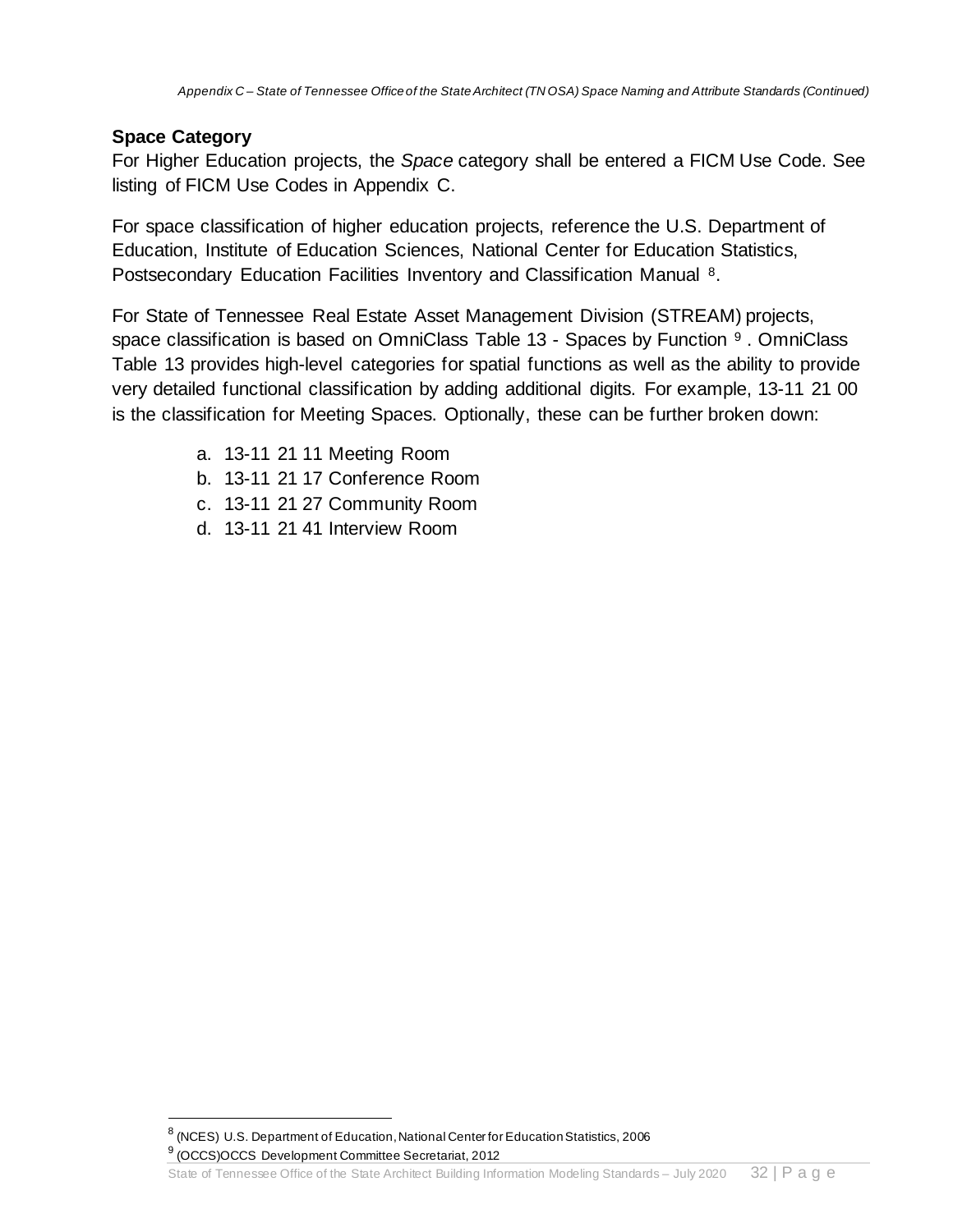| <b>FICM USE CODES</b>                              |                                            |  |  |  |  |  |
|----------------------------------------------------|--------------------------------------------|--|--|--|--|--|
| 100 Classroom Facilities                           | 110 Classroom Facilities                   |  |  |  |  |  |
| 115 Classroom Service                              | 200 Laboratories                           |  |  |  |  |  |
| 210 Class Laboratory                               | 215 Class Laboratory Service               |  |  |  |  |  |
| 220 Open Laboratory                                | 225 Open Laboratory Service                |  |  |  |  |  |
| 250 Research/non-class Laboratory                  | 255 Research/non-class Laboratory Service  |  |  |  |  |  |
| 300 Office Facilities                              | 310 Office                                 |  |  |  |  |  |
| 315 Office Service                                 | 350 Conference Room                        |  |  |  |  |  |
| 355 Conference Room Service                        | 400 Study Facilities                       |  |  |  |  |  |
| 410 Study Room                                     | 420 Stack                                  |  |  |  |  |  |
| 430 Open-Stack Study Room                          | 440 Processing Room                        |  |  |  |  |  |
| 455 Study Service                                  | 500 Special Use Facilities                 |  |  |  |  |  |
| 510 Armory                                         | 515 Armory Service                         |  |  |  |  |  |
| 520 Athletic or Physical Education                 | 523 Athletic Facilities Spectator Seating  |  |  |  |  |  |
| 525 Athletic or Physical Education Service         | 530 Media Production                       |  |  |  |  |  |
| 535 Media Production Service                       | 540 Clinic                                 |  |  |  |  |  |
| 545 Clinic Service                                 | 550 Demonstration                          |  |  |  |  |  |
| 555 Demonstration Service                          | 560 Field Building                         |  |  |  |  |  |
| 570 Animal Facilities                              | 575 Animal Facilities Service              |  |  |  |  |  |
| 580 Greenhouse                                     | 585 Greenhouse Service                     |  |  |  |  |  |
| 590 Other (All Purpose)                            | 600 General Use Facilities                 |  |  |  |  |  |
| 610 Assembly                                       | 615 Assembly Service                       |  |  |  |  |  |
| 620 Exhibition                                     | 625 Exhibition Service                     |  |  |  |  |  |
| 630 Food Facility                                  | 635 Food Facility Service                  |  |  |  |  |  |
| 640 Day Care                                       | 645 Day Care Service                       |  |  |  |  |  |
| 650 Lounge                                         | 655 Lounge Service                         |  |  |  |  |  |
| 660 Merchandising                                  | 665 Merchandising Service                  |  |  |  |  |  |
| 670 Recreation                                     | 675 Recreation Service                     |  |  |  |  |  |
| 680 Meeting Room                                   | 685 Meeting Room Service                   |  |  |  |  |  |
| 700 Support Facilities                             | 710 Central Computer or Telecommunications |  |  |  |  |  |
| 715 Central Computer or Telecommunications Service | 720 Shop                                   |  |  |  |  |  |
| 725 Shop Service                                   | 730 Central Storage                        |  |  |  |  |  |
| 735 Central Storage Service                        | 740 Vehicle Storage                        |  |  |  |  |  |
| 745 Vehicle Storage Service                        | 750 Central Service                        |  |  |  |  |  |
| 755 Central Service Support                        | 760 Hazardous Materials Storage            |  |  |  |  |  |
| 770 Hazardous Waste Storage                        | 775 Hazardous Waste Service                |  |  |  |  |  |
| 780 Unit Storage                                   | 800 Health Care Facilities                 |  |  |  |  |  |
| 810 Patient Bedroom                                | 815 Patient Bedroom Service                |  |  |  |  |  |
| 820 Patient Bath                                   | 830 Nurse Station                          |  |  |  |  |  |
| 835 Nurse Station Service                          | 840 Surgery                                |  |  |  |  |  |
| 845 Surgery Service                                | 850 Treatment/Examination Clinic           |  |  |  |  |  |
| 855 Treatment/Examination Clinic Service           | 860 Diagnostic Service Laboratory          |  |  |  |  |  |
|                                                    | <b>TABLE CONTINUED ON NEXT PAGE</b>        |  |  |  |  |  |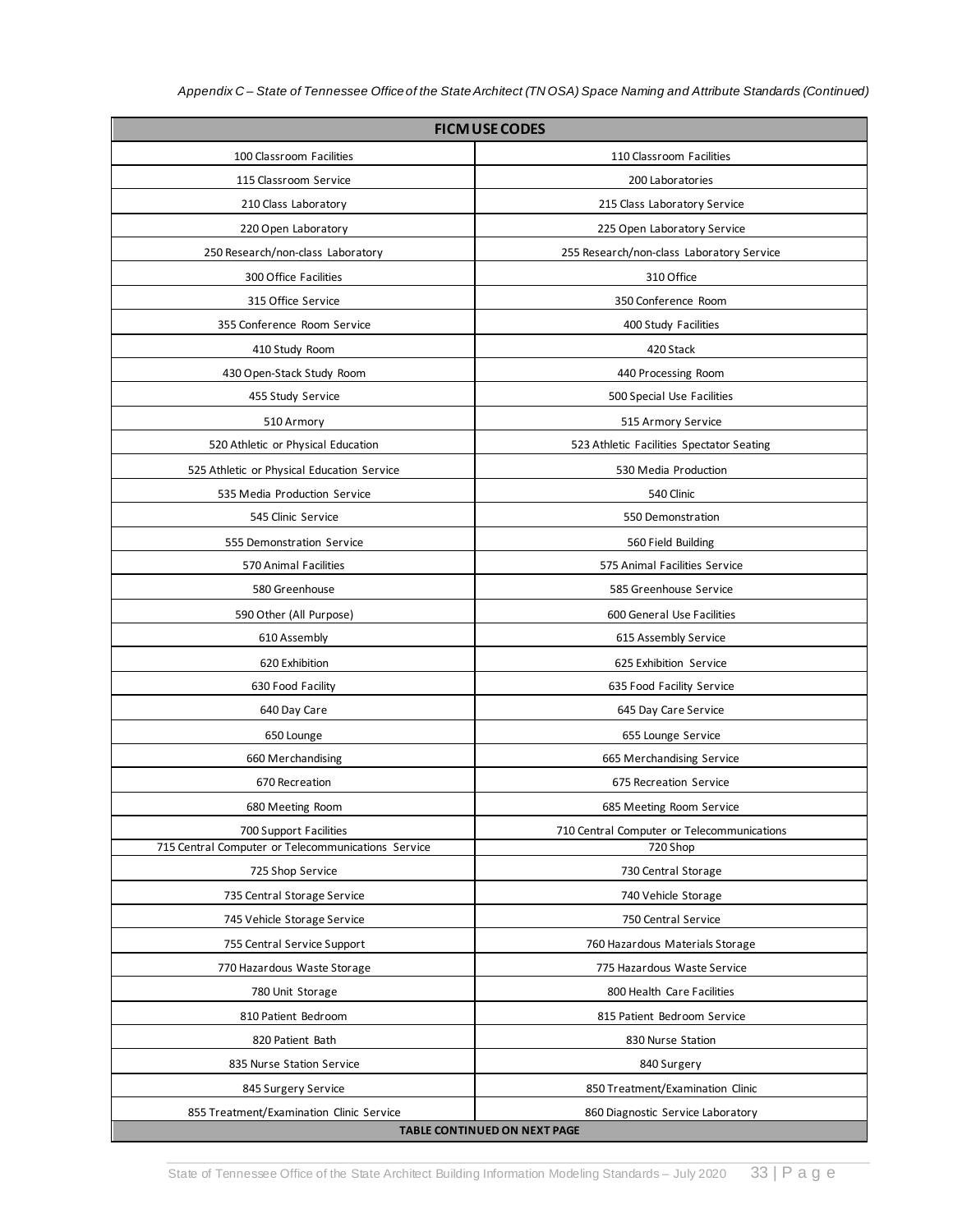|  | Appendix C – State of Tennessee Office of the State Architect (TN OSA) Space Naming and Attribute Standards (Continued) |
|--|-------------------------------------------------------------------------------------------------------------------------|
|--|-------------------------------------------------------------------------------------------------------------------------|

| <b>FICM USE CODES</b>                     |                                                              |  |  |  |
|-------------------------------------------|--------------------------------------------------------------|--|--|--|
| 865 Diagnostic Service Laboratory Support | 870 Central Supplies                                         |  |  |  |
| 880 Public Waiting                        | 890 Staff On-Call Facility                                   |  |  |  |
| 895 Staff On-Call Facility Service        | 900 Residential Facilities                                   |  |  |  |
| 910 Sleep/Study Without Toilet or Bath    | 919 Toilet or Bath                                           |  |  |  |
| 920 Sleep/Study With Toilet or Bath       | 935 Sleep/Study Service                                      |  |  |  |
| 950 Apartment                             | 955 Apartment Service                                        |  |  |  |
| 970 House                                 | 000 Unclassified Facilities                                  |  |  |  |
| 050 Inactive Area                         | 060 Alteration or Conversion Area                            |  |  |  |
| 070 Unfinished Area                       | <b>WWW Circulation Area</b>                                  |  |  |  |
| W01 Bridge/Tunnel                         | W02 Elevator                                                 |  |  |  |
| W03 Escalator                             | W04 Loading Dock                                             |  |  |  |
| W05 Lobby                                 | W06 Public Corridor                                          |  |  |  |
| W07 Stairway                              | XXX Building Service Area                                    |  |  |  |
| X01 Custodial Supply Closet               | X02 Janitor Room                                             |  |  |  |
| X03 Public Rest Room                      | X04 Trash Room                                               |  |  |  |
| YYY Mechanical Area                       | Y01 Central Utility Plant                                    |  |  |  |
| Y02 Fuel Room<br>Y03 Shaft                |                                                              |  |  |  |
| Y04 Utility/Mechanical Space              | AAA01 Arenas - Open Air                                      |  |  |  |
| <b>AAA02 Baseball Fields</b>              | AAA03 Basketball Courts                                      |  |  |  |
| AAA04 Bleachers                           | <b>AAA05 Circuit Training Courses</b>                        |  |  |  |
| AAA06 Climbing Walls                      | <b>AAA07 Dugouts</b>                                         |  |  |  |
| AAA08 Field Light Poles                   | AAA09 Grass Playing Fields                                   |  |  |  |
| <b>AAA10 Hard Playing Surfaces</b>        | <b>AAA11 Press Boxes</b>                                     |  |  |  |
| AAA12 Rope Course Elements                | AAA13 Running Tracks                                         |  |  |  |
| AAA14 Scoreboards                         | AAA15 Shooting Ranges                                        |  |  |  |
| AAA16 Ski Lifts                           | <b>AAA17 Softball Fields</b>                                 |  |  |  |
| AAA18 Stadiums                            | AAA19 Swimming Pools - Open Air                              |  |  |  |
| AAA20 Synthetic Fields                    | <b>AAA21 Tennis Courts</b>                                   |  |  |  |
| <b>AAA22 Volleyball Courts</b>            | AAA23 Other Miscellaneous and Not Defined Athletic - Outdoor |  |  |  |
| <b>END OF TABLE</b>                       |                                                              |  |  |  |

For STREAM projects, the *Space* category shall be entered as an OmniClass Table 13 code. See listing of OmniClass Table 13 codes in Appendix C.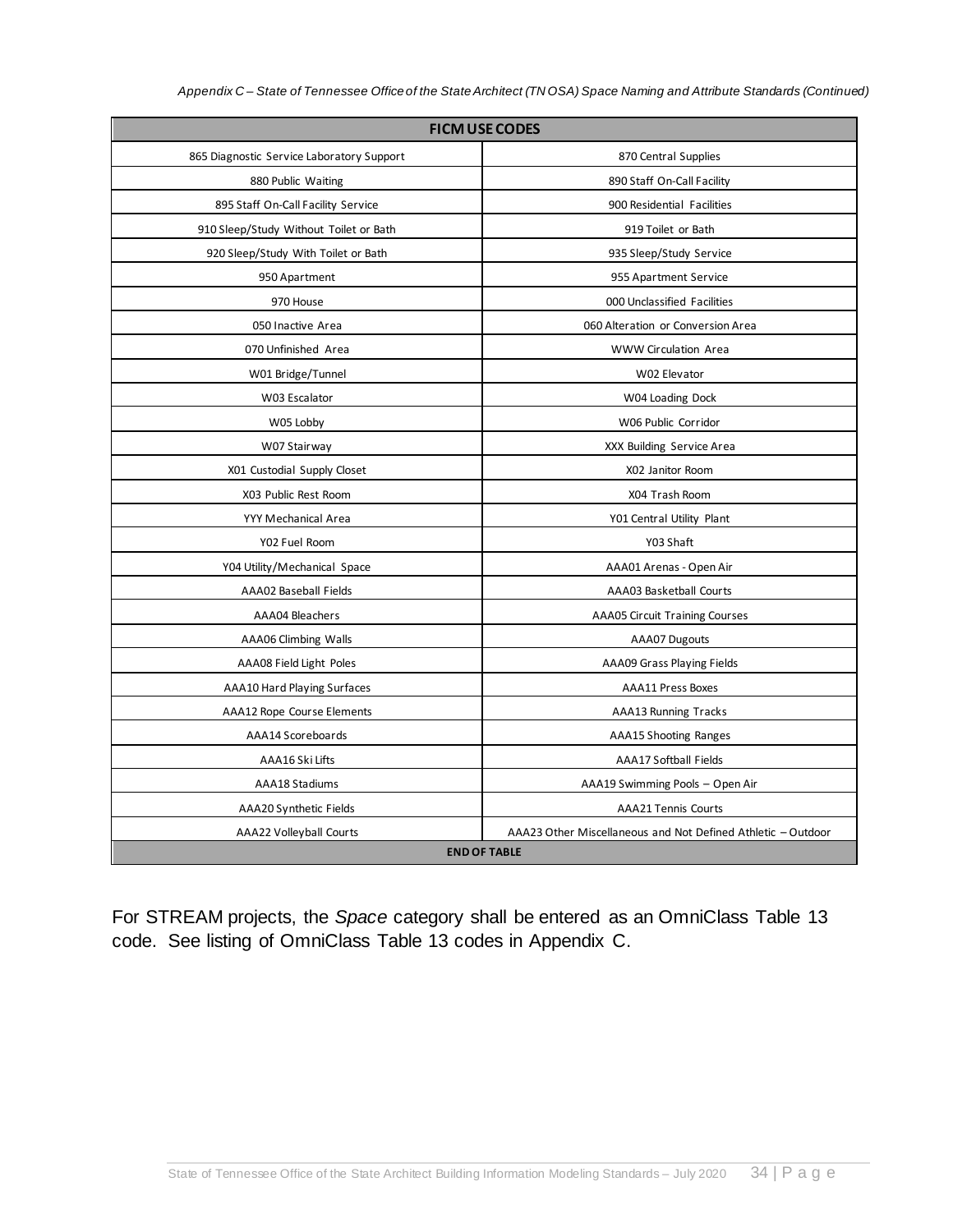| <b>OmniClass Table 13</b>                   |                                                                   |  |  |  |  |
|---------------------------------------------|-------------------------------------------------------------------|--|--|--|--|
| 13-11 00 00 Space Planning Types            | 13-11 11 00 Planned Work Space                                    |  |  |  |  |
| 13-11 13 00 Planned Building Service Space  | 13-11 15 00 Planned Amenity/Support Space                         |  |  |  |  |
| 13-11 17 00 Planned Circulation Space       | 13-11 19 00 Planned Parking Space                                 |  |  |  |  |
| 13-13 00 00 Void Areas                      | 13-13 11 00 Light Well                                            |  |  |  |  |
| 13-13 13 00 Air Shaft                       | 13-13 15 00 Occupant Void Area                                    |  |  |  |  |
| 13-15 00 00 Wall Spaces                     | 13-15 11 00 Exterior Wall Space                                   |  |  |  |  |
| 13-15 13 00 Interior Wall Space             | 13-17 00 00 Encroachment Spaces                                   |  |  |  |  |
| 13-17 11 00 Interior Encroachment           | 13-17 13 00 Perimeter Encroachment                                |  |  |  |  |
| 13-21 00 00 Parking Spaces                  | 13-21 11 00 Exterior Parking Spaces                               |  |  |  |  |
| 13-21 13 00 Interior Parking Spaces         | 13-23 00 00 Facility Service Spaces                               |  |  |  |  |
|                                             |                                                                   |  |  |  |  |
| 13-23 11 00 Vertical Penetration            | 13-23 12 00 Horizontal Infrastructure/Service Space, Non-Occupied |  |  |  |  |
| 13-23 13 00 Control Room                    | 13-23 15 00 Loading Dock                                          |  |  |  |  |
| 13-23 17 00 Restroom                        | 13-23 19 00 Utility Equipment Room                                |  |  |  |  |
| 13-23 21 00 Waste and Recycling Spaces      | 13-23 23 00 Building Service Support Spaces                       |  |  |  |  |
| 13-23 25 00 Equipment Platform              | 13-23 27 00 Interstitial Space                                    |  |  |  |  |
| 13-23 29 00 Unimproved Shell                | 13-23 31 00 Alteration or Conversion Space                        |  |  |  |  |
| 13-25 00 00 Circulation Spaces              | 13-25 11 00 Primary Circulation Spaces                            |  |  |  |  |
| 13-25 13 00 Transitional Circulation Spaces | 13-25 15 00 Connector                                             |  |  |  |  |
| 13-25 17 00 External Circulation Spaces     | 13-25 19 00 Secondary Circulation Spaces                          |  |  |  |  |
| 13-25 21 00 Restricted Spaces               | 13-25 23 00 Refuge Spaces                                         |  |  |  |  |
| 13-31 00 00 Education and Training Spaces   | 13-31 11 00 Breakout Space                                        |  |  |  |  |
| 13-31 13 00 Lecture and Classroom Spaces    | 13-31 15 00 Class Laboratories                                    |  |  |  |  |
| 13-31 17 00 Training Spaces                 | 13-31 19 00 Study Spaces                                          |  |  |  |  |
| 13-33 00 00 Recreation Spaces               | 13-33 11 00 Athletic Recreation Spaces                            |  |  |  |  |
| 13-33 13 00 Swimming Pools                  | 13-33 15 00 Non-Athletic Recreation Spaces                        |  |  |  |  |
| 13-33 17 00 Wellness Spaces                 | 13-35 00 00 Government Spaces                                     |  |  |  |  |
| 13-35 11 00 Judicial Spaces                 | 13-35 13 00 Legislative Spaces                                    |  |  |  |  |
| 13-35 15 00 Military Spaces                 | 13-37 00 00 Artistic Spaces                                       |  |  |  |  |
| 13-37 11 00 Performance Spaces              | 13-37 13 00 Display Spaces                                        |  |  |  |  |
| 13-37 15 00 Creative Spaces                 | 13-41 00 00 Museum Spaces                                         |  |  |  |  |
| <b>TABLE CONTINUED ON NEXT PAGE</b>         |                                                                   |  |  |  |  |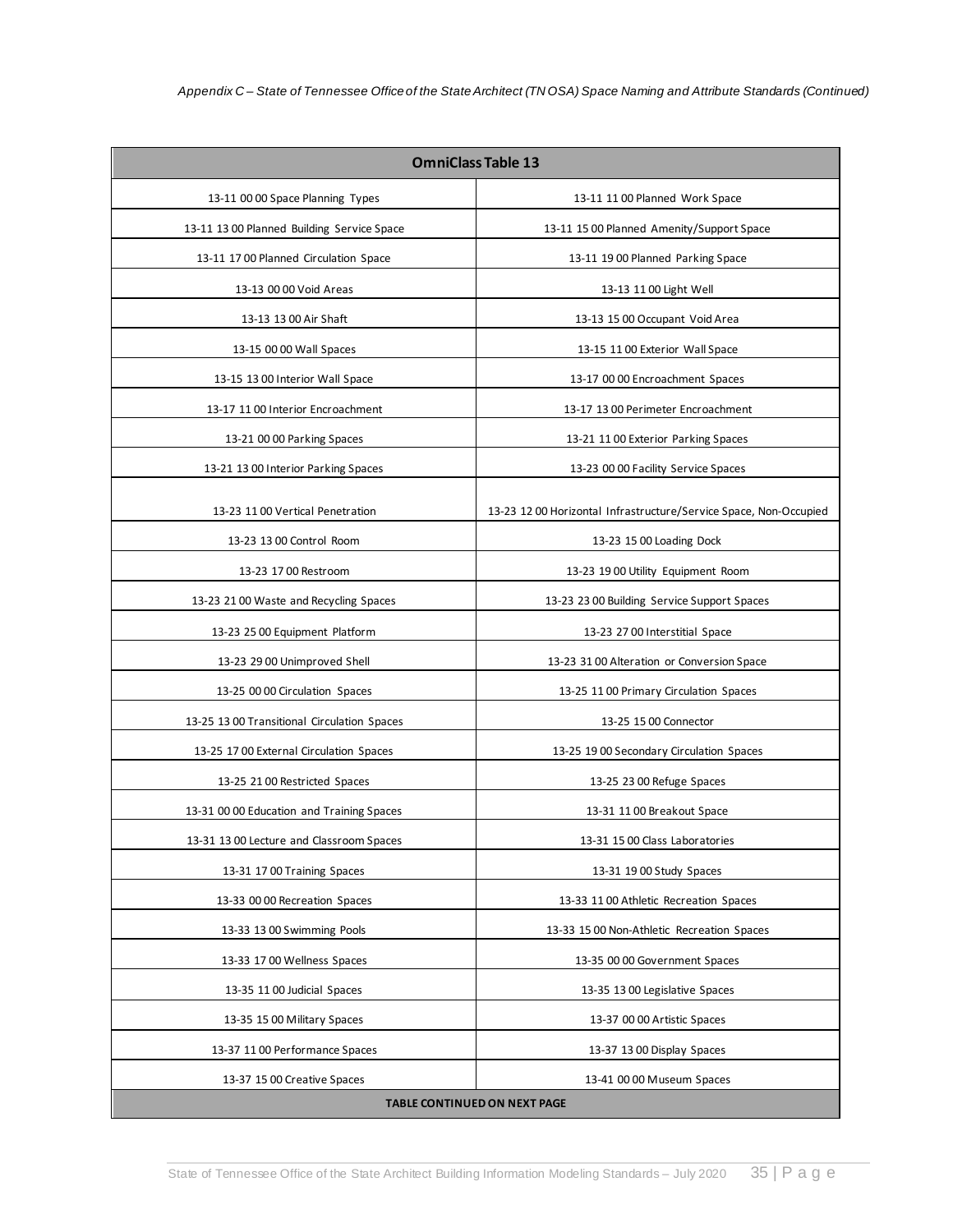| <b>OmniClass Table 13</b>                                     |                                                                |  |  |  |  |
|---------------------------------------------------------------|----------------------------------------------------------------|--|--|--|--|
| 13-41 11 00 Museum Gallery                                    | 13-45 00 00 Library Spaces                                     |  |  |  |  |
| 13-45 11 00 Library                                           | 13-47 00 00 Spiritual Spaces                                   |  |  |  |  |
| 13-47 11 00 Worship spaces                                    | 13-47 13 00 Ceremonial Spaces                                  |  |  |  |  |
| 13-47 15 00 Procession Spaces                                 | 13-47 17 00 Death Spaces                                       |  |  |  |  |
| 13-49 00 00 Environmentally Controlled Spaces                 | 13-49 11 00 Anechoic Chamber                                   |  |  |  |  |
| 13-49 13 00 Hazard Containment                                | 13-49 15 00 Clean Room                                         |  |  |  |  |
| 13-49 17 00 Temperature and Pressure Chamber                  | 13-49 19 00 Data Center                                        |  |  |  |  |
| 13-49 21 00 Controlled Space Support                          | 13-49 23 00 Miscellaneous Environmentally Controlled Spaces    |  |  |  |  |
| 13-51 00 00 Healthcare Spaces                                 | 13-51 11 00 General Examination Spaces                         |  |  |  |  |
| 13-51 14 00 Inpatient Care Spaces                             | 13-51 17 00 Multi-Medical Service Support Spaces               |  |  |  |  |
| 13-51 21 00 Diagnostic Imaging Spaces                         | 13-51 24 00 Diagnostic Imaging Support Spaces                  |  |  |  |  |
| 13-51 27 00 Radiation Diagnostic and Therapy Spaces           | 13-51 31 00 Heart and Lung Diagnostic and Treatment Spaces     |  |  |  |  |
| 13-51 34 00 General Diagnostic Procedure and Treatment Spaces | 13-51 37 00 Eye and Ear Healthcare Spaces                      |  |  |  |  |
| 13-51 41 00 Endoscopy/Gastroenterology Spaces                 | 13-51 44 00 Surgical Spaces                                    |  |  |  |  |
| 13-51 47 00 Clinical Laboratory Spaces                        | 13-51 51 00 Clinical Laboratory Support Spaces                 |  |  |  |  |
| 13-51 54 00 Pharmacy Spaces                                   | 13-51 57 00 Medical Services Logistic Spaces                   |  |  |  |  |
| 13-51 61 00 Rehabilitation Spaces                             | 13-51 64 00 Dental Spaces                                      |  |  |  |  |
| 13-51 67 00 Medical Research and Development Spaces           | 13-53 00 00 Laboratory Spaces                                  |  |  |  |  |
| 13-53 11 00 Chemistry Laboratories                            | 13-53 13 00 Biosciences Laboratories                           |  |  |  |  |
| 13-53 15 00 Physical Sciences Laboratories                    | 13-53 17 00 Astronomy Laboratories                             |  |  |  |  |
| 13-53 19 00 Earth and Environmental Sciences Laboratories     | 13-53 21 00 Forensics Laboratories                             |  |  |  |  |
| 13-53 23 00 Psychology Laboratories                           | 13-53 25 00 Bench Laboratories                                 |  |  |  |  |
| 13-53 27 00 Dry Laboratories                                  | 13-53 29 00 Integration Laboratories                           |  |  |  |  |
| 13-53 31 00 Wet Laboratories                                  | 13-53 33 00 Laboratory Storage Spaces                          |  |  |  |  |
| 13-53 35 00 Laboratory Support Spaces                         | 13-55 00 00 Commerce Activity Spaces                           |  |  |  |  |
| 13-55 11 00 Office Spaces                                     | 13-55 13 00 Banking Spaces                                     |  |  |  |  |
| 13-55 15 00 Trading Spaces                                    | 13-55 17 00 Demonstration Spaces                               |  |  |  |  |
| 13-55 19 00 Sales Spaces                                      | 13-55 21 00 Commercial Service and Repair Spaces               |  |  |  |  |
| 13-55 23 00 Commercial Support Spaces                         | 13-55 27 00 Hotel, Motel, Hostel, and Dormitory Service Spaces |  |  |  |  |
| 13-55 29 00 Commerce Activity Support Areas                   | 13-57 00 00 Service Activity Spaces                            |  |  |  |  |
| <b>TABLE CONTINUED ON NEXT PAGE</b>                           |                                                                |  |  |  |  |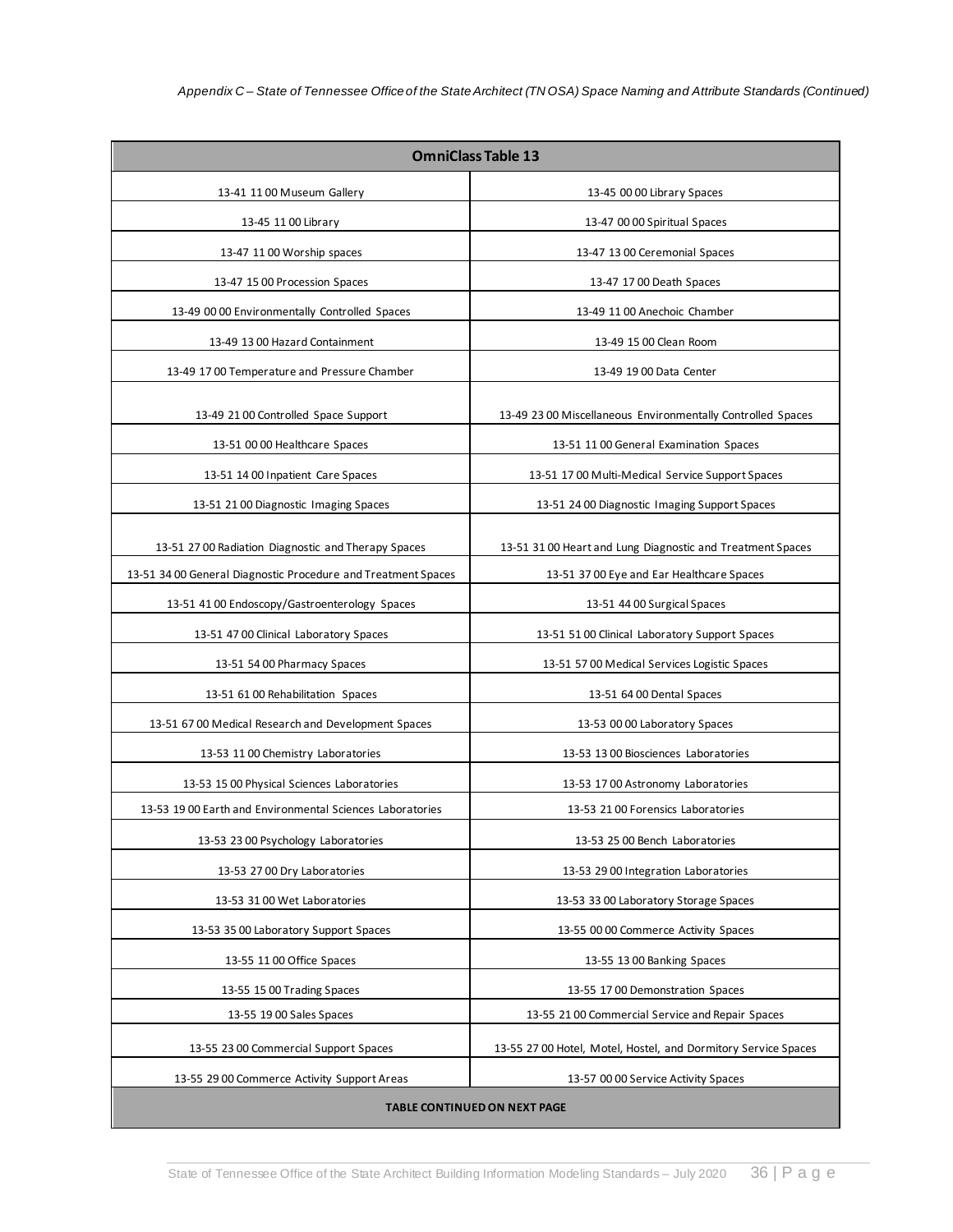| <b>OmniClass Table 13</b>                                   |                                                       |  |  |  |
|-------------------------------------------------------------|-------------------------------------------------------|--|--|--|
| 13-57 11 00 Grooming Activity Spaces                        | 13-57 13 00 Food Service                              |  |  |  |
| 13-57 15 00 Child Care Spaces                               | 13-57 17 00 Resting Spaces                            |  |  |  |
| 13-57 21 00 Laundry/Dry Cleaning Space                      | 13-57 23 00 Smoking Space                             |  |  |  |
| 13-59 00 00 Production, Fabrication, and Maintenance Spaces | 13-59 11 00 Material Handling Area                    |  |  |  |
| 13-59 13 00 Batching Space                                  | 13-59 15 00 Production Process                        |  |  |  |
| 13-59 17 00 Printing and Reproduction Spaces                | 13-59 19 00 Quality Control and Test Spaces           |  |  |  |
| 13-59 21 00 Production Service and Repair Spaces            | 13-59 23 00 Production and In-Process Storage Spaces  |  |  |  |
| 13-59 25 00 Production Support Spaces                       | 13-59 29 00 Greenhouse Spaces                         |  |  |  |
| 13-61 00 00 Protective Spaces                               | 13-61 11 00 Animal Securing Spaces                    |  |  |  |
| 13-61 13 00 Detention Spaces                                | 13-61 15 00 Spaces for Protection from the Elements   |  |  |  |
| 13-61 17 00 Spaces for Protection from Violence             | 13-63 00 00 Storage Spaces                            |  |  |  |
| 13-63 11 00 Warehouse Spaces                                | 13-63 13 00 Non-Warehouse Storage Spaces              |  |  |  |
| 13-63 15 00 Moveable Storage Spaces                         | 13-63 17 00 Environmentally Controlled Storage Spaces |  |  |  |
| 13-63 19 00 Specialty Storage Spaces                        | 13-65 00 00 Private Residential Spaces                |  |  |  |
| 13-65 11 00 On-call Room                                    | 13-65 13 00 Bathroom                                  |  |  |  |
| 13-65 15 00 Mud Room                                        | 13-65 17 00 Laundry Room                              |  |  |  |
| 13-65 19 00 Bedroom                                         | 13-65 21 00 Nursery                                   |  |  |  |
| 13-65 23 00 Kitchen                                         | 13-67 00 00 Alternate Workplace                       |  |  |  |
| 13-67 11 00 Customer Site                                   | 13-67 13 00 Home Office                               |  |  |  |
| 13-67 15 00 Rent-An-Office                                  | 13-67 17 00 No Fixed Location                         |  |  |  |
| 13-67 19 00 Supplier Site                                   | 13-69 00 00 Building Associated Spaces                |  |  |  |
| 13-69 11 00 Roof                                            | 13-69 13 00 Roof Terrace                              |  |  |  |
| 13-69 15 00 Penthouse                                       | 13-69 17 00 Antenna Farm                              |  |  |  |
| 13-69 19 00 Heliport                                        | 13-69 21 00 Balcony                                   |  |  |  |
| 13-69 23 00 Deck                                            | 13-69 25 00 Pedestrian Travel Spaces                  |  |  |  |
|                                                             | <b>END OF TABLE</b>                                   |  |  |  |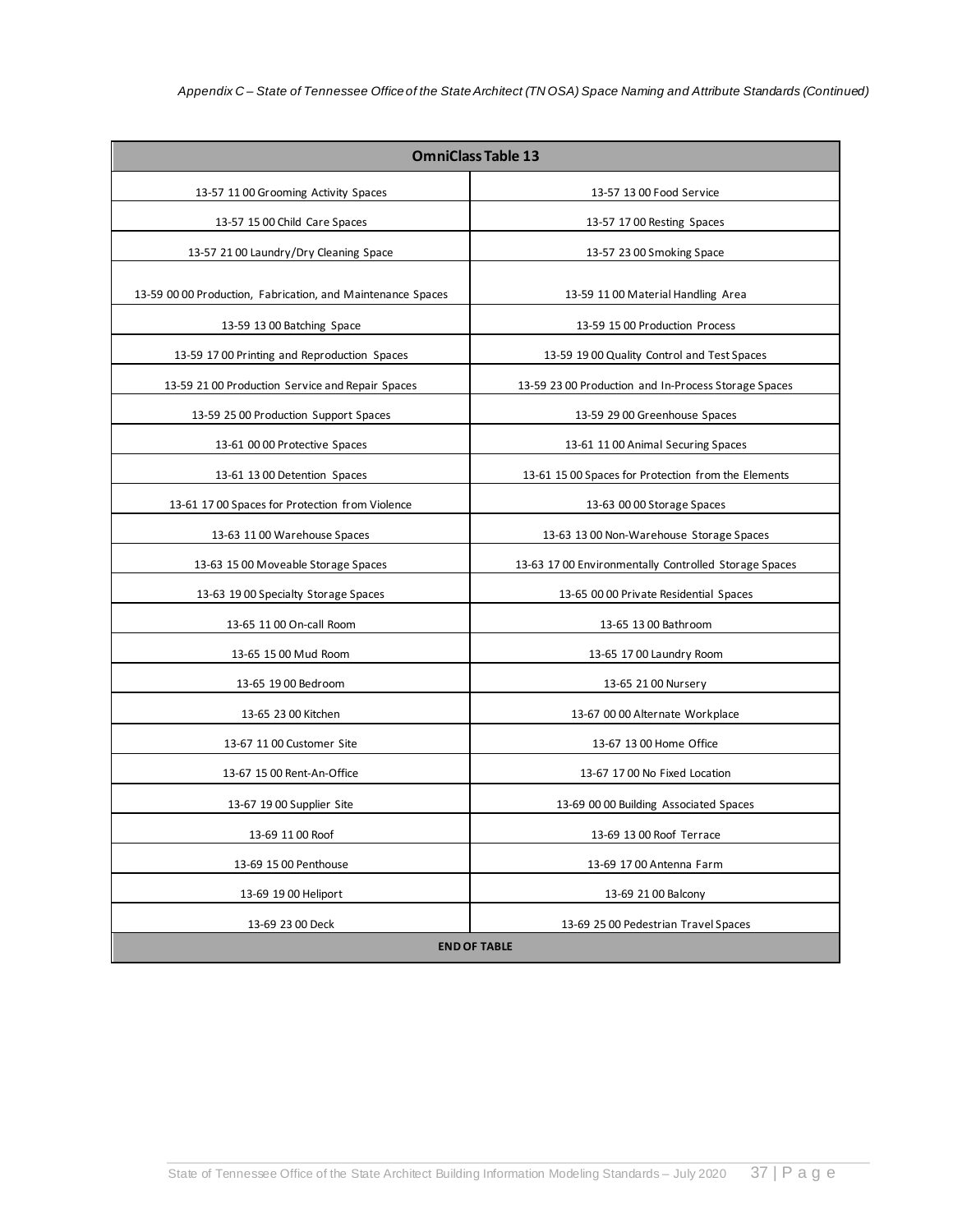## <span id="page-40-0"></span>**Appendix D – State of Tennessee Office of the State Architect (TN OSA) Asset Naming and Attribute Requirements**

#### **Asset Types**

*Equipment* is defined by Types, with each Type representing a single manufacturer and model number. Each Type must be unique. Every piece of *Equipment* is of one Type. All pieces of *Equipment* of the same Type must have the same:

- Manufacturer
- ModelNumber
- Category
- AssetType
- WarrantyGuarantorParts
- WarrantyDurationParts
- WarrantyDurationUnit
- All other *Attributes* designated as "TYPE" (Tables D1, D2 and E1). All Type names must follow the type naming format.

#### **Type Naming Standard Format**

| Building # | ™vpeID | l vpe Count |
|------------|--------|-------------|
|------------|--------|-------------|

Building #: The building number, See Section 3.4.

Type ID: Abbreviation found in Column 4 of Table D2 and used to identify the kind of *Equipment.*

Type Count: The number used to distinguish different products of the same Type ID. For example, air handling units (AHU) from different manufacturers.

Example: All air handling units from manufacturer X with model number Y in building 1900006 would be Type:

#### 1900006-AHU1

All air handling units from manufacturer A with model number B in building 1900006 would be Type:

#### 1900006-AHU2

See the *Tables D1 and D2* for a full listing of suggested Type IDs and required *Attributes*.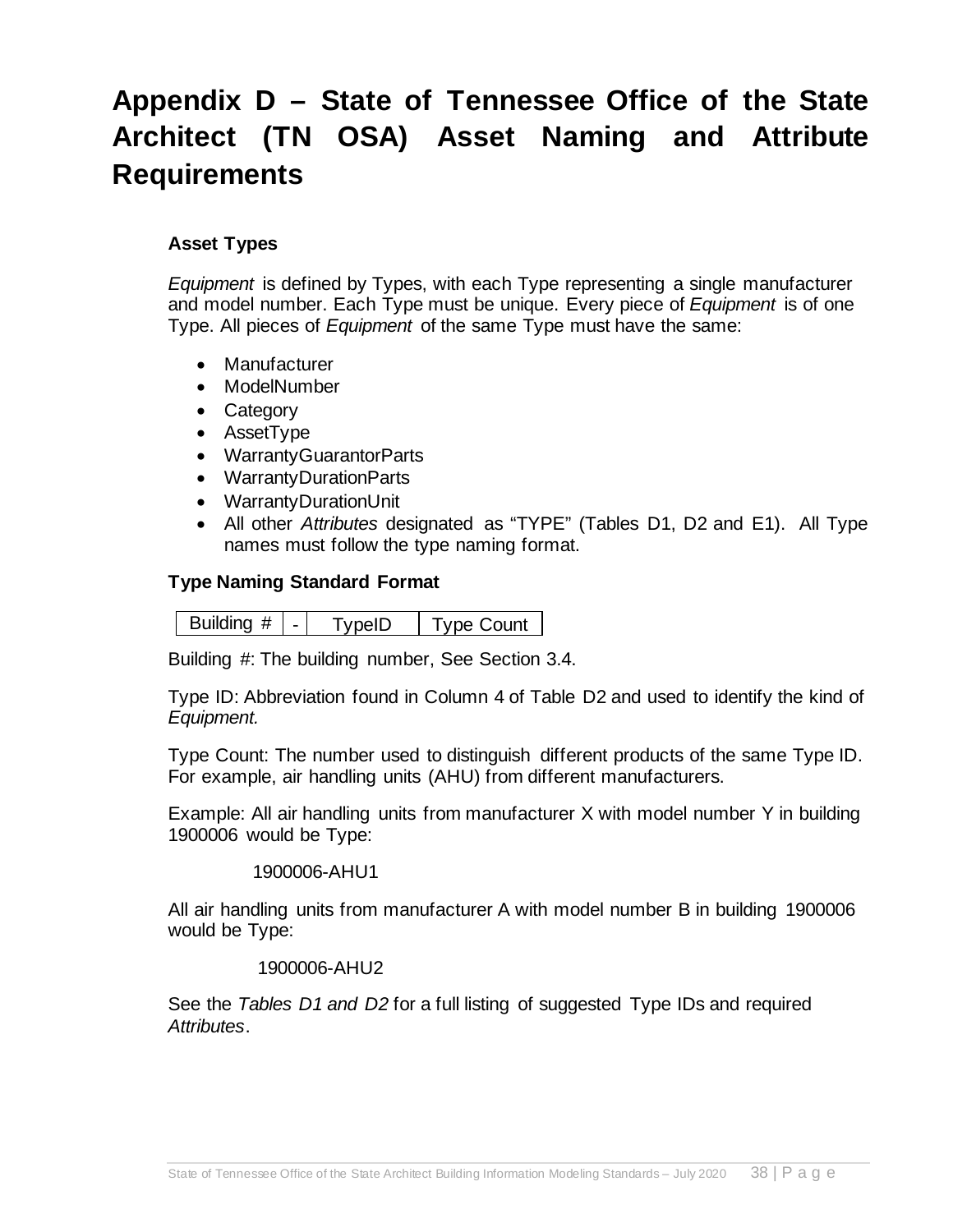*Appendix D – State of Tennessee Office of the State Architect (TN OSA) Asset Naming and Attribute Requirements (Continued)* 

#### **Components**

Each physical instance of a Type within a project is considered a Component. For example, the same roof top unit many recur many times. In this case, each individual roof top unit is a Component. The values of "COMPONENT" *Attributes* may vary between Components of the same Type. Each component must have a unique name.

#### **Component Naming Standard Format**

| <b>Faujoment</b><br>∴ategory | - | vpe Name | Name<br>$-10.$<br>эг | $\sim$ | ∸ |
|------------------------------|---|----------|----------------------|--------|---|
|                              |   |          |                      |        |   |

Equipment Category: This is the abbreviation for the *Equipment* category. See Table D2. This table identifies 7 *Equipment* categories: HVAC, PLBG, ELEC, FSUP, CNVSYS, ARCH and SITE.

Type Name: This is the name of the Type. See Appendix C, *Type Naming Standard Format*.

Floor: The owner's required floor name as provided by the designer in the contract drawings. See Appendix C, *Floor Name Format*.

Sequence #: A unique, preferably sequential number for each Component of a Type on the identified floor

Example: The first instance of Type 1900006-AHU1 on the 12<sup>th</sup> floor would be Component:

HVAC-1900006-AHU1-12-1

NOTE: Although it is desirable that Component Sequence Numbers to be consecutive, designers and/or contractors are **not** required to renumber Components when there are changes. Contractors shall maintain designer's numbering for all Components that were included in the *Design BIM* in accordance with these BIM Standards. Added Components shall continue the existing sequence.

#### **Component Tag Standard Format**

When tagging Components on the contract drawings, an abbreviated version of the Component name is used.

TypeID  $|$  Type Count  $|$  -  $|$  Sequence #

A component named HVAC-1900006-AHU1-12-1 would be tagged in the contract drawings as:

AHU1-1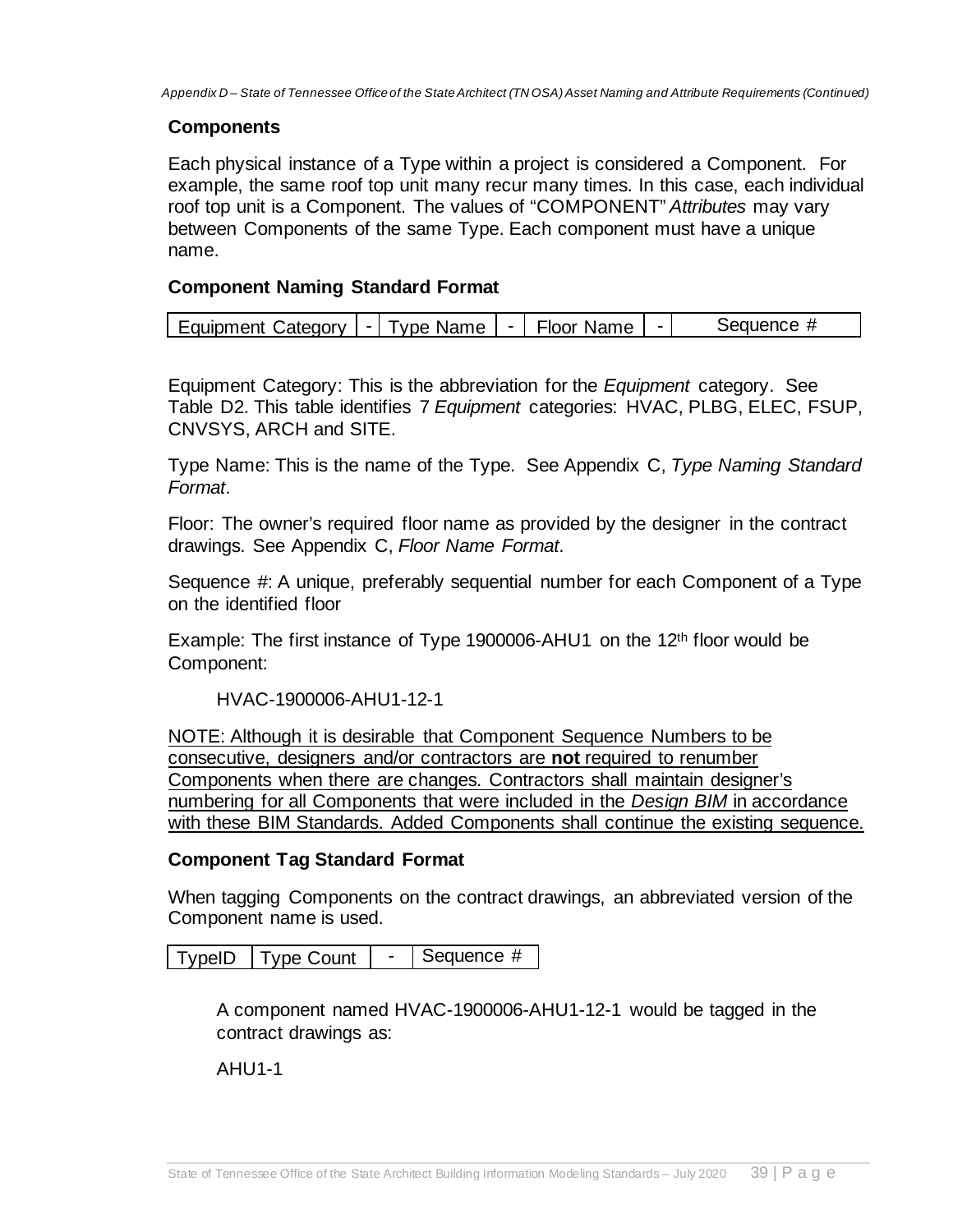#### **Component Tag Standard Format (Continued)**

NOTE: The component tag shall be mapped or otherwise populated into the component's *Description* field. See Appendix E, Table E2, Component (Column 1) and Description (Column 3).

#### **Equipment Inventory**

The *Equipment Attributes* that are required in the *Equipment Inventory* are categorized as Group A, Group B and Group C. The *Attributes* required by Group A and Group B are indicated in Table D1.

For Group C *Attributes*, see Table D2, Column 6. In Table D1, the *Equipment Type Attribute* named *Category* shall be provided as an OmniClass Number from Table D2 column 3. Table D2 maps the Type Description in column 1 to the corresponding Table 23 OmniClass Number in column 3.

The Equipment Type Attribute named **Category** shall include the Table 23 OmniClass Number followed by the OmniClass Title. As an example, the Type Attribute named **Category** for a chiller would be: **23.33.21.00: Chiller**.

|                        | TABLE D1 - STATE OF TENNESSEE - EQUIPMENT ATTRIBUTE GROUPS |                          |  |  |  |  |
|------------------------|------------------------------------------------------------|--------------------------|--|--|--|--|
| <b>ATTRIBUTE GROUP</b> | <b>ATTRIBUTE</b>                                           | TYPE/COMPONENT ATTRIBUTE |  |  |  |  |
| Α                      | Name                                                       | Type/Component           |  |  |  |  |
| A                      | CreatedBy                                                  | Type/Component           |  |  |  |  |
| A                      | CreatedOn                                                  | Type/Component           |  |  |  |  |
| A                      | Description****                                            | Type/Component           |  |  |  |  |
| A                      | Category*                                                  | Type                     |  |  |  |  |
| A                      | AssetType                                                  | Type                     |  |  |  |  |
| А                      | Warranty Guarantor Parts                                   | Type                     |  |  |  |  |
| A                      | <b>WarrantyDurationParts</b>                               | Type                     |  |  |  |  |
| Α                      | WarrantyDurationUnit                                       | Type                     |  |  |  |  |
| Α                      | Manufacturer                                               | Type                     |  |  |  |  |
| A                      | ModelNumber                                                | Type                     |  |  |  |  |
| A                      | SpecificationSection                                       | Type                     |  |  |  |  |
| A                      | TagNumber                                                  | Component                |  |  |  |  |
| A                      | SerialNumber                                               | Component                |  |  |  |  |
| A                      | InstallationDate                                           | Component                |  |  |  |  |
| A                      | Space                                                      | Component                |  |  |  |  |
| A                      | SpatialPlacement **                                        | Component                |  |  |  |  |
| A                      | WarrantyStartDate                                          | Component                |  |  |  |  |
| B                      | Current                                                    | Type                     |  |  |  |  |
| В                      | Voltage                                                    | Type                     |  |  |  |  |
| Ċ                      | See Table D2, Column 6***                                  | See Table D2, Column 6** |  |  |  |  |

**\* The Type Attribute in Group A named Category, shall be entered as the Table 23 OmniClass Number provided in Table D2 Column 3.**

**\*\*The values that can be used for the "SpatialPlacement" attribute shall include, but not be limited to AboveCeiliing, InSpace, InWall, OnRoof, OnSite, or UnderFloor.**

**\*\* \*All Group C Attributes indicated in column 6 of Table D2 are Type Attributes unless denoted by (CA) indicating the attribute is a Component Attribute.**

**\*\*\*\*See Appendix E, Table E2 for information relating to the Type Description and the Component Description.**

END OF TABLE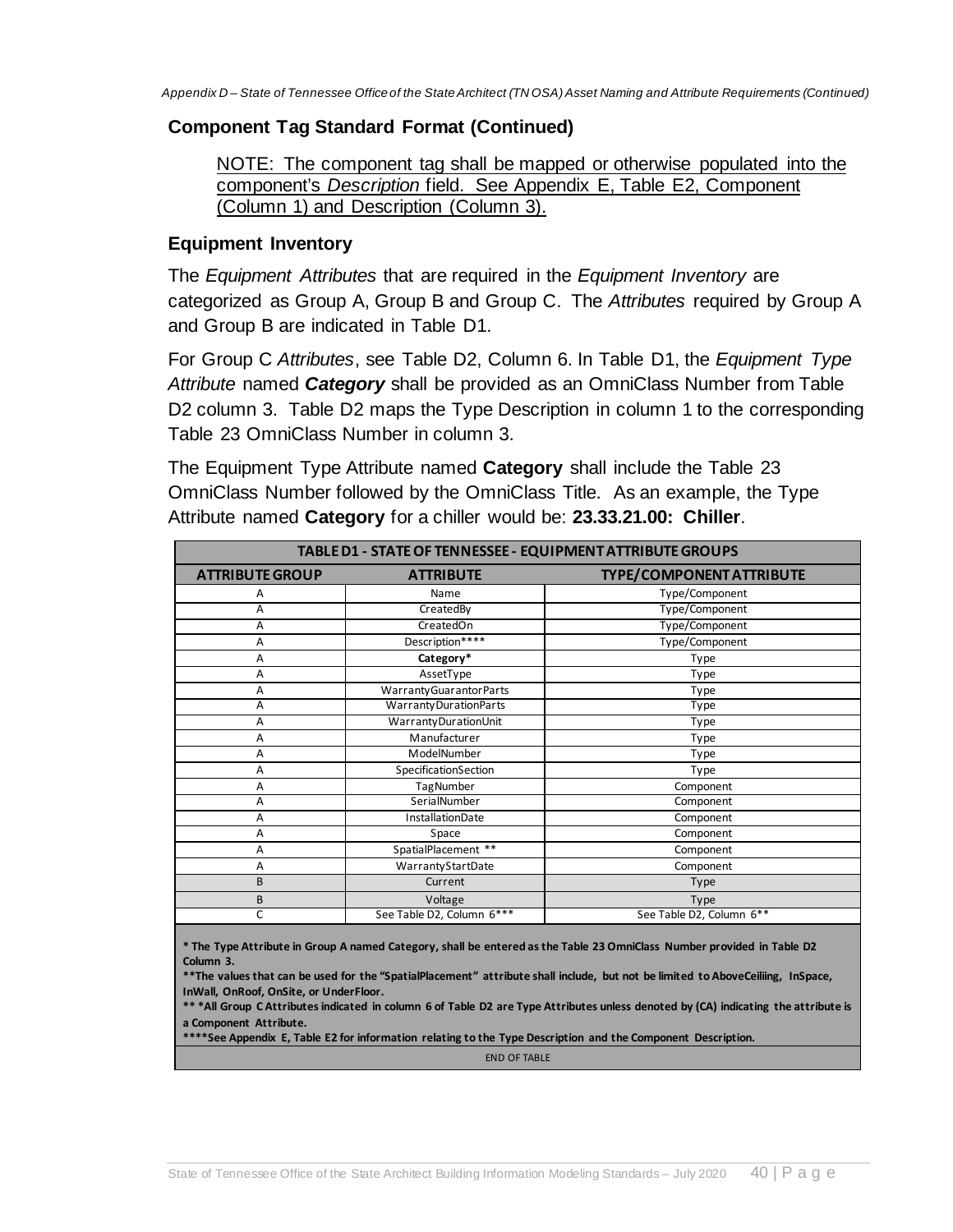#### **Equipment Naming Standards and Attributes**

Table D2 includes the minimum equipment types and *Attributes* required by these BIM Standards. Additional equipment and attributes may be required by the owner or SPA. The extent of equipment and attributes to be included in the project scope should be coordinated at the start of the project and documented in the *BEP and in the TNNamingSystem spreadsheet.*

While the Type ID indicated in Table D2, Column 4 is recommended, designers may use their own Type ID naming system. When an alternative Type ID naming system is implemented, it shall be documented in the *TNNamingSystem* spreadsheet provided on the TN OSA website. This spreadsheet shall be imported into the *TN OSA COBie Validator* and the *Design BIMs* shall be validated prior to hand off to the contractor. If the Type ID naming system provided in table D2 is implemented by the designer, the *TNNamingSystem* spreadsheet does **not** have to be imported into the default *TN OSA COBie Validator*. The OSA website provides guidance on how to import the *TNNamingSystem* spreadsheet into the *TN OSA COBie Validator*.

It is the responsibility of the designer to apply and maintain the *Attribute* parameters for all required *Attributes* in their *Design BIM*. See Section 3.10.6 and Appendix E, Table E1. It is the responsibility of the contractor to apply and maintain the *Attribute* parameters for all required *Attributes* in their *Construction BIMs*. See Section 5.9.1.5 and Appendix E, Table E1. CADD Microsystems has developed a *TN-Specific Rule Set Model Checker*. The rule set checks that all required TN *Attributes* have been applied as Revit parameters, based on the Type ID. If a designer or contractor wants to run these checks, a type parameter called *TNID* needs to be included on all *COBie Equipment* in the Revit model. The value of the *TNID* parameter is the same as the Type ID for that kind of *Equipment*.

|                                        | $\overline{2}$                  | $\overline{a}$                | $\overline{4}$ | 5                              | 6                                                                                     |  |  |  |  |
|----------------------------------------|---------------------------------|-------------------------------|----------------|--------------------------------|---------------------------------------------------------------------------------------|--|--|--|--|
| <b>ASSET DESCRIPTION</b>               | <b>OmniClass TITLE</b>          | <b>TABLE 23 OmniClass</b>     | <b>TYPE ID</b> | <b>ATTRIBUTE</b>               | <b>GROUP C ATTRIBUTES *</b>                                                           |  |  |  |  |
|                                        |                                 | #                             |                | <b>GROUP</b> (See<br>Table D1) |                                                                                       |  |  |  |  |
| <b>EQUIPMENT CATEGORY: HVAC</b>        |                                 |                               |                |                                |                                                                                       |  |  |  |  |
| <b>CHILLERS</b>                        | Chillers                        | 23.33.21.00                   | CH             | $A$ , $B$                      | Power, Capacity,<br>ChillerType,<br>RefrigerantType,<br>VariableSpeedDrive            |  |  |  |  |
| <b>BOILERS</b>                         | <b>Commercial Boilers</b>       | 23.33.11.00                   | <b>BLR</b>     | A, B                           | FullLoadFuelConsumption,<br>ThermalEfficiency,<br>FuelType                            |  |  |  |  |
| AIR HANDLING UNITS                     | Air Handling Units              | 23.33.25.00                   | AHU            | $A$ , $B$                      | CoilFlow, CoilCapacity,<br>HeatingCoilType                                            |  |  |  |  |
| <b>FAN COIL UNITS</b>                  | <b>HVAC Fan Coil Units</b>      | 23.33.33.00                   | <b>FCU</b>     | $A$ , $B$                      | TotalCapacity,<br>CoolingCoilDeltaP,<br>FanMotorHorsepower,<br>Phase, HeatingCoilType |  |  |  |  |
| <b>EVAPORATOR UNITS (INDOOR UNITS)</b> | Refrigerant Condensing<br>Units | 23.33.37.00                   | EU             | A, B                           | FanMotorHorsepower,<br>Phase, CoilType,<br>ExpansionDevice                            |  |  |  |  |
| <b>FANS</b>                            | <b>Air Circulators</b>          | 23.33.31.00                   | <b>FAN</b>     | A, B                           | FanMotorHorsepower                                                                    |  |  |  |  |
| AIR TERMINAL UNITS                     | <b>HVAC Air Terminals</b>       | 23.33.41.00                   | ATU            | A, B                           | AirFlow-Minimum,<br>HeatType                                                          |  |  |  |  |
| <b>HEAT PUMPS (PACKAGED/SPUT)</b>      | <b>Heat Pumps</b>               | 23.33.17.00                   | HP             | A, B                           | Capacity, RefrigerantType                                                             |  |  |  |  |
| CONDENSER UNITS (OUTDOOR UNITS)        | <b>HVAC Condenser Units</b>     | 23.33 43 00                   | CU             | A, B                           | Cooling Capacity,<br>RefrigerantType                                                  |  |  |  |  |
|                                        |                                 | TABLE CONTINUTED ON NEXT PAGE |                |                                |                                                                                       |  |  |  |  |

#### NOTE: For equipment not listed in Table D2, refer to the most current OmniClass Table 23 for the OmniClass Title and OmniClass Number. **TABLE D2 - STATE OF TENNESSEE - STANDARD REQUIRED EQUIPMENT - ASSET MAPPING AND ATTRIBUTES**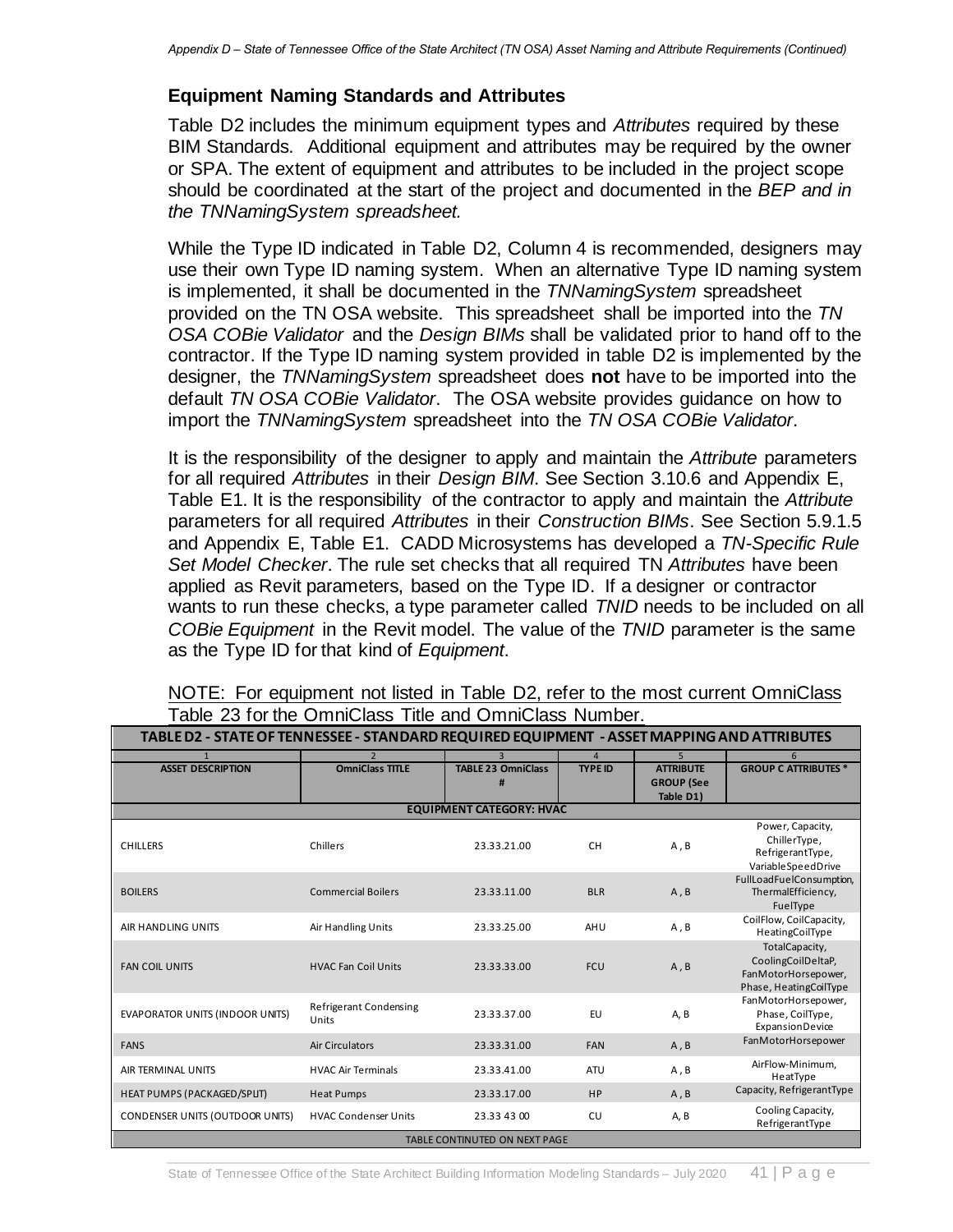| $\overline{2}$<br>$\overline{4}$<br>5<br>$\overline{1}$<br>$\overline{3}$<br>6 |                                                |                                   |                |                                                    |                                                   |  |  |  |  |
|--------------------------------------------------------------------------------|------------------------------------------------|-----------------------------------|----------------|----------------------------------------------------|---------------------------------------------------|--|--|--|--|
| <b>ASSET DESCRIPTION</b>                                                       | <b>OmniClass TITLE</b>                         | <b>TABLE 23 OmniClass</b><br>#    | <b>TYPE ID</b> | <b>ATTRIBUTE</b><br><b>GROUP</b> (See<br>Table D1) | <b>GROUP C ATTRIBUTES *</b>                       |  |  |  |  |
| <b>EQUIPMENT CATEGORY: HVAC</b>                                                |                                                |                                   |                |                                                    |                                                   |  |  |  |  |
| COMPUTER ROOM AIR CONDITIONING<br><b>UNIT</b>                                  | Air Conditioning<br>Equipment                  | 23.33 39 00                       | <b>CRAC</b>    | A, B                                               | Capacity, RefrigerantType,<br>Phase               |  |  |  |  |
| <b>COOLING TOWERS</b>                                                          | <b>Cooling Towers</b>                          | 23.33 23 00                       | <b>CLGTWR</b>  | A, B                                               | Capacity, Power                                   |  |  |  |  |
| <b>HEAT EXCHANGERS</b>                                                         | <b>Heat Exchangers</b>                         | 23.27 23 00                       | HX             | A, B                                               | CoolingType, PipeType                             |  |  |  |  |
| <b>COMPRESSORS</b>                                                             | Compressors                                    | 23.27 21 00                       | <b>COMPR</b>   | A, B                                               | Capacity,<br>RefrigerantType,                     |  |  |  |  |
| <b>PUMPS</b>                                                                   | Pumps                                          | 23.27.17.00                       | <b>HVP</b>     | A, B                                               | PumpMotorHorsepower                               |  |  |  |  |
| ROOFTOP PACKAGED UNITS                                                         | <b>HVAC Specific Products</b><br>and Equipment | 23.33.00.00                       | RTU            | A, B                                               | Capacity, RefrigerantType                         |  |  |  |  |
| EXHAUST HOODS (KITCHEN/LAB)                                                    | <b>Air Circulators</b>                         | 23.33.31.00                       | <b>EXH</b>     | A, B                                               | FanMotorHorsepower,<br>Phase, FanSpeed            |  |  |  |  |
|                                                                                |                                                | <b>EQUIPMENT CATEGORY: PLBG</b>   |                |                                                    |                                                   |  |  |  |  |
| <b>WATER HEATERS</b>                                                           | <b>Hot Water Heaters</b>                       | 23.31 29 00                       | <b>WH</b>      | A, B                                               | Capacity,<br>FullLoadFuelConsumption,<br>FuelType |  |  |  |  |
| PLUMBING PUMPS                                                                 | Pumps                                          | 23.27.17.00                       | PLP            | A, B                                               |                                                   |  |  |  |  |
|                                                                                |                                                | <b>EQUIPMENT CATEGORY: FSUP</b>   |                |                                                    |                                                   |  |  |  |  |
| FIRE SUPPRESSION PUMPS                                                         | Pumps                                          | 23.27.17.00                       | <b>FSUPP</b>   | A, B                                               |                                                   |  |  |  |  |
|                                                                                |                                                | <b>EQUIPMENT CATEGORY: ELEC</b>   |                |                                                    |                                                   |  |  |  |  |
| <b>GENERATORS</b>                                                              | <b>Electrical Generators</b>                   | 23.35.11.00                       | GEN            | A, B                                               | FuelType, AirPermit                               |  |  |  |  |
| UNINTERRUPTED POWER SUPPLY                                                     | <b>Power Conditioning</b><br>Equipment         | 23.35.23.00                       | <b>UPS</b>     | A, B                                               | Power                                             |  |  |  |  |
| <b>TRANSFORMERS</b>                                                            | Transformers                                   | 23.35.13.00                       | <b>XFMR</b>    | A, B                                               | Phase, StepType,<br>CoreType,<br>InstrumentType   |  |  |  |  |
|                                                                                |                                                | <b>EQUIPMENT CATEGORY: CNVSYS</b> |                |                                                    |                                                   |  |  |  |  |
| <b>ELEVATORS</b>                                                               | Vertical Transportation<br>Equipment           | 23.23.11.00                       | <b>ELEV</b>    | A, B                                               | Capacity                                          |  |  |  |  |
| CRANES                                                                         | <b>Materials Handling</b>                      | 23.23.17.00                       | CRANE          | A, B                                               |                                                   |  |  |  |  |
|                                                                                |                                                | <b>EQUIPMENT CATEGORY: ARCH</b>   |                |                                                    |                                                   |  |  |  |  |
| DOORS**                                                                        | Doors                                          | 23.17.11.00                       | DR             |                                                    | FireLabelClass,<br>FireLabelRating                |  |  |  |  |
|                                                                                |                                                | <b>EQUIPMENT CATEGORY: SITE</b>   |                |                                                    |                                                   |  |  |  |  |
| <b>ELECTRIC METER</b>                                                          | <b>Electrical Utility</b><br>Equipment         | 23-39 2300                        | EM             | A, B                                               | MeterType                                         |  |  |  |  |
| <b>GAS METER</b>                                                               | Natural Gas Utility<br>Equipment               | 23-39 25 00                       | GM             | Α                                                  | MeterType                                         |  |  |  |  |
| <b>WATER METER</b>                                                             | Water Utility Equipment                        | 23-39 2700                        | WM             | Α                                                  | MeterType,                                        |  |  |  |  |
| SITE WATER PUMPS                                                               | Pumps                                          | 23.27.17.00                       | <b>SWP</b>     | A, B                                               | Power                                             |  |  |  |  |
| SITE FIRE SUPPRESSION PUMPS                                                    | Pumps                                          | 23.27.17.00                       | <b>SFSUPP</b>  | A, B                                               | Power                                             |  |  |  |  |
| WATER SUPPLY WELL PUMPS                                                        | Pumps                                          | 23.27.17.00                       | <b>WSWP</b>    | A, B                                               | Power                                             |  |  |  |  |
| <b>SEWER PUMPS</b>                                                             | Pumps                                          | 23.27.17.00                       | <b>SWRP</b>    | A, B                                               | RatedFlow,<br>ControllerType                      |  |  |  |  |
| FUEL DISTRIBUTION PUMPS                                                        | Pumps                                          | 23.27.17.00                       | <b>FDP</b>     | A, B                                               | Service, Power, Phase                             |  |  |  |  |
| <b>FUEL DISTRIBUTION</b><br>TANKS/CONTAINMENTS                                 | Tanks and Storage<br>Structures                | 23.27.29.00                       | <b>FDTNK</b>   | Α                                                  | Capacity, FuelType                                |  |  |  |  |

END OF TABLE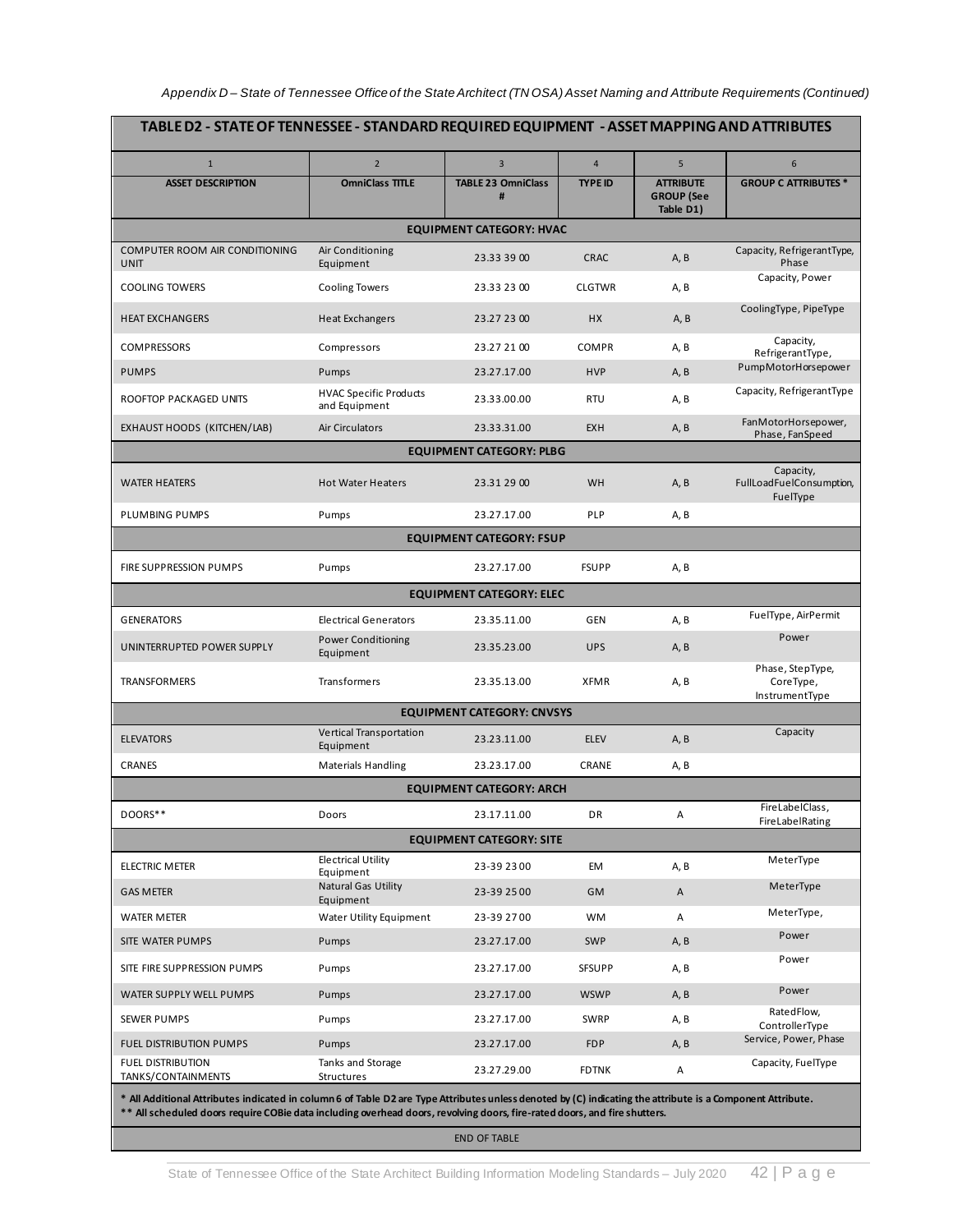### <span id="page-45-0"></span>**Appendix E – COBie Documents and Formatting**

Table E1 indicates the parameter values that are to be provided in the BIMs by the designer and the contractor. The table indicates the BIMs in which these values are to be provided and also indicates the project stage in which this data should be added and/or updated in the *Design BIMs* or the *Construction BIMs*.

#### **Table E1 - Legend**

- **D**: *Attribute* value required from designer
- **U/D**: *Attribute* value to be updated by designer
- **C**: *Attribute* value required from contractor
- **U/C**: *Attribute* value to be updated by contractor

The *Equipment Inventory* and all required Type and Component *Attributes* shall be submitted in *COBie* format. A blank *COBie* template can be found at: https://www.nibs.org/page/bsa\_cobietemplate**.**

Table E2 indicates the worksheets found in a *COBie* workbook that are required by the State of TN. The Zone worksheet is optional.

- Contact
- Facility
- Floor
- Space
- Zone\*
- Type
- Component
- System
- Document\*\*
- Attribute

Table E2 lists the TN-required *COBie Worksheets* and the information that shall be provided in each Worksheet for an *Asset Inventory*.

Additional guidance on the *COBie Worksheets* can be found in The *COBie* Guide (East and Carrasquillo-Mangual 2012).

\*The use of the zones on the project, and therefore the Zone worksheet, is not required by these BIM Standards. It is at the discretion of the State of Tennessee Project Manager, in conjunction with the *Project Team*, and based on the project's scope.

\*\*While the Document worksheet is required by the contractor as part of the *COBie* documentation, it is not included in Table E1 as this information may not typically be maintained within the BIM model.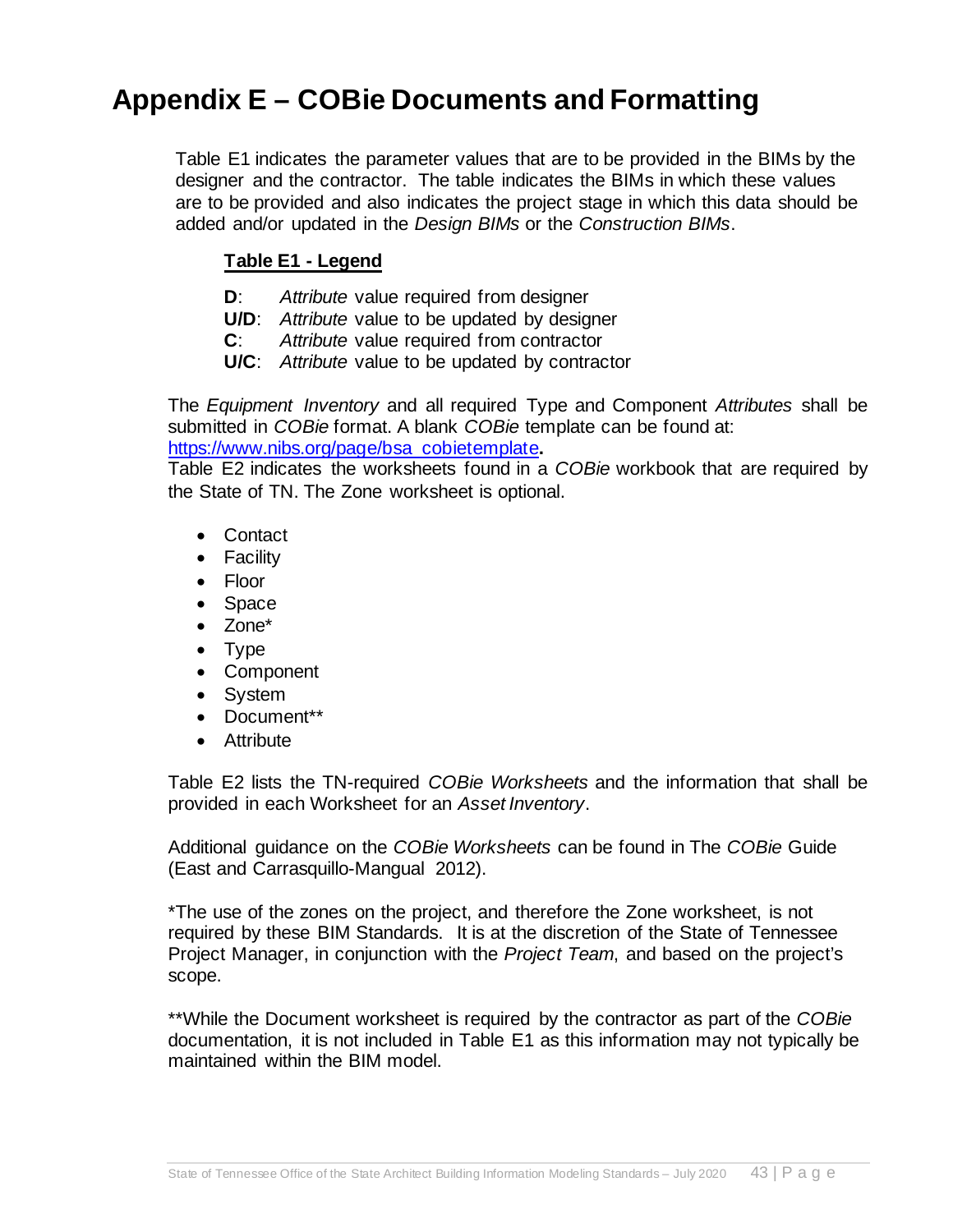|                           | TABLE E1 - STATE OF TENNESSEE - DESIGNER AND CONTRACTOR REQUIRED BIM ATTRIBUTE VALUES FOR COBIe<br><b>DOCUMENTATION BY PROJECT STAGE</b>     |                                                                    |                              |                                                                |                                                    |                                   |  |  |
|---------------------------|----------------------------------------------------------------------------------------------------------------------------------------------|--------------------------------------------------------------------|------------------------------|----------------------------------------------------------------|----------------------------------------------------|-----------------------------------|--|--|
|                           | <b>REQUIRED ATTRIBUTES*</b>                                                                                                                  | BIM TYPE WHERE ATTRIBUTE VALUES<br><b>ARE PROVIDED</b>             |                              | PROJECT STAGE WHEN ATTRIBUTE VALUES ARE<br>PROVIDED OR UPDATED |                                                    |                                   |  |  |
| <b>WORKSHEET</b><br>COBie |                                                                                                                                              |                                                                    | <b>DEVELOPMENT</b><br>DESIGN | <b>CONSTRUCTION<br/>DOCUMENTS<br/>PHASE</b>                    | <b>CONTRACTOR</b><br><b>APPROVED</b><br>SUBMITTALS | CONTRACTOR<br><b>INSTALLATION</b> |  |  |
|                           | Name                                                                                                                                         | Design BIMs                                                        | D                            | U/D                                                            |                                                    |                                   |  |  |
|                           | CreatedBy                                                                                                                                    | Design BIMs                                                        | D                            | U/D                                                            |                                                    |                                   |  |  |
|                           | CreatedOn                                                                                                                                    | Design BIMs                                                        | D                            | U/D                                                            |                                                    |                                   |  |  |
|                           | Category                                                                                                                                     | Design BIMs                                                        | D                            | U/D                                                            |                                                    |                                   |  |  |
|                           | ProjectName                                                                                                                                  | Design BIMs                                                        | D                            | U/D                                                            |                                                    |                                   |  |  |
|                           | SiteName                                                                                                                                     | Design BIMs                                                        | D                            | U/D                                                            |                                                    |                                   |  |  |
| FACILITY                  | Linear Units                                                                                                                                 | Design BIMs                                                        | D                            | U/D                                                            |                                                    |                                   |  |  |
|                           | AreaUnits                                                                                                                                    | Design BIMs                                                        | D                            | U/D                                                            |                                                    |                                   |  |  |
|                           | VolumeUnits                                                                                                                                  | Design BIMs                                                        | D                            | U/D                                                            |                                                    |                                   |  |  |
|                           | CurrencyUnit                                                                                                                                 | Design BIMs                                                        | D                            | U/D                                                            |                                                    |                                   |  |  |
|                           | AreaMeasurement                                                                                                                              | Design BIMs                                                        | D                            | U/D                                                            |                                                    |                                   |  |  |
|                           | Description                                                                                                                                  | Design BIMs                                                        | D                            | U/D                                                            |                                                    |                                   |  |  |
|                           | Name                                                                                                                                         | Design BIMs                                                        | D                            | U/D                                                            |                                                    |                                   |  |  |
|                           | CreatedBy                                                                                                                                    | Design BIMs                                                        | D                            | U/D                                                            |                                                    |                                   |  |  |
|                           | CreatedOn                                                                                                                                    | Design BIM                                                         | D                            | U/D                                                            |                                                    |                                   |  |  |
| <b>FLOOR</b>              | Category                                                                                                                                     | Design BIMs                                                        | D                            | U/D                                                            |                                                    |                                   |  |  |
|                           | Elevation                                                                                                                                    | Design BIMs                                                        | D                            | U/D                                                            |                                                    |                                   |  |  |
|                           | Height                                                                                                                                       | Design BIMs                                                        | D                            | U/D                                                            |                                                    |                                   |  |  |
|                           | Name                                                                                                                                         | Design BIMs                                                        | D                            | U/D                                                            |                                                    |                                   |  |  |
|                           | CreatedBy                                                                                                                                    | Design BIMs                                                        | D                            | U/D                                                            |                                                    |                                   |  |  |
|                           | CreatedOn                                                                                                                                    | Design BIMs                                                        | D                            | U/D                                                            |                                                    |                                   |  |  |
| SPACE                     | Category                                                                                                                                     | Design BIMs                                                        | D                            | U/D                                                            |                                                    |                                   |  |  |
|                           | Floor Name                                                                                                                                   | Design BIMs                                                        | D                            | U/D                                                            |                                                    |                                   |  |  |
|                           | Description                                                                                                                                  | Design BIMs                                                        | D                            | U/D                                                            |                                                    |                                   |  |  |
|                           | GrossArea                                                                                                                                    | Design BIMs                                                        | D                            | U/D                                                            |                                                    |                                   |  |  |
|                           | NetArea                                                                                                                                      | Design BIMs                                                        | D                            | U/D                                                            |                                                    |                                   |  |  |
|                           | Email                                                                                                                                        | Design BIMs / Construction BIMs                                    | D                            | U/D                                                            | C                                                  | U/C                               |  |  |
|                           | CreatedBy                                                                                                                                    | Design BIMs / Construction BIMs                                    | D                            | U/D                                                            | $\mathsf{C}$                                       | U/C                               |  |  |
| CONTACT                   | CreatedOn                                                                                                                                    | Design BIMs / Construction BIMs                                    | D                            | U/D                                                            | C                                                  | U/C                               |  |  |
|                           | Category<br>Phone                                                                                                                            | Design BIMs / Construction BIMs                                    | D<br>D                       | U/D<br>U/D                                                     | C                                                  | U/C<br>U/C                        |  |  |
|                           | Company                                                                                                                                      | Design BIMs / Construction BIMs<br>Design BIMs / Construction BIMs | D                            | U/D                                                            | C<br>C                                             | U/C                               |  |  |
|                           | Name (Type and Component)                                                                                                                    | Design BIMs / Construction BIMs                                    | D                            | U/D                                                            | C                                                  | U/C                               |  |  |
|                           | CreatedBy (Type and Component)                                                                                                               | Construction BIMs                                                  |                              |                                                                | C                                                  | U/C                               |  |  |
|                           | CreatedOn (Type and Component)                                                                                                               | Construction BIMs                                                  |                              |                                                                | C                                                  | U/C                               |  |  |
|                           | Category (Type)                                                                                                                              | Construction BIMs                                                  |                              |                                                                | C                                                  | U/C                               |  |  |
|                           | Description (Type and Component)                                                                                                             | Construction BIMs                                                  |                              |                                                                | С                                                  | U/C                               |  |  |
|                           | AssetType (Type)                                                                                                                             | Construction BIMs                                                  |                              |                                                                | $\overline{C}$                                     | U/C                               |  |  |
|                           | <b>Warranty Guarantor Parts (Type)</b>                                                                                                       | Construction BIMs                                                  |                              |                                                                | C                                                  | U/C                               |  |  |
| COMPONENT**               | Warranty Duration Parts (Type)                                                                                                               | Construction BIMs                                                  |                              |                                                                | $\mathsf C$                                        | U/C                               |  |  |
|                           | Warranty Duration Unit (Type)                                                                                                                | Construction BIMs                                                  |                              |                                                                | С                                                  | U/C                               |  |  |
|                           | Manufacturer (Type)                                                                                                                          | Construction BIMs                                                  |                              |                                                                | $\mathsf{C}$                                       | U/C                               |  |  |
|                           | ModelNumber (Type)                                                                                                                           | Construction BIMs                                                  |                              |                                                                | C                                                  | U/C                               |  |  |
| TYPE /                    | All Type Attributes from Table D2 Column 6                                                                                                   | Construction BIMs                                                  |                              |                                                                | С                                                  | U/C                               |  |  |
|                           | All Component Attributes from Table D2 Column 6                                                                                              | Construction BIMs                                                  |                              |                                                                |                                                    | C                                 |  |  |
|                           | TagNumber (Component)                                                                                                                        | Construction BIMs                                                  |                              |                                                                |                                                    | C                                 |  |  |
|                           | SerialNumber (Component)                                                                                                                     | Construction BIMs                                                  |                              |                                                                |                                                    | C                                 |  |  |
|                           | InstallationDate (Component)                                                                                                                 | Construction BIMs                                                  |                              |                                                                |                                                    | $\mathsf{C}$                      |  |  |
|                           | SpatialPlacement                                                                                                                             | Constructions BIMs                                                 |                              |                                                                |                                                    | C                                 |  |  |
|                           | SpecificationSection                                                                                                                         | Construction BIMs                                                  |                              |                                                                |                                                    | $\mathsf{C}$                      |  |  |
|                           | *See Table E2, Column 3 for Attribute Descriptions                                                                                           |                                                                    |                              |                                                                |                                                    |                                   |  |  |
|                           | **For all Equipment other than Doors, designers are required to provide the Name Attribute (Type and Component) in the Design BIM. Designers |                                                                    |                              |                                                                |                                                    |                                   |  |  |
|                           | are required to provide all Attributes for Doors. See Tables D1 and D2.                                                                      |                                                                    |                              |                                                                |                                                    |                                   |  |  |
|                           | TABLE CONTINUED ON NEXT PAGE                                                                                                                 |                                                                    |                              |                                                                |                                                    |                                   |  |  |

State of Tennessee Office of the State Architect Building Information Modeling Standards - July 2020 44 | Page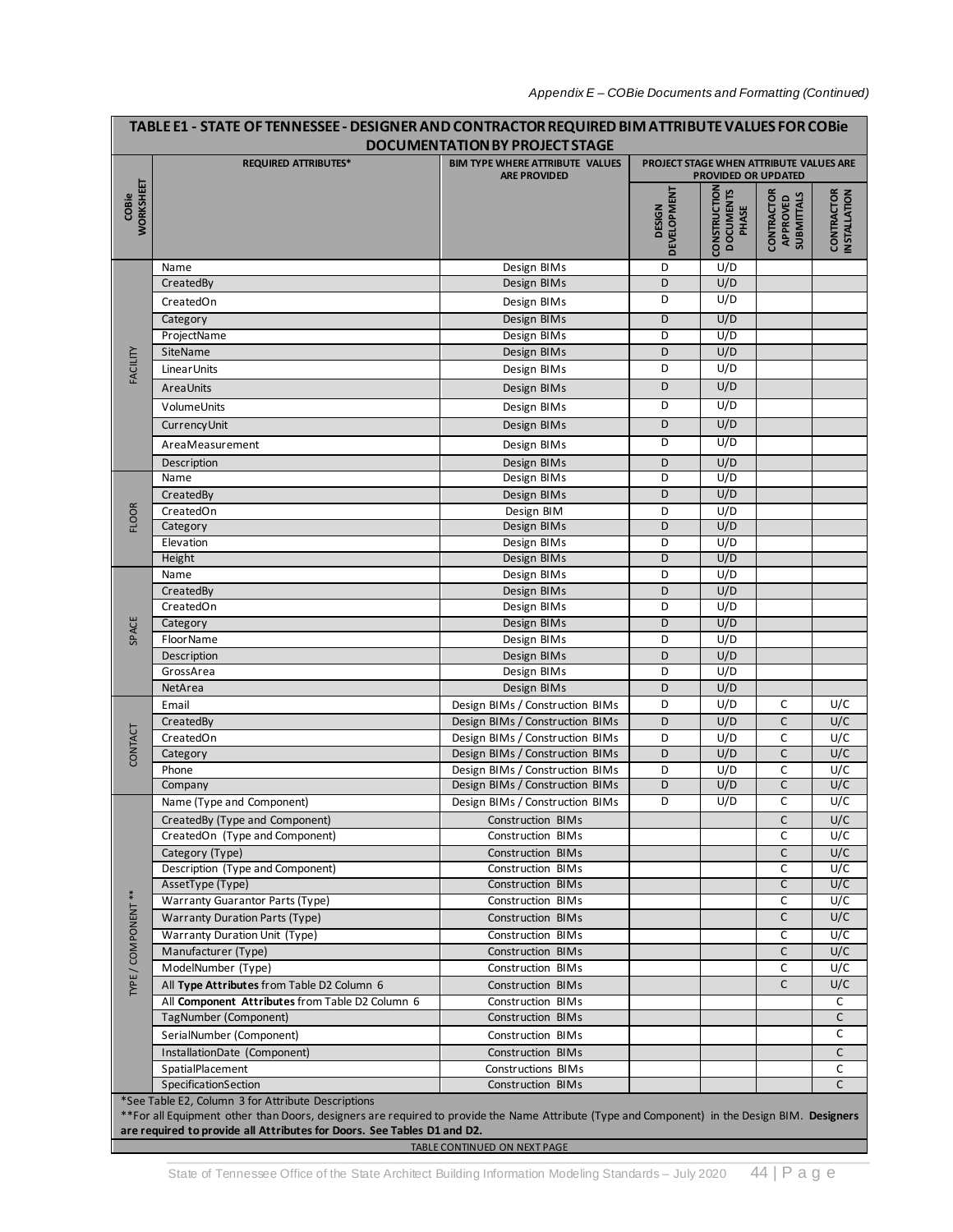|                 | TABLE E1 - STATE OF TENNESSEE - DESIGNER AND CONTRACTOR REQUIRED BIM ATTRIBUTE VALUES FOR COBIe | <b>DOCUMENTATION BY PROJECT STAGE</b>                         |                                     |                                                            |                                             |                                          |  |  |
|-----------------|-------------------------------------------------------------------------------------------------|---------------------------------------------------------------|-------------------------------------|------------------------------------------------------------|---------------------------------------------|------------------------------------------|--|--|
|                 | <b>REQUIRED ATTRIBUTES*</b>                                                                     | <b>BIM TYPE WHERE ATTRIBUTE</b><br><b>VALUES ARE PROVIDED</b> |                                     | PROJECT STAGE WHEN ATTRIBUTE VALUES ARE<br><b>PROVIDED</b> |                                             |                                          |  |  |
| COBie WORKSHEET |                                                                                                 |                                                               | <b>DEVELOPMENT</b><br><b>DESIGN</b> | CONSTRUCTION<br><b>DOCUMENTS</b><br>PHASE                  | CONTRACTOR<br><b>SUBMITTALS</b><br>APPROVED | <b>INSTALLATION</b><br><b>CONTRACTOR</b> |  |  |
|                 | Name                                                                                            | Construction BIMs                                             |                                     |                                                            | C                                           | U/C                                      |  |  |
|                 | CreatedBy                                                                                       | <b>Construction BIMs</b>                                      |                                     |                                                            | C                                           | U/C                                      |  |  |
| SYSTEM          | CreatedOn                                                                                       | Construction BIMs                                             |                                     |                                                            | C                                           | U/C                                      |  |  |
|                 | Category                                                                                        | Construction BIMs                                             |                                     |                                                            | C                                           | U/C                                      |  |  |
|                 | ComponentNames                                                                                  | Construction BIMs                                             |                                     |                                                            | C                                           | U/C                                      |  |  |
|                 | Name                                                                                            | <b>Construction BIMs</b>                                      |                                     |                                                            | C                                           | U/C                                      |  |  |
|                 | CreatedBy                                                                                       | Construction BIMs                                             |                                     |                                                            | C                                           | U/C                                      |  |  |
|                 | CreatedOn                                                                                       | Construction BIMs                                             |                                     |                                                            | C                                           | U/C                                      |  |  |
|                 | Category                                                                                        | Construction BIMs                                             |                                     |                                                            | C                                           | U/C                                      |  |  |
| ATTRIBUTE       | SheetName                                                                                       | <b>Construction BIMs</b>                                      |                                     |                                                            | C                                           | U/C                                      |  |  |
|                 | RowName                                                                                         | Construction BIMs                                             |                                     |                                                            | C                                           | U/C                                      |  |  |
|                 | Value                                                                                           | <b>Construction BIMs</b>                                      |                                     |                                                            | $\overline{\mathsf{C}}$                     | U/C                                      |  |  |
|                 | Unit                                                                                            | Construction BIMs                                             |                                     |                                                            | C                                           | U/C                                      |  |  |
|                 |                                                                                                 | *See Table E2, Column 3 for Attribute Descriptions            |                                     |                                                            |                                             |                                          |  |  |
|                 | <b>END OF TABLE</b>                                                                             |                                                               |                                     |                                                            |                                             |                                          |  |  |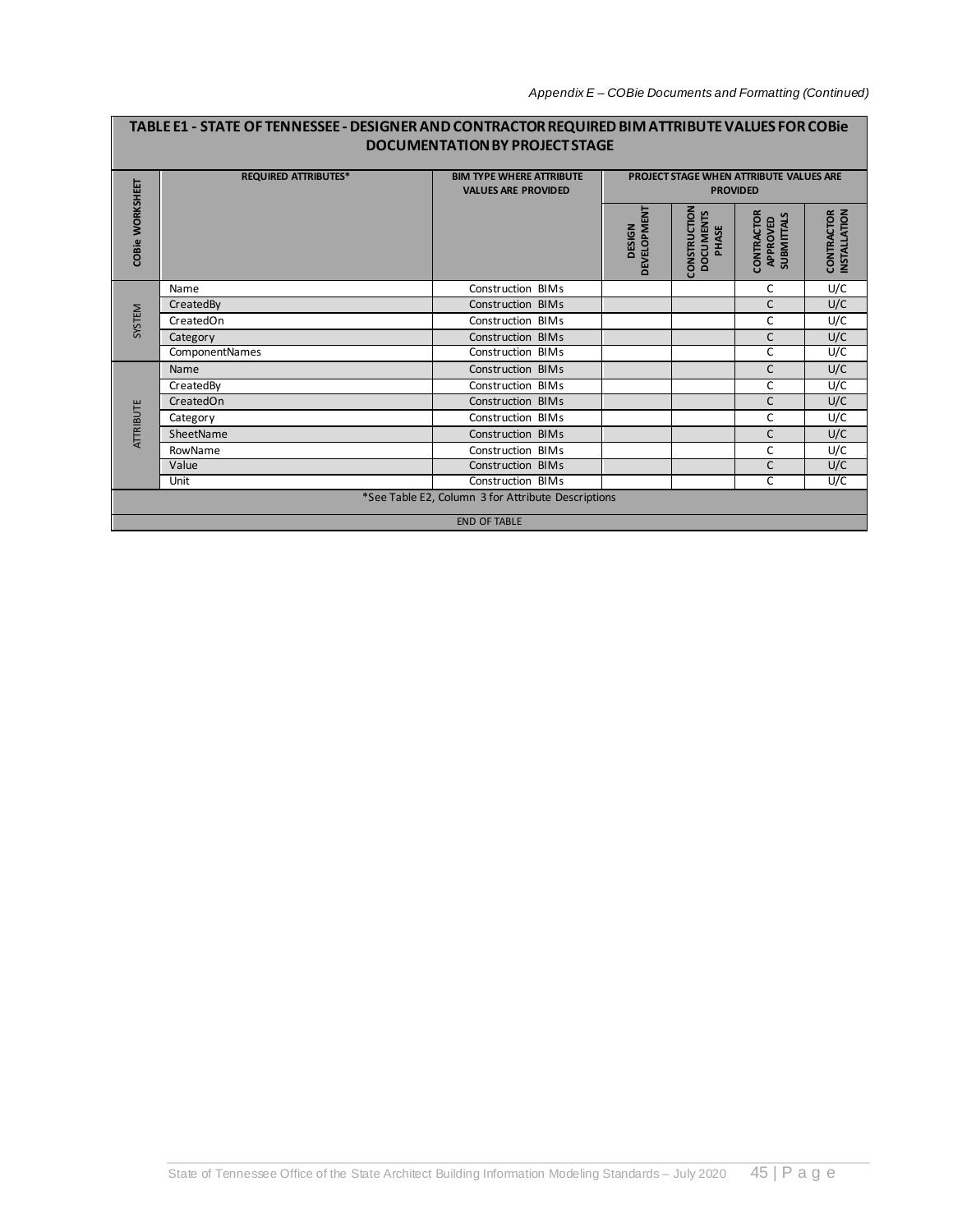| TABLE E2 - STATE OF TENNESSEE - REQUIRED COBie WORKSHEETS AND ATTRIBUTES |                                        |                                                                                                                                                                      |  |  |
|--------------------------------------------------------------------------|----------------------------------------|----------------------------------------------------------------------------------------------------------------------------------------------------------------------|--|--|
| $\mathbf{1}$                                                             | $\overline{2}$                         | $\overline{3}$                                                                                                                                                       |  |  |
| <b>COBie WORKSHEET</b>                                                   | <b>WORKSHEET COLUMN</b><br>(ATTRIBUTE) | <b>DESCRIPTION</b>                                                                                                                                                   |  |  |
|                                                                          | Email                                  | One row for each discipline or organization that provides COBie<br>information, including manufacturers and guarantors                                               |  |  |
|                                                                          | CreatedBy                              | Entered as an email that is listed in the Email column on the Contact<br>worksheet                                                                                   |  |  |
| Contact                                                                  | CreatedOn                              | Date/time entered in ISO 8601 format, YYYY-MM-DDTHH:mm:ss (e.g.<br>2018-03-18T17:02:59)                                                                              |  |  |
|                                                                          | Category                               | Use OmniClass Table 34 Organizational Roles                                                                                                                          |  |  |
|                                                                          | Company                                | The name of the company for the Email                                                                                                                                |  |  |
|                                                                          | Phone                                  | The telephone number for the Email.                                                                                                                                  |  |  |
|                                                                          | <b>Name</b>                            | The Owner's Building Number (See Sections 3.4 and 5.4)                                                                                                               |  |  |
|                                                                          | <b>CreatedBy</b>                       | Entered as an email which must occur on the Contact worksheet                                                                                                        |  |  |
|                                                                          | <b>CreatedOn</b>                       | Date/time entered in ISO 8601 format, YYYY-MM-DDTHH:mm:ss (e.g.<br>2018-03-18T17:02:59)                                                                              |  |  |
|                                                                          | Category                               | Use OmniClass Table 11 Construction Entities by Function                                                                                                             |  |  |
|                                                                          | ProjectName                            | The Project Title                                                                                                                                                    |  |  |
|                                                                          | <b>SiteName</b>                        | The name of the Site                                                                                                                                                 |  |  |
| <b>Facility</b>                                                          | <b>LinearUnits</b>                     | The associated linear unit of measurement applied to all COBie<br>information other than that found in the Attribute worksheet                                       |  |  |
|                                                                          | <b>AreaUnits</b>                       | The associated area unit of measurement applied to all COBie<br>information other than that found in the Attribute worksheet                                         |  |  |
|                                                                          | <b>VolumeUnits</b>                     | The associated volume unit of measurement applied to all COBie<br>information other than that found in the Attribute worksheet                                       |  |  |
|                                                                          | CurrencyUnit                           | The associated currency applied to all COBie information other than<br>that found in the Attribute worksheet                                                         |  |  |
|                                                                          | AreaMeasurement                        | The measurement method used to calculate areas. (e.g. BOMA,<br>Standard Revit Area, etc.)                                                                            |  |  |
|                                                                          | <b>Description</b>                     | A general description of the facility                                                                                                                                |  |  |
|                                                                          | Name                                   | One row for each vertical level to include foundations, floors, roofs,<br>and site per the owner's requirements as indicated in the designer's<br>contract drawings. |  |  |
|                                                                          | CreatedBy                              | Entered as an email which must occur on the Contact worksheet                                                                                                        |  |  |
| <b>Floor</b>                                                             | <b>CreatedOn</b>                       | Date/time entered in ISO 8601 format, YYYY-MM-DDTHH:mm:ss (e.g.<br>2018-03-18T17:02:59)                                                                              |  |  |
|                                                                          | Category                               | Typical terms are: Floor, Roof, or Site. Value must occur in the<br>FloorType column on the PickLists worksheet.                                                     |  |  |
|                                                                          | Elevation                              | Elevation at the top of the floor structure                                                                                                                          |  |  |
|                                                                          | Height                                 | Distance between top of floor structure to bottom of structure above                                                                                                 |  |  |
| TABLE CONTINUED ON NEXT PAGE                                             |                                        |                                                                                                                                                                      |  |  |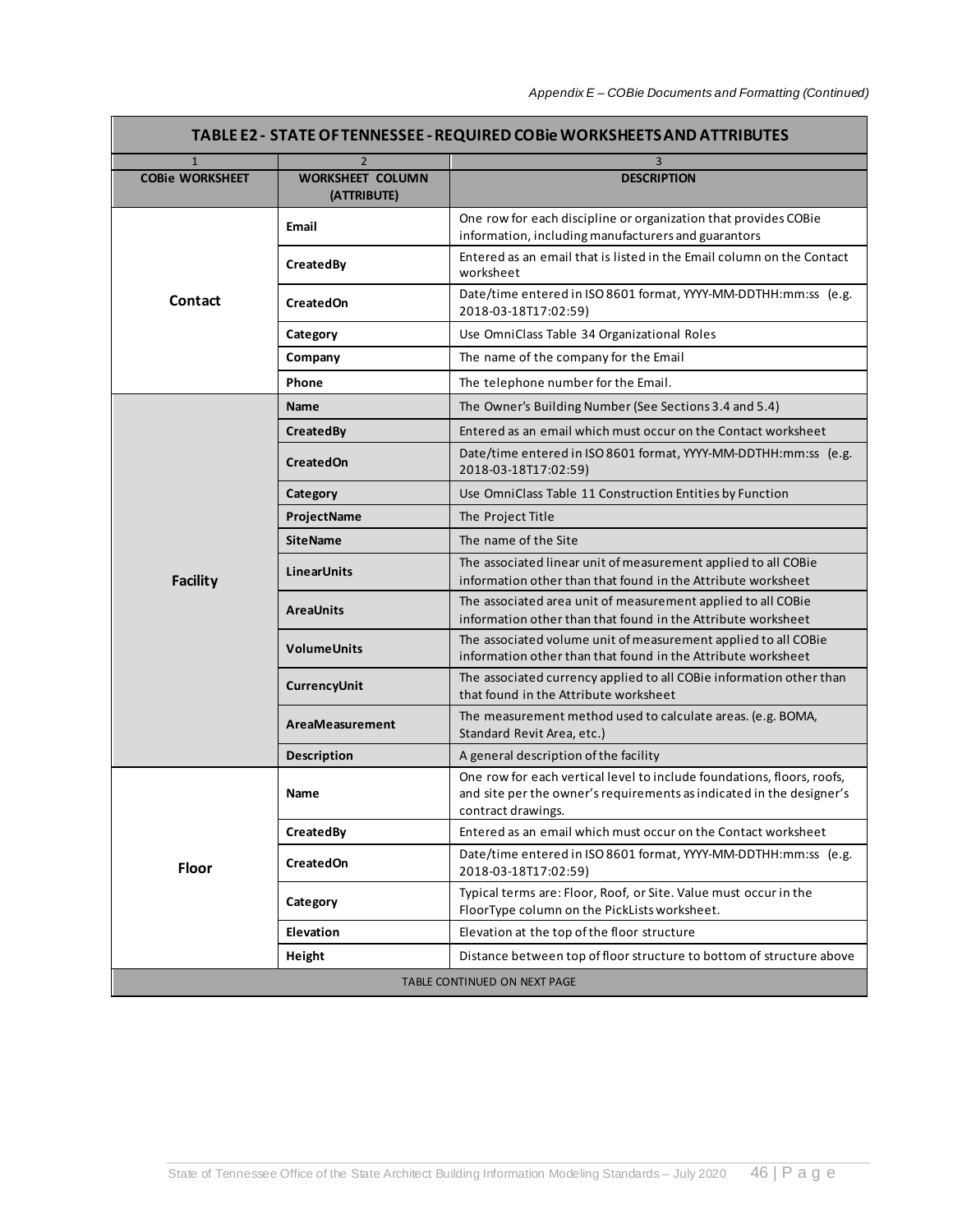| <b>COBie WORKSHEET</b> | <b>WORKSHEET COLUMN</b>                                                                                                                                                                            | <b>DESCRIPTION</b>                                                                                                                                                                                                                                             |  |
|------------------------|----------------------------------------------------------------------------------------------------------------------------------------------------------------------------------------------------|----------------------------------------------------------------------------------------------------------------------------------------------------------------------------------------------------------------------------------------------------------------|--|
|                        | (ATTRIBUTE)                                                                                                                                                                                        |                                                                                                                                                                                                                                                                |  |
|                        | <b>Name</b>                                                                                                                                                                                        | One row per functional space, per room. Multiple spaces in a room<br>are possible                                                                                                                                                                              |  |
|                        | <b>CreatedBy</b>                                                                                                                                                                                   | Entered as an email which must occur on the Contact worksheet                                                                                                                                                                                                  |  |
|                        | <b>CreatedOn</b>                                                                                                                                                                                   | Date/time entered in ISO 8601 format, YYYY-MM-DDTHH:mm:ss (e.g.<br>2018-03-18T17:02:59)                                                                                                                                                                        |  |
| <b>Space</b>           | Category                                                                                                                                                                                           | Use FICM or OmniClass Table 13 Spaces by Function.                                                                                                                                                                                                             |  |
|                        | <b>FloorName</b>                                                                                                                                                                                   | Must be a name listed on the Floor worksheet                                                                                                                                                                                                                   |  |
|                        | <b>Description</b>                                                                                                                                                                                 | The description of the space                                                                                                                                                                                                                                   |  |
|                        | GrossArea/Net Area*                                                                                                                                                                                | The total space area, See Facility > AreaMeasurement for information<br>regarding GrossArea and NetArea measurement standard                                                                                                                                   |  |
|                        | Name                                                                                                                                                                                               | The name of the zone, There should be one row for each COBie.Space<br>and COBie.Zone pairing.                                                                                                                                                                  |  |
|                        | CreatedBy                                                                                                                                                                                          | Entered as an email which must occur on the Contact worksheet                                                                                                                                                                                                  |  |
| Zone (Optional)*       | <b>CreatedOn</b>                                                                                                                                                                                   | Date/time entered in ISO 8601 format, YYYY-MM-DDTHH:mm:ss (e.g.<br>2018-03-18T17:02:59)                                                                                                                                                                        |  |
|                        | Category                                                                                                                                                                                           | A classification for the identified Zone. Typical values are: Circulation<br>Zone, Lighting Zone, Fire Alarm Zone, Historical Preservation Zone,<br>Occupancy Zone, or Ventilation Zone. Value must occur in the<br>ZoneType column on the PickLists worksheet |  |
|                        | <b>SpaceNames</b>                                                                                                                                                                                  | Entered as a Name that must occur on the Space worksheet                                                                                                                                                                                                       |  |
|                        | Name                                                                                                                                                                                               | One row for each owner required equipment Type.                                                                                                                                                                                                                |  |
|                        | CreatedBy                                                                                                                                                                                          | Entered as an email which must occur on the Contact worksheet                                                                                                                                                                                                  |  |
|                        | CreatedOn                                                                                                                                                                                          | Date/time entered in ISO 8601 format, YYYY-MM-DDTHH:mm:ss (e.g.<br>2018-03-18T17:02:59)                                                                                                                                                                        |  |
|                        | Category                                                                                                                                                                                           | Use OmniClass Table 23 Products (See Table D2, Column 3).                                                                                                                                                                                                      |  |
|                        | Description                                                                                                                                                                                        | A general description of the asset type                                                                                                                                                                                                                        |  |
|                        | AssetType                                                                                                                                                                                          | Indicate if Type is "moveable" or "fixed".                                                                                                                                                                                                                     |  |
|                        | Manufacturer                                                                                                                                                                                       | Entered as an email which must occur on the Contact worksheet                                                                                                                                                                                                  |  |
| <b>Type</b>            | ModelNumber                                                                                                                                                                                        | The model number of the installed product                                                                                                                                                                                                                      |  |
|                        | WarrantyGuarantorParts                                                                                                                                                                             | Entered as an email which must occur on the Contact worksheet                                                                                                                                                                                                  |  |
|                        | <b>WarrantyDurationParts</b>                                                                                                                                                                       | The length of the warranty period for replacement parts                                                                                                                                                                                                        |  |
|                        | WarrantyDurationUnit                                                                                                                                                                               | The unit of measure for the durations listed in WarrantyDurationParts<br>and WarrantyDurationLabor (e.g. year, month, etc.)                                                                                                                                    |  |
|                        | Any additional Type Attributes will be recorded on the Attribute worksheet. For a full list of all the<br>Type Attributes (including these) required for specific equipment Types, see Appendix D. |                                                                                                                                                                                                                                                                |  |
|                        |                                                                                                                                                                                                    | *The use of the zones on the project, and therefore the Zone worksheet, is at the discretion of the State of Tennessee<br>Project Manager, in conjunction with the Project Team, and based on the project's scope.                                             |  |

#### TABLE CONTINUED ON NEXT PAGE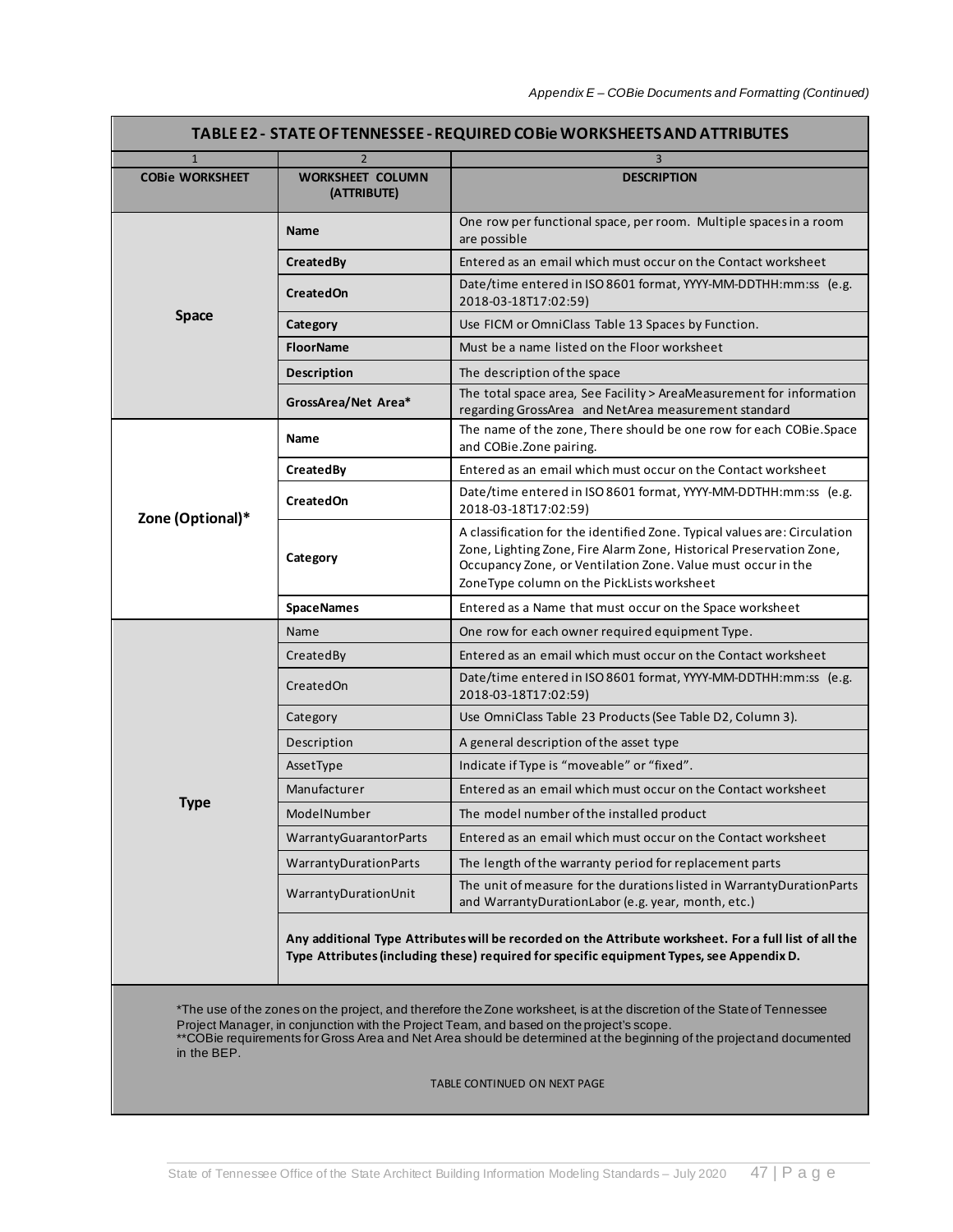| TABLE E2 - STATE OF TENNESSEE - REQUIRED COBIe WORKSHEETS AND ATTRIBUTES |                                                                                                                                                                                                                 |                                                                                                                                                                                                  |  |
|--------------------------------------------------------------------------|-----------------------------------------------------------------------------------------------------------------------------------------------------------------------------------------------------------------|--------------------------------------------------------------------------------------------------------------------------------------------------------------------------------------------------|--|
| $\mathbf{1}$<br><b>COBie WORKSHEET</b>                                   | $\overline{2}$<br><b>WORKSHEET COLUMN</b>                                                                                                                                                                       | 3<br><b>DESCRIPTION</b>                                                                                                                                                                          |  |
|                                                                          | (ATTRIBUTE)                                                                                                                                                                                                     |                                                                                                                                                                                                  |  |
|                                                                          | Name                                                                                                                                                                                                            | One row for each individually scheduled product or each instance of<br>tagged equipment                                                                                                          |  |
|                                                                          | CreatedBy                                                                                                                                                                                                       | Entered as an email which must occur on the Contact worksheet                                                                                                                                    |  |
|                                                                          | CreatedOn                                                                                                                                                                                                       | Date/time entered in ISO 8601 format, YYYY-MM-DDTHH:mm:ss (e.g.<br>2018-03-18T17:02:59)                                                                                                          |  |
|                                                                          | <b>TypeName</b>                                                                                                                                                                                                 | Must be a Type name listed on the Type worksheet                                                                                                                                                 |  |
|                                                                          | Space                                                                                                                                                                                                           | Must be a Space name listed on the Space worksheet                                                                                                                                               |  |
| Component                                                                | Description                                                                                                                                                                                                     | This is the abbreviated component name as tagged in the contract<br>drawings. See Appendix C, Component Tag Standard Format.                                                                     |  |
|                                                                          | <b>SerialNumber</b>                                                                                                                                                                                             | The serial number of the installed equipment, if applicable                                                                                                                                      |  |
|                                                                          | InstallationDate                                                                                                                                                                                                | The date the equipment was installed entered in ISO 8601 format,<br>YYYY-MM-DDTHH:mm:ss (e.g. 2018-03-18T17:02:59)                                                                               |  |
|                                                                          | WarrantyStartDate                                                                                                                                                                                               | The start date of the equipment's warranty entered in ISO 8601<br>format, YYYY-MM-DDTHH:mm:ss (e.g. 2018-03-18T17:02:59)                                                                         |  |
|                                                                          | <b>TagNumber</b>                                                                                                                                                                                                | The name for the equipment as listed on the equipment's tag                                                                                                                                      |  |
|                                                                          | Any additional Component Attributes will be recorded on the Attribute worksheet. For a full list of<br>all the Component Attributes (including these) required for specific equipment Types, see<br>Appendix D. |                                                                                                                                                                                                  |  |
|                                                                          | Name                                                                                                                                                                                                            | The name of the system, There should be one row for each<br>COBie.Component and COBie.System pairing.                                                                                            |  |
|                                                                          | <b>CreatedBy</b>                                                                                                                                                                                                | Entered as an email which must occur on the Contact worksheet                                                                                                                                    |  |
| System                                                                   | CreatedOn                                                                                                                                                                                                       | Date/time entered in ISO 8601 format, YYYY-MM-DDTHH:mm:ss (e.g.<br>2018-03-18T17:02:59)                                                                                                          |  |
|                                                                          | Category                                                                                                                                                                                                        | Use OmniClass Table 21 Elements.                                                                                                                                                                 |  |
|                                                                          | <b>ComponentNames</b>                                                                                                                                                                                           | Must be a Component name listed on the Component worksheet                                                                                                                                       |  |
|                                                                          | Name                                                                                                                                                                                                            | One row for each deliverable document related to Types and<br>Components. See Appendix E, Table E3 for the naming convention                                                                     |  |
|                                                                          | CreatedBy                                                                                                                                                                                                       | Entered as an email which must occur on the Contact worksheet                                                                                                                                    |  |
|                                                                          | CreatedOn                                                                                                                                                                                                       | Date/time entered in ISO 8601 format, YYYY-MM-DDTHH:mm:ss (e.g.<br>2018-03-18T17:02:59)                                                                                                          |  |
| <b>Document</b><br>(See Appendix E, Table<br>E3)                         | Category                                                                                                                                                                                                        | Applicable values are listed in the Document Type column in the<br>Document Naming Convention Table E3 in Appendix E. Value must<br>occur in the DocumentType column on the PickLists worksheet. |  |
|                                                                          | <b>ApprovalBy</b>                                                                                                                                                                                               | Allowed values listed in the ApprovalBy column on the PickLists<br>worksheet. Standard values are Owner Approval, Contractor Certified,<br>and Information Only                                  |  |
|                                                                          | Stage                                                                                                                                                                                                           | Allowed values listed in the StageType column on the PickLists<br>worksheet. See COBie template, PickLists worksheet for standard<br>values.                                                     |  |
|                                                                          | <b>SheetName</b>                                                                                                                                                                                                | Documents may be associated with Types, Components, Systems, or<br>other COBie worksheets. Enter the appropriate worksheet for the<br>document.                                                  |  |
|                                                                          | RowName                                                                                                                                                                                                         | This value must occur in the Name column on the worksheet listed in<br>the SheetName field.                                                                                                      |  |
|                                                                          | <b>Directory</b>                                                                                                                                                                                                | The full path name to the file, but not including the file name                                                                                                                                  |  |
|                                                                          | <b>File</b>                                                                                                                                                                                                     | The name of the file, as listed in the Name field, with the file<br>extension (e.g. PD-101-AHU0001.PDF)                                                                                          |  |
| TABLE CONTINUED ON NEXT PAGE                                             |                                                                                                                                                                                                                 |                                                                                                                                                                                                  |  |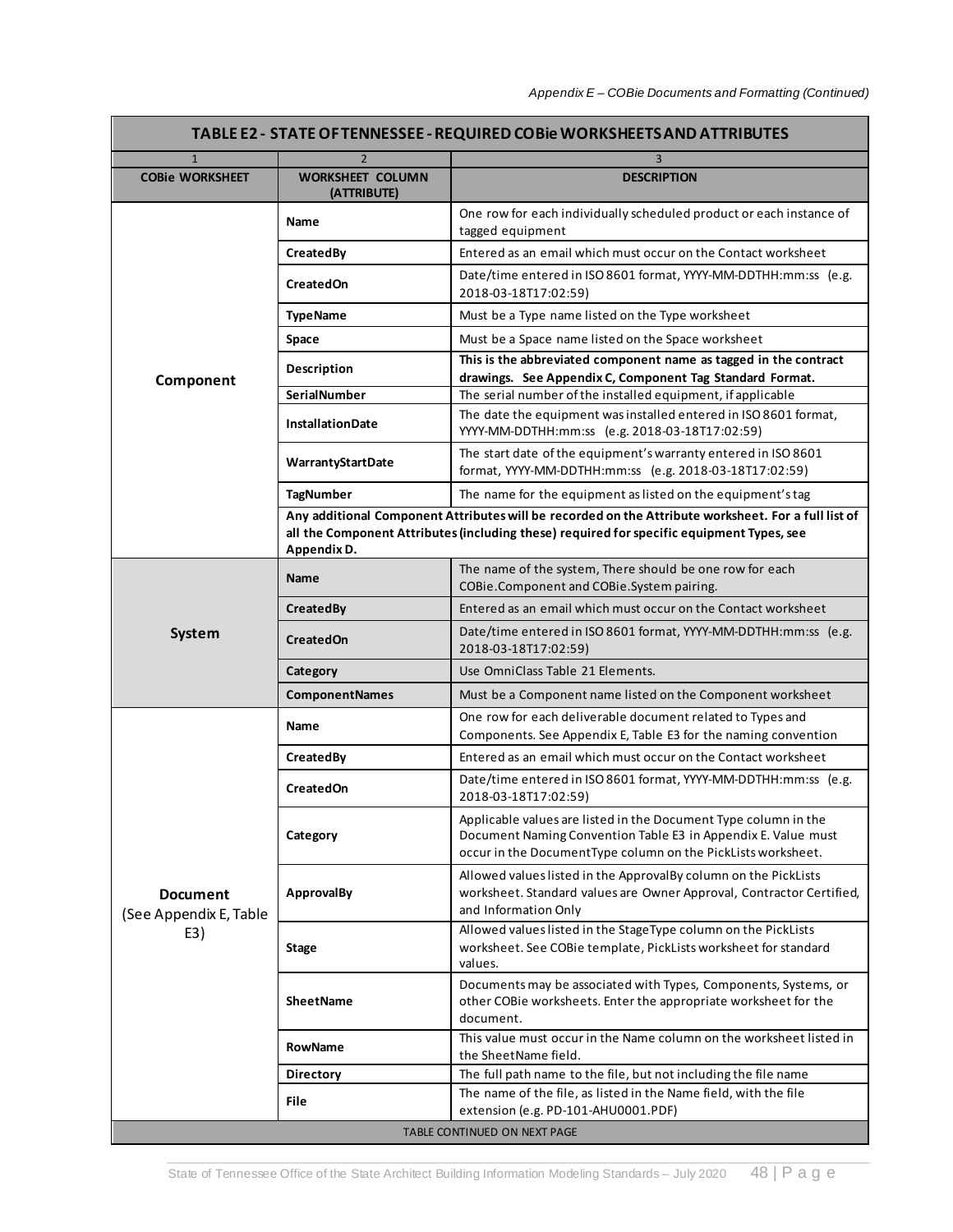| TABLE E2 - STATE OF TENNESSEE - REQUIRED COBIe WORKSHEETS AND ATTRIBUTES |                                        |                                                                                                                                                                                                                                                 |  |  |
|--------------------------------------------------------------------------|----------------------------------------|-------------------------------------------------------------------------------------------------------------------------------------------------------------------------------------------------------------------------------------------------|--|--|
| $\mathbf{1}$                                                             | $\overline{2}$                         | 3                                                                                                                                                                                                                                               |  |  |
| <b>COBie WORKSHEET</b>                                                   | <b>WORKSHEET COLUMN</b><br>(ATTRIBUTE) | <b>DESCRIPTION</b>                                                                                                                                                                                                                              |  |  |
| <b>Attribute</b>                                                         | <b>Name</b>                            | One row for each required Type or Component Attribute that is not<br>included on another COBie worksheet. See Appendix D                                                                                                                        |  |  |
|                                                                          | <b>CreatedBy</b>                       | Entered as an email which must occur on the Contact worksheet                                                                                                                                                                                   |  |  |
|                                                                          | <b>CreatedOn</b>                       | Date/time entered in ISO 8601 format, YYYY-MM-DDTHH:mm:ss (e.g.<br>2018-03-18T17:02:59)                                                                                                                                                         |  |  |
|                                                                          | Category                               | Value must occur in the StageType column on the PickLists worksheet                                                                                                                                                                             |  |  |
|                                                                          | SheetName                              | Attributes may be associated with Space, Types, Components, or<br>other COBie worksheets. Enter the appropriate worksheet for the<br>attribute.                                                                                                 |  |  |
|                                                                          | <b>RowName</b>                         | This value must occur in the Name column on the worksheet listed in<br>the SheetName field.                                                                                                                                                     |  |  |
|                                                                          | Value                                  | This is the Attribute value. For example, a pump's FlowRate may be 30<br>gallons per minute. The value would be 30.                                                                                                                             |  |  |
|                                                                          | Unit                                   | This is the unit of the Attribute value. For example, a pump's<br>FlowRate may be 30 gallons per minute. The unit would be gpm.<br>Some attribute units are provided by the designer and some are<br>provided by the Contractor. See Appendix D |  |  |
|                                                                          |                                        | <b>END OF TABLE</b>                                                                                                                                                                                                                             |  |  |

In reference to the *COBie* Worksheet tab titled *Document*, Table E3 identifies the document types related to managed *Assets* that should be listed in the Document Worksheet in the *COBie* deliverable.

| <b>Document Naming Convention:</b> |  |  |
|------------------------------------|--|--|
|------------------------------------|--|--|

| TABLE E3 - STATE OF TENNESSEE - COBIe DOCUMENT NAMING CONVENTION |                                |                                                          |  |
|------------------------------------------------------------------|--------------------------------|----------------------------------------------------------|--|
| <b>DOCUMENT TYPE</b>                                             | <b>DOCUMENT</b><br><b>CODE</b> | <b>DOCUMENT NAMING CONVENTION</b>                        |  |
| Cut Sheet                                                        | <b>CS</b>                      | CS-Type Name                                             |  |
| Manufacturer Certificates                                        | MC.                            | MC-Type Name                                             |  |
| Manufacturer Installation Instructions                           | MII                            | MII-Type Name                                            |  |
| Material Safety Data Sheet                                       | <b>MSDS</b>                    | MSDS-Type Name                                           |  |
| Manufacturer Test Reports                                        | <b>MTR</b>                     | MTR-Type Name                                            |  |
| Operations & Maintenance Data                                    | <b>OM</b>                      | OM-Type Name                                             |  |
| <b>Product Certificates</b>                                      | <b>PC</b>                      | PC-Type Name                                             |  |
| <b>Product Data</b>                                              | <b>PD</b>                      | PD-Type Name                                             |  |
| Spare Parts List                                                 | <b>SP</b>                      | SP-Type Name                                             |  |
| <b>Material Warranty</b>                                         | <b>MW</b>                      | MW-Type Name                                             |  |
| <b>Field Test Reports</b>                                        | <b>FTR</b>                     | FTR-Component Name-Description of document<br>(optional) |  |
| Start-up Reports                                                 | <b>SR</b>                      | SR-Component Name-Description of document (optional)     |  |
| Test & Balance Reports                                           | <b>TAB</b>                     | TAB-Description of document                              |  |
|                                                                  | <b>END OF TABLE</b>            |                                                          |  |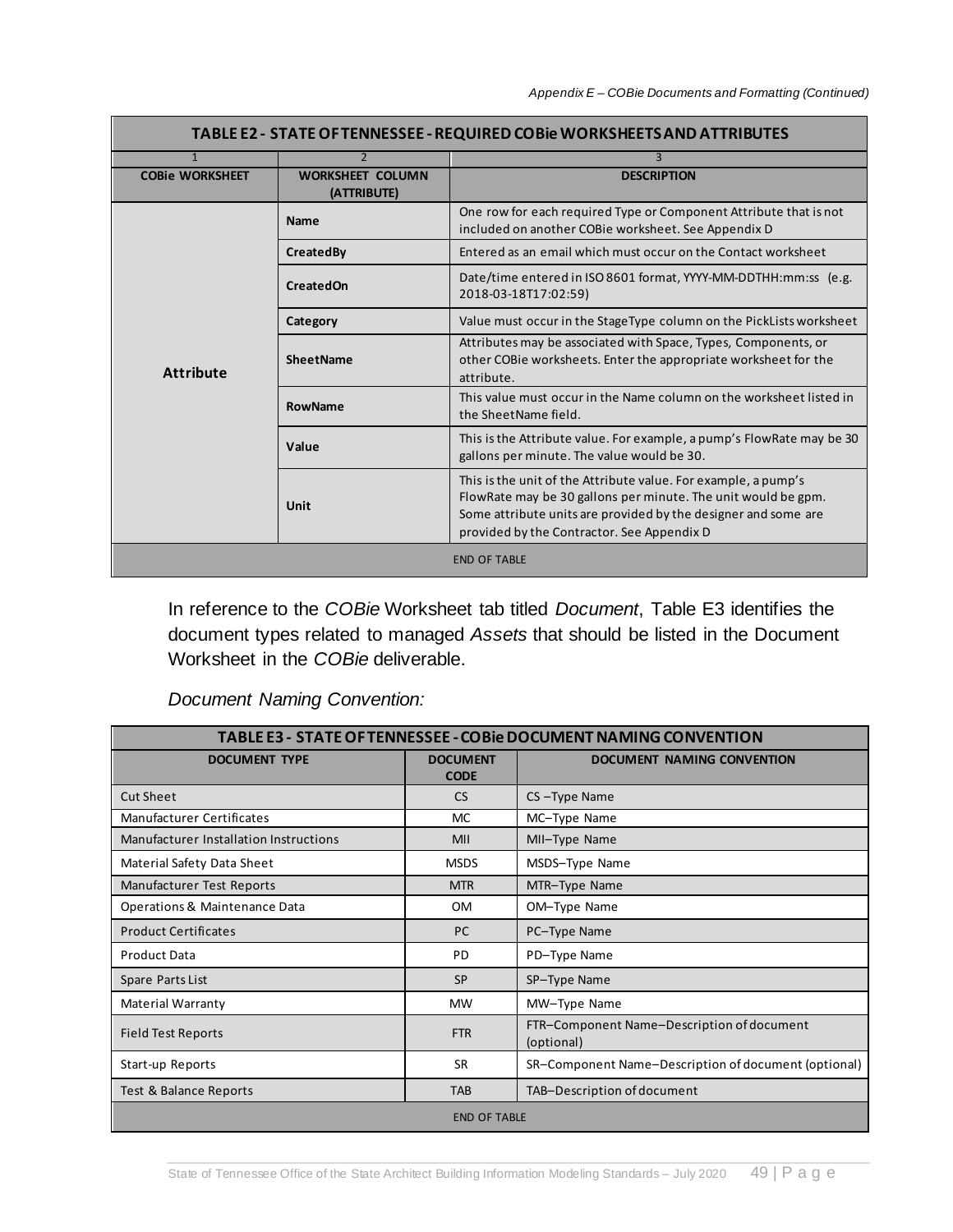#### **Document Naming Convention (Continued)**

As an example, assume there is an HVAC system with multiple air handling units of Type AHU0001 in building 1900006.

The naming convention for System level reports will be:

#### **Document Code – Description of the document**

System example: TAB-HVACSupplyLevel3

The naming convention for Type level reports will be:

#### **Document Code – Type Name**

Type example: PD-1900006-AHU0001

The naming convention for Component level reports will be: **Document Code – Component Name – Description of the document** 

> SR-HVAC-1900006-AHU0001-12-001-TraneUnitStartUp Or: SR-HVAC-1900006-AHU0001-12-001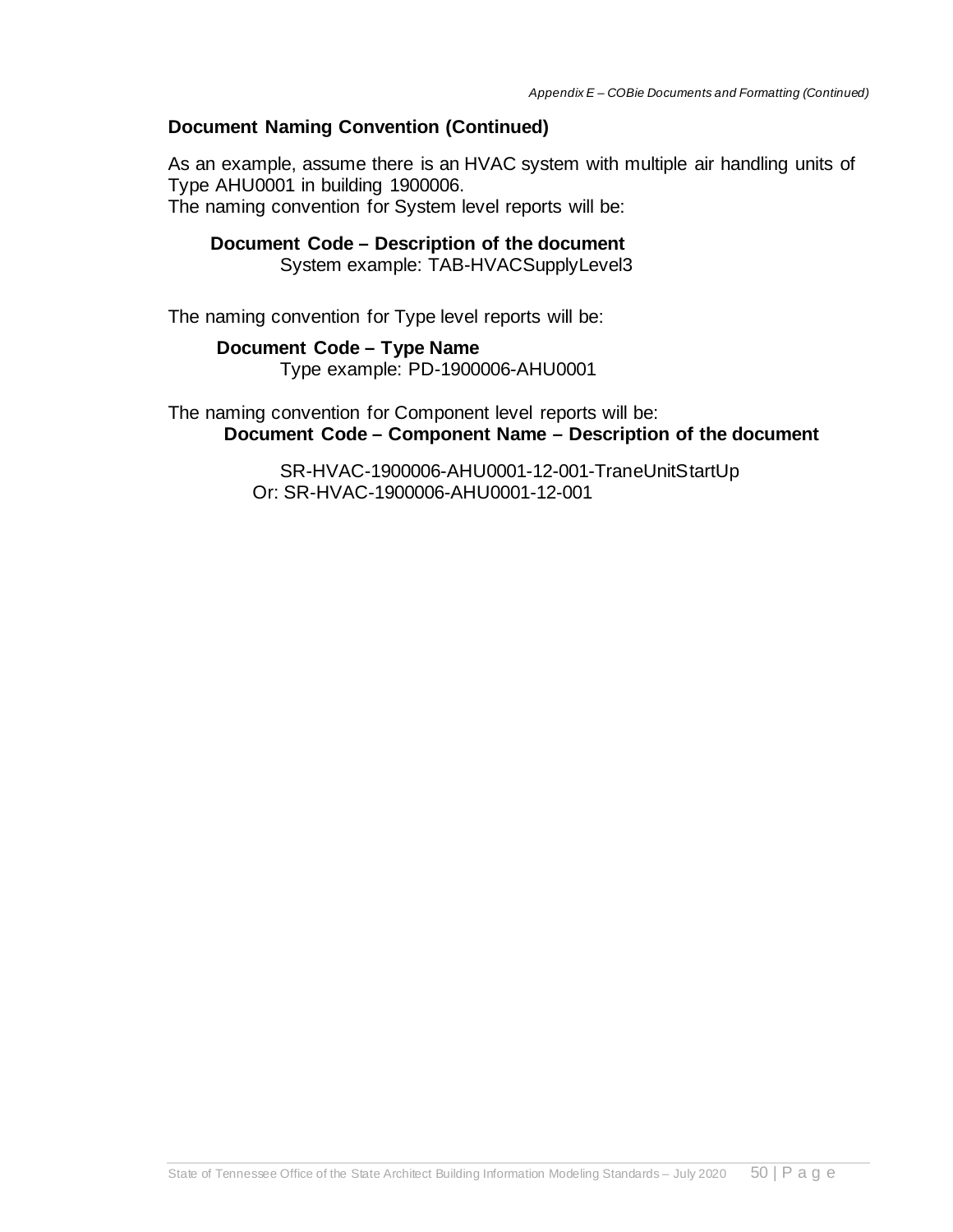## <span id="page-53-0"></span>**Appendix F – BIM Execution Plan Outline – Contractors**

*The following outline indicates the minimum information to be included in a BEP on State of Tennessee projects. Additional information may be included in the BEP as deemed appropriate by the owner, designer and contractor or as otherwise required by these BIM Standards.*

#### **Project Information**

- Identify project name, SBC number, location (address & geo-reference)
- Identify owner
- Identify effective date or revision date of plan

#### **Project Construction Team Information**

- Contractor firm
	- o Firm name
	- o Firm address
	- o BIM manager name
	- o BIM manager contact information
- subcontractors and Major Suppliers
	- o Firm name
	- o Firm address
	- o BIM coordinator name
	- o BIM coordinator contact information

#### **BIM Goals and Objectives**

- Identify owner's intended goals or end uses of the BIM
- Identify Contractor, subcontractors, and major suppliers uses of the BIMs during the project
- Organization responsible for each Construction BIM
- List of Construction BIMs to be delivered

#### **Roles and Responsibilities**

- Briefly describe each organization's responsibility for:
	- o BIM creation
	- o BIM quality
	- o BIM analyses
	- o BIM management
- Identify BIM software product and version to be used by each organization
- Describe the roles of the BIM Manager and the BIM Coordinators

#### **Software for Model Authoring**

- Identify all software products to be used for BIM creation/updating and the software version
- Identify all object enablers to be used for viewing BIMs
- Identify all software products to be used for BIM Coordination and interference reporting
- Identify software products that will be used to perform quality control on BIMs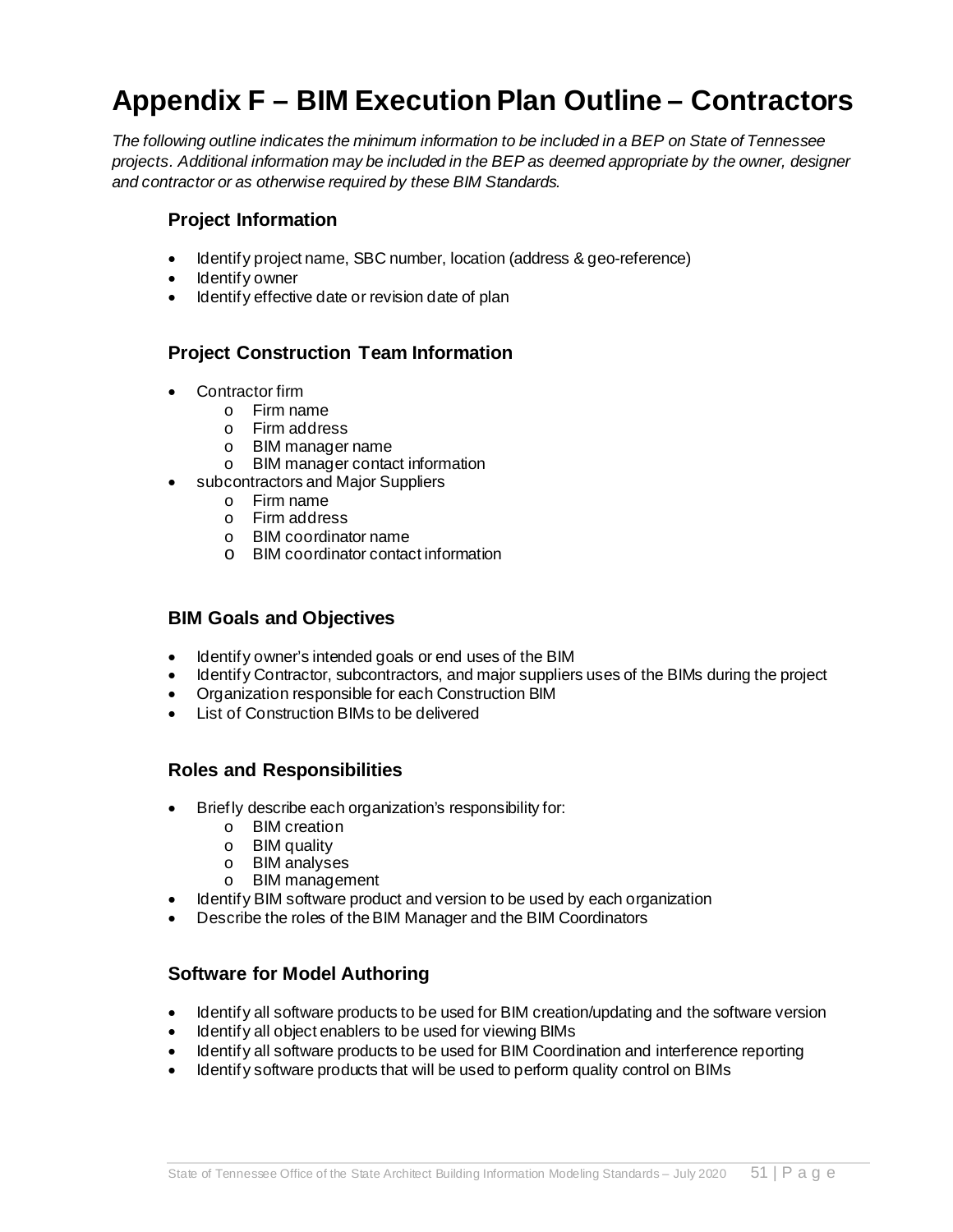#### **Modeling Standards and Content**

- Common coordinate system
	- o Units
	- o File origin (X,Y,Z)
	- o Geolocation
	- Modeling partitions
	- File versioning
- Naming
	- o Files
	- o Building level designators
	- o Building area designators
	- o Discipline designators
	- o Layers (if applicable)
	- o Properties required for:
		- COBie deliverables
		- **•** Owner-requested analyses
		- Construction-initiated analyses
	- $\circ$  Units and values for properties (e.g.- cubic feet per minute, space use codes from FICM)
- Level of precision and dimensioning
- Objects to be modeled per discipline or trade
- BIMs shall include clearances for access, maintenance, and code requirements
- Object properties to be included
- Equipment tags
- Any exclusions from the Construction BIMs

#### **Construction Phase Analyses,**

- Each analysis that will be performed:
	- o Software to be used
	- o BIM(s) to be analyzed
		- **File format required**
	- o Responsible team member(s) for
		- **Performing the analysis**
		- $\blacksquare$  Producing the required BIM(s)

#### **BIM Kickoff Meeting**

- Identify the required and optional attendees
- Identify the meeting location and date
- Identity the agenda of the kickoff meeting.
	- o Sample agenda could include:
		- **BIM** expectations
		- **Project goals**<br>**BIM** coordina
		- **BIM coordination process**<br>**BIM coordination meetings**
		- BIM coordination meetings
		- COBie data capture process
		- COBie coordination meetings
		- Other BIM analyses such as 4D Scheduling
		- **Discuss BIM Execution Plan**
		- Discuss modeling standards
		- Discuss model content
		- COBie deliverables and requirements
		- BIM deliverables
		- Discuss any software limitations that may affect deliverables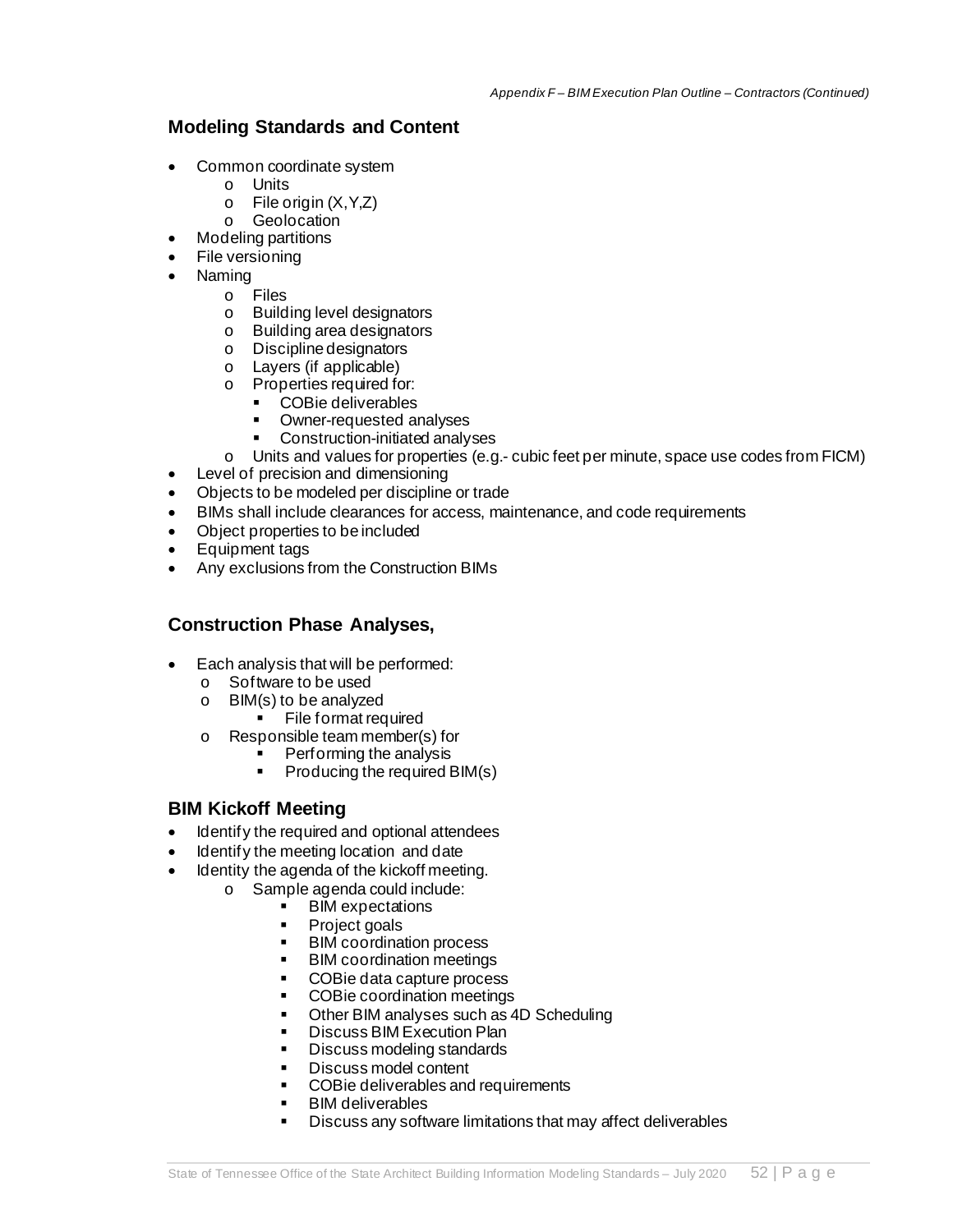#### **Collaboration Plan**

- Describe the collaboration and file sharing system(s) to be used to exchange, merge, identify interferences and visualize BIMs
- Describe the collaboration and file sharing system to be used for data aggregation from and assigning data responsibility to team members
- Describe the method to be used to capture required equipment attributes as data during Submittals and Installation
- Describe the system(s) to be used to exchange other electronic documents such as meeting minutes, meeting agendas, and interference reports
- Describe the hardware and software to be provided for onsite viewing of Coordination BIMs
- Identify owner-accessible files, versions and read/write privileges

#### **BIM Coordination**

- Describe the roles and responsibilities of required Project Team members for BIM coordination
- Describe the schedule for or frequency of model updates and interference checks
- Describe tools to be used for BIM coordination
- Define the clashes to be run (e.g. HVAC vs. Structure)
- Describe the process to identify and resolve interferences
- Describe the process for tracking action items from the meeting.
- Describe the process for tracking changes to the Coordination BIMs
- Describe the process to be used to generate related shop drawings and coordination drawings from the coordinated Construction BIMs

#### **BIM Coordination Meetings**

- Identify the frequency of meetings
- Identify the required and optional attendees
- Identify the locations of the meetings

#### **COBie Coordination**

- Describe the roles and responsibilities of required Project Team members for COBiedata capture
- Discuss the tool(s) to be used to aggregate the data from multiple parties
- Describe the method for capturing required equipment Attributes, as defined in Appendices D during product submittals
- Describe the method for frequency of QA/QC of COBie data

#### **COBie Coordination Meetings**

- Identify the frequency of meetings
- Identify the required and optional attendees
- Identify the locations of the meetings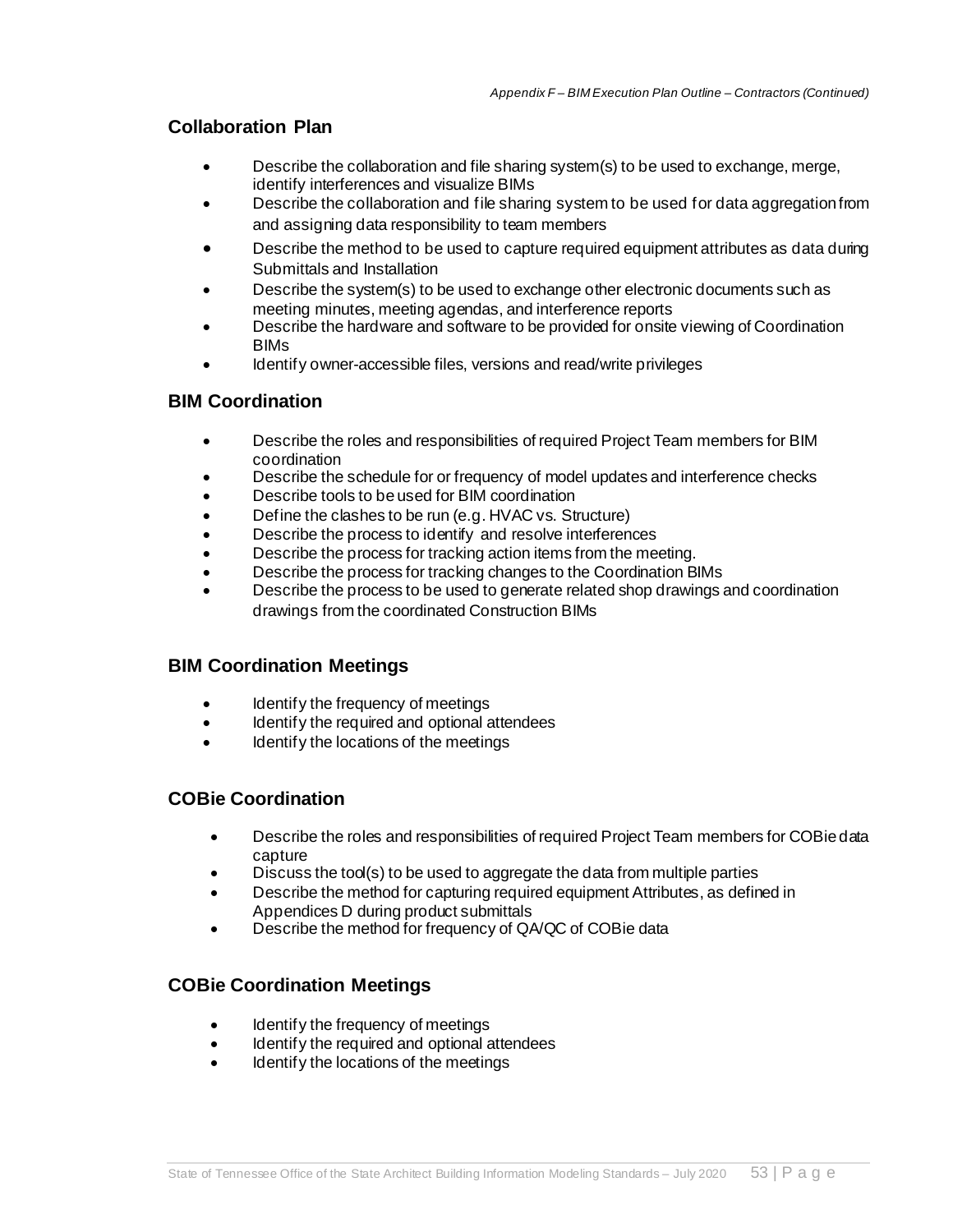#### **BIM Deliverables**

- Identify electronic models, drawings, analyses, data and reports, to be delivered
- Identify all types and attributes to be included in the COBie deliverables
- Describe technique for merging COBie data produced by multiple parties
- Describe process to be used to extract all BIM and drawing deliverables from the coordinated, Construction BIMs
- Identify the file formats for all deliverables
- Describe process to be used to aggregate and deliver COBie documents
- Describe quality assurance and quality control measures to be implemented

#### **Sign-Off**

• Authorized signature from the Contractor, Subcontractors, and Major Suppliers indicating agreement to comply with this BIM Execution Plan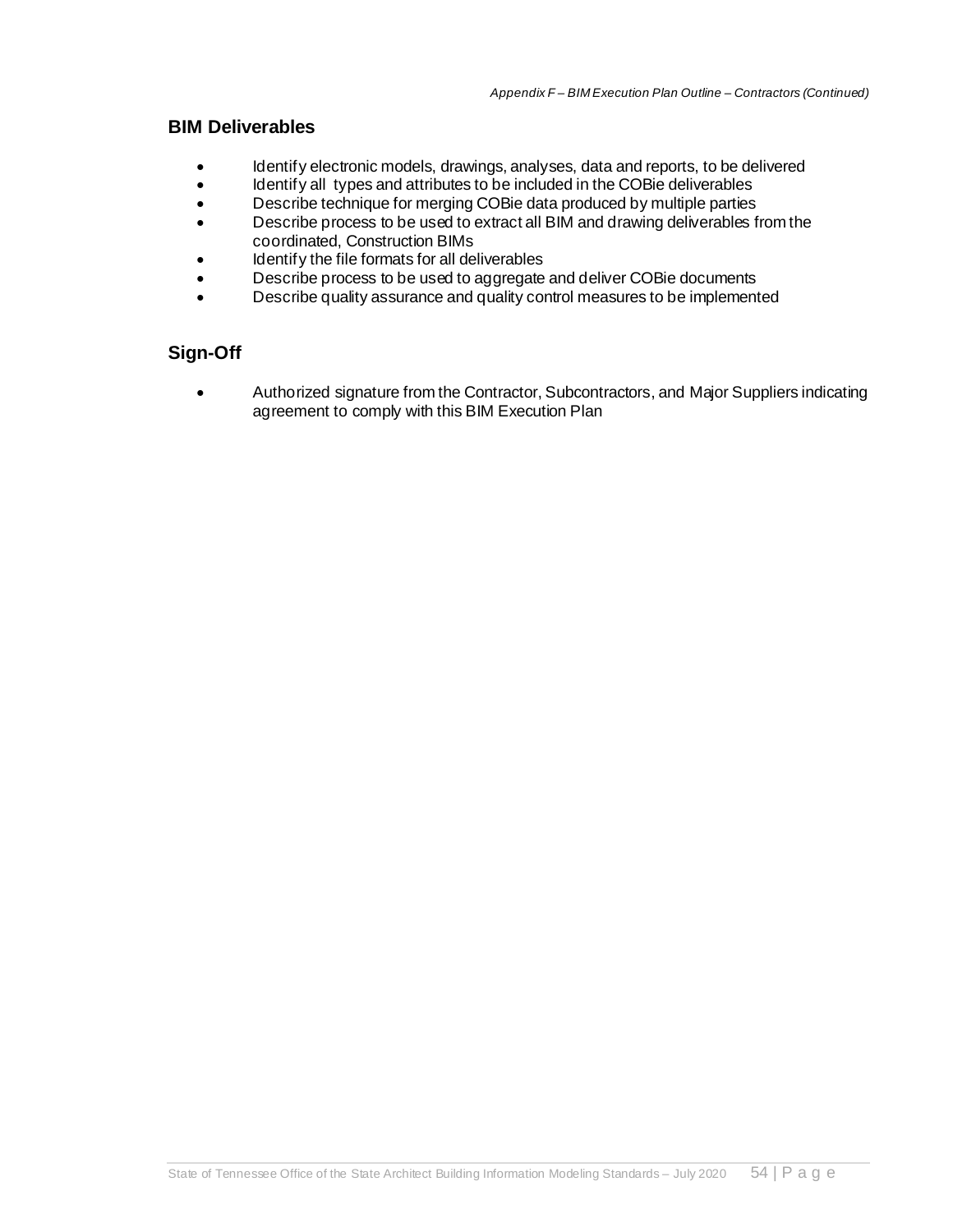## **Appendix G – BIM Process Map**

The *BIM Process Map* below illustrates a general progression of BIM model development and how BIM will be applied on a project including associated activities and information exchanges from project design through project close out. See Sections 3.12 and 5.11 for more information regarding designer and contractor BIM deliverables by project phase.

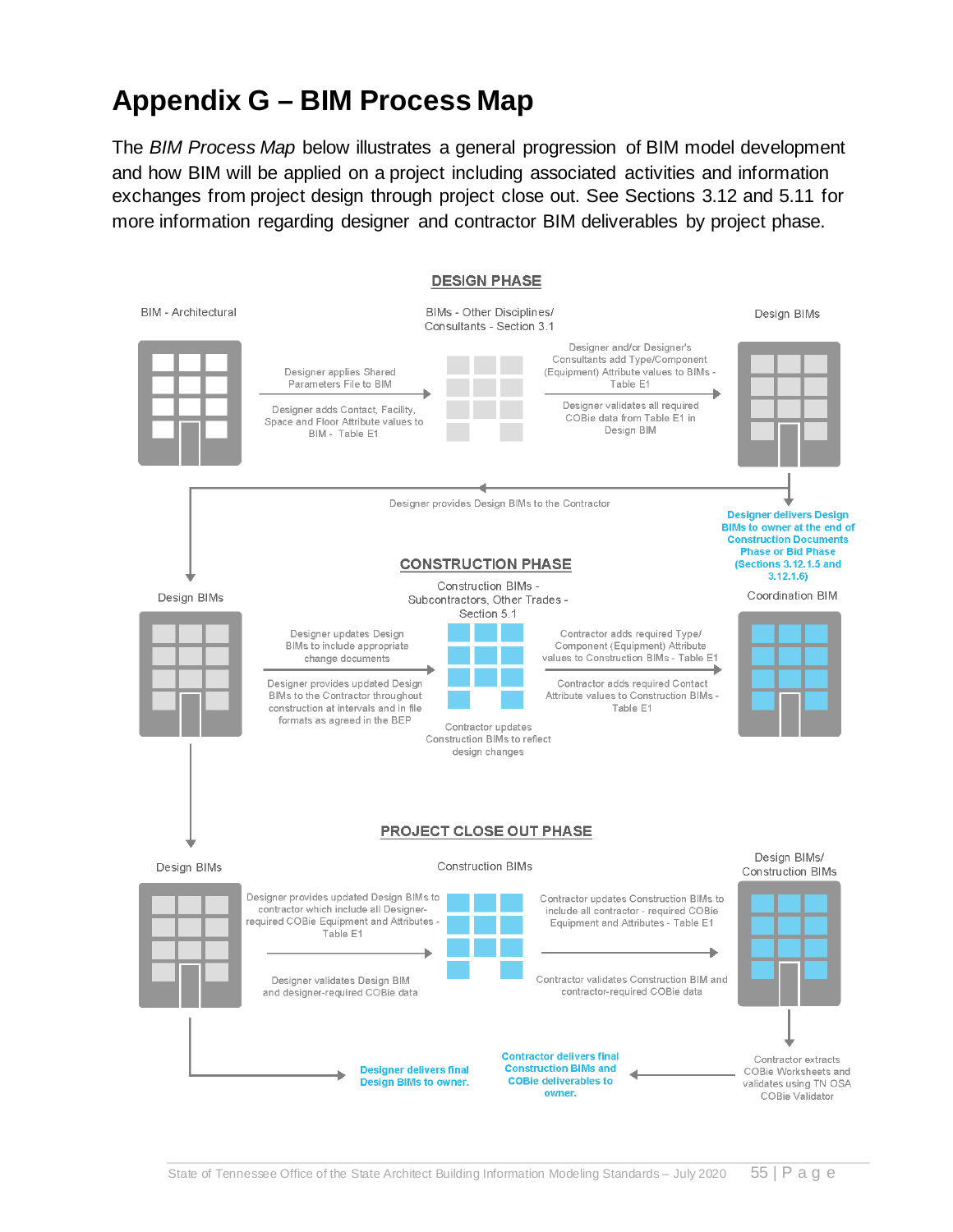## <span id="page-58-0"></span>**Appendix H – Change Log**

- 1. Section 1: Clarified that these BIM Standards are meant to be outcome based.
- 2. Section 2: Clarified definitions.
- 3. Section 3: Clarified material and addressed concerns raised from the Industry and pilot teams.
- 4. Section 4: Updated to capture and reflect changes made in Section 3.
- 5. Section 5: Clarified material and addressed concerns raised from pilot teams.
- 6. Section 6: Updated to capture and reflect changes made in Section 5.
- 7. Appendix A: Clarified the clash detection reporting requirement for designers.
- 8. Appendix B: No changes.
- 9. Appendix C: Updated to include requirement that higher education projects use an un-altered form of FICM for classifying spaces. Included naming for floors. Shortened the included OmniClass Table 13 list.
- 10.Appendix D: Updated attribute requirements based on feedback from industry, STREAM, JLL, and pilot teams.
- 11.Appendix E: New. Created to address request for a brief COBie primer.
- 12.Appendix F: New. Contains the document naming standards and requirements that were originally included in Appendix D.
- 13.Appendix G: Renamed; this was the old Appendix E. Updated to include additional feedback from pilot teams.

#### TN OSA BIMs Revisions – June 2020

- 14.Section 1: Removed Section 1.3 Incremental BIM Adoption
- 15.Section 2: Removed Section 2 Obligation to Use BIM and General Principles
- 16.Section 2: Moved Section 2.1.7 to Section 2.2 Risk Allocation
- 17.Section 2: Revised/Added Definitions
- 18.Section3: Revised Building Number requirement, Section 3.4, Clarified Existing Conditions, Section 3.6
- 19.Section 3: Added Section 3.11 BIM Methodology to consolidate previous Section 3.10 Well-Structured BIM
- 20.Section 3: Revised Section 3.12 BIM Deliverables by Phase designer
- 21.Section 4: Revised Section 4 to align with Section 3.12 revisions
- 22.Section 5: Removed Architectural and Structural Proxy BIMs (Section 5.1), Revised Building Number requirements (Section 5.4), Added Reference to Section 3.11 BIM **Methodology**
- 23.Section 5: Revised BIM Deliverable contractor (Section 5.11)
- 24.Section 6: Revised Section 6 to align with Section 5.11 revisions
- 25.Appendix D: Specified an Abbreviated Component Tag format
- 26.Appendix D: Added Table D1, Attribute Groups to simplify table D2